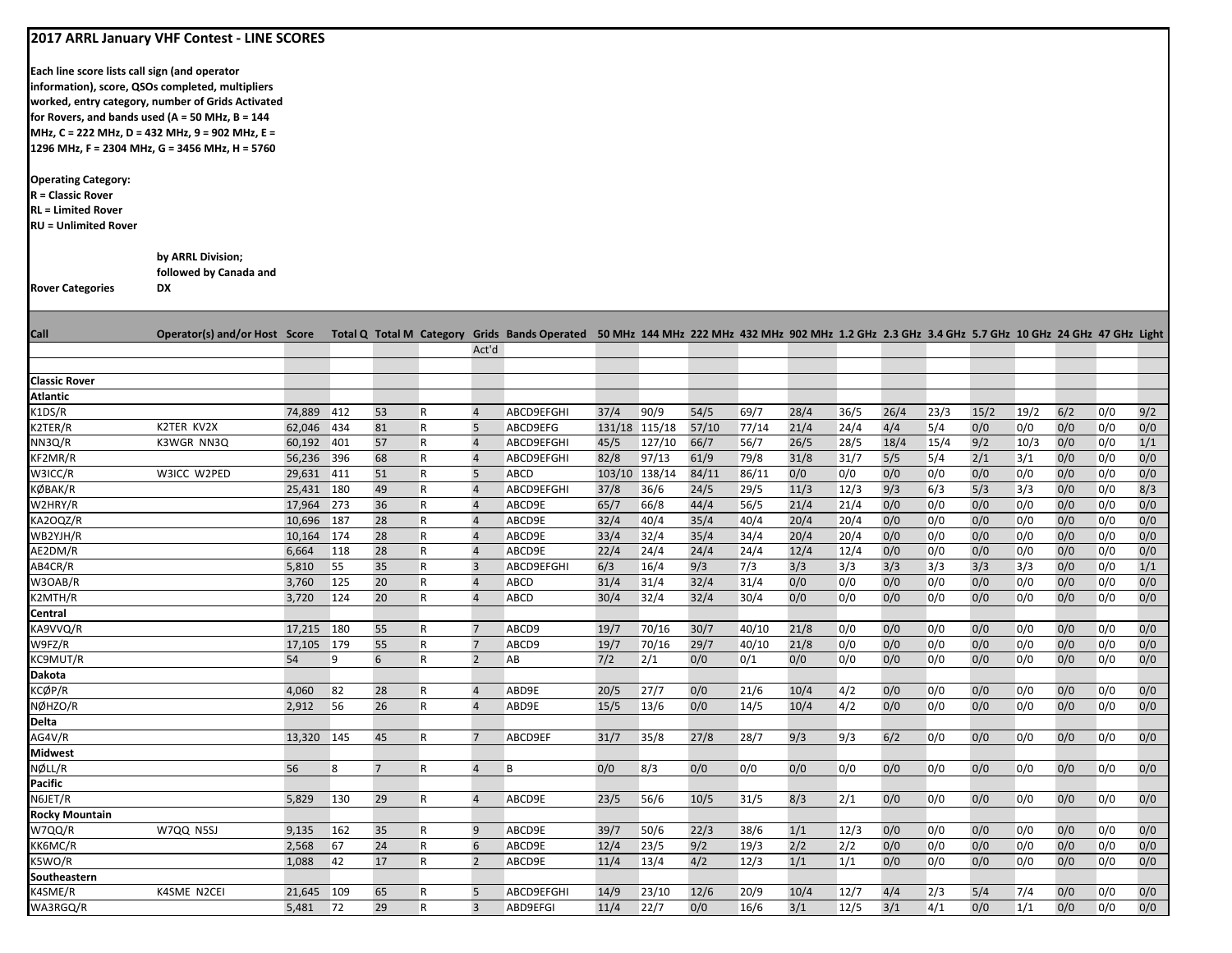| Southwestern           |              |        |     |    |              |                 |              |        |        |       |       |      |      |     |     |     |     |     |     |     |
|------------------------|--------------|--------|-----|----|--------------|-----------------|--------------|--------|--------|-------|-------|------|------|-----|-----|-----|-----|-----|-----|-----|
| WA8WZG/R               |              | 4,450  | 131 | 25 | $\mathsf{R}$ | 6               | <b>ABCD</b>  | 46/6   | 38/5   | 14/3  | 33/5  | 0/0  | 0/0  | 0/0 | 0/0 | 0/0 | 0/0 | 0/0 | 0/0 | 0/0 |
| N6ZE/R                 | N6ZE KJ6VZC  | 860    | 55  | 10 | R            | $\overline{2}$  | ABCD9E       | 9/1    | 21/2   | 9/1   | 13/2  | 1/1  | 2/1  | 0/0 | 0/0 | 0/0 | 0/0 | 0/0 | 0/0 | 0/0 |
| Canada                 |              |        |     |    |              |                 |              |        |        |       |       |      |      |     |     |     |     |     |     |     |
| VE3OIL/R               |              |        |     |    |              |                 |              |        |        |       |       |      |      |     |     |     |     |     |     | 1/1 |
|                        |              | 35,651 | 238 | 77 | R            | 8               | ABCD9EFGHI   | 31/10  | 84/16  | 50/13 | 40/14 | 10/4 | 14/4 | 5/3 | 1/2 | 1/1 | 1/1 | 0/0 | 0/0 |     |
|                        |              |        |     |    |              |                 |              |        |        |       |       |      |      |     |     |     |     |     |     |     |
| <b>Limited Rover</b>   |              |        |     |    |              |                 |              |        |        |       |       |      |      |     |     |     |     |     |     |     |
| <b>Atlantic</b>        |              |        |     |    |              |                 |              |        |        |       |       |      |      |     |     |     |     |     |     |     |
| N8KH/R                 |              | 6,216  | 201 | 21 | RL           | $\overline{4}$  | <b>ABCD</b>  | 35/4   | 71/5   | 40/4  | 55/4  | 0/0  | 0/0  | 0/0 | 0/0 | 0/0 | 0/0 | 0/0 | 0/0 | 0/0 |
| W2HYW/R                |              | 1,826  | 66  | 22 | RL           | $\overline{4}$  | <b>ABD</b>   | 23/6   | 26/7   | 0/0   | 17/5  | 0/0  | 0/0  | 0/0 | 0/0 | 0/0 | 0/0 | 0/0 | 0/0 | 0/0 |
| N2DCH/R                |              | 192    | 15  | 8  | RL           | $\overline{4}$  | <b>BCD</b>   | 0/0    | 6/2    | 4/1   | 5/1   | 0/0  | 0/0  | 0/0 | 0/0 | 0/0 | 0/0 | 0/0 | 0/0 | 0/0 |
| K6PFA/R                |              | 65     | 11  | 5  | RL           | $\overline{2}$  | ABD          | 6/1    | 3/1    | 0/0   | 2/1   | 0/0  | 0/0  | 0/0 | 0/0 | 0/0 | 0/0 | 0/0 | 0/0 | 0/0 |
| Central                |              |        |     |    |              |                 |              |        |        |       |       |      |      |     |     |     |     |     |     |     |
| W9YOY/R                |              | 6,975  | 164 | 31 | RL           | 6               | <b>ABCD</b>  | 27/5   | 76/9   | 15/5  | 46/6  | 0/0  | 0/0  | 0/0 | 0/0 | 0/0 | 0/0 | 0/0 | 0/0 | 0/0 |
| K9JK/R                 |              | 3,848  | 117 | 26 | <b>RL</b>    | 6               | ABD          | 37/6   | 49/8   | 0/0   | 31/6  | 0/0  | 0/0  | 0/0 | 0/0 | 0/0 | 0/0 | 0/0 | 0/0 | 0/0 |
| N9GH/R                 |              | 3,016  | 97  | 26 | <b>RL</b>    | $\overline{4}$  | <b>ABD</b>   | 29/7   | 49/10  | 0/0   | 19/5  | 0/0  | 0/0  | 0/0 | 0/0 | 0/0 | 0/0 | 0/0 | 0/0 | 0/0 |
| <b>Dakota</b>          |              |        |     |    |              |                 |              |        |        |       |       |      |      |     |     |     |     |     |     |     |
| KEØFMX/R               |              | 552    | 43  | 12 | RL           | $\overline{2}$  | ABD          | 13/3   | 27/5   | 0/0   | 3/2   | 0/0  | 0/0  | 0/0 | 0/0 | 0/0 | 0/0 | 0/0 | 0/0 | 0/0 |
| NØSPN/R                |              | 234    | 22  | 9  | <b>RL</b>    | $\overline{4}$  | <b>BD</b>    | 0/0    | 18/3   | 0/0   | 4/2   | 0/0  | 0/0  | 0/0 | 0/0 | 0/0 | 0/0 | 0/0 | 0/0 | 0/0 |
| <b>Delta</b>           |              |        |     |    |              |                 |              |        |        |       |       |      |      |     |     |     |     |     |     |     |
| W5VY/R                 |              | 1,768  | 47  | 26 | RL           | $\overline{3}$  | ABCD         | 9/5    | 17/8   | 7/3   | 14/7  | 0/0  | 0/0  | 0/0 | 0/0 | 0/0 | 0/0 | 0/0 | 0/0 | 0/0 |
| AF5WN/R                | AF5WN KK5WA  | 644    | 34  | 14 | <b>RL</b>    | 6               | ABCD         | 9/3    | 13/3   | 6/1   | 6/1   | 0/0  | 0/0  | 0/0 | 0/0 | 0/0 | 0/0 | 0/0 | 0/0 | 0/0 |
| Hudson                 |              |        |     |    |              |                 |              |        |        |       |       |      |      |     |     |     |     |     |     |     |
| K2EZ/R                 |              | 50,625 | 497 | 75 | RL           | 13              | <b>ABCD</b>  | 152/17 | 167/19 | 88/13 | 90/13 | 0/0  | 0/0  | 0/0 | 0/0 | 0/0 | 0/0 | 0/0 | 0/0 | 0/0 |
| WB2SIH/R               | WB2SIH W2LYN | 20,121 | 253 | 57 | <b>RL</b>    | $\overline{7}$  | ABCD         | 34/9   | 119/17 | 52/13 | 48/11 | 0/0  | 0/0  | 0/0 | 0/0 | 0/0 | 0/0 | 0/0 | 0/0 | 0/0 |
| N2DXT/R                |              | 11,275 | 213 | 41 | RL           | $7\overline{ }$ | <b>ABCD</b>  | 40/7   | 111/15 | 27/6  | 35/6  | 0/0  | 0/0  | 0/0 | 0/0 | 0/0 | 0/0 | 0/0 | 0/0 | 0/0 |
| W1RGA/R                |              | 2,236  | 78  | 26 | <b>RL</b>    | 6               | <b>ABCD</b>  | 28/7   | 42/8   | 2/2   | 6/3   | 0/0  | 0/0  | 0/0 | 0/0 | 0/0 | 0/0 | 0/0 | 0/0 | 0/0 |
| <b>New England</b>     |              |        |     |    |              |                 |              |        |        |       |       |      |      |     |     |     |     |     |     |     |
| KC1EYG/R               |              | 6,453  | 197 | 27 | RL           | $\overline{4}$  | ABD          | 86/10  | 69/7   | 0/0   | 42/6  | 0/0  | 0/0  | 0/0 | 0/0 | 0/0 | 0/0 | 0/0 | 0/0 | 0/0 |
| Northwestern           |              |        |     |    |              |                 |              |        |        |       |       |      |      |     |     |     |     |     |     |     |
| KE7MSU/R               |              | 3,740  | 135 | 22 | RL           | $\overline{2}$  | ABCD         | 41/5   | 59/9   | 10/2  | 25/4  | 0/0  | 0/0  | 0/0 | 0/0 | 0/0 | 0/0 | 0/0 | 0/0 | 0/0 |
| N7MKO/R                |              | 144    | 15  | 9  | <b>RL</b>    | $\mathbf{1}$    | <b>ABD</b>   | 5/2    | 9/5    | 0/0   | 1/1   | 0/0  | 0/0  | 0/0 | 0/0 | 0/0 | 0/0 | 0/0 | 0/0 | 0/0 |
| <b>Pacific</b>         |              |        |     |    |              |                 |              |        |        |       |       |      |      |     |     |     |     |     |     |     |
| N9DK/R                 | N9DK KA4VBF  | 2,552  | 83  | 22 | RL           | $\overline{4}$  | ABCD         | 18/4   | 32/6   | 6/3   | 27/5  | 0/0  | 0/0  | 0/0 | 0/0 | 0/0 | 0/0 | 0/0 | 0/0 | 0/0 |
| W6ESL/R                |              | 1,088  | 48  | 17 | RL           | $\overline{2}$  | <b>ABCD</b>  | 11/4   | 21/4   | 5/4   | 11/3  | 0/0  | 0/0  | 0/0 | 0/0 | 0/0 | 0/0 | 0/0 | 0/0 | 0/0 |
| AE6JV/R                |              | 65     | 9   | 5  | RL           | $\overline{2}$  | <b>BD</b>    | 0/0    | 5/2    | 0/0   | 4/1   | 0/0  | 0/0  | 0/0 | 0/0 | 0/0 | 0/0 | 0/0 | 0/0 | 0/0 |
| Roanoke                |              |        |     |    |              |                 |              |        |        |       |       |      |      |     |     |     |     |     |     |     |
| K2JB/R                 | W4PH K2JB    | 3,625  | 112 | 29 | RL           | $\overline{4}$  | ABCD         | 38/8   | 61/10  | 5/3   | 8/4   | 0/0  | 0/0  | 0/0 | 0/0 | 0/0 | 0/0 | 0/0 | 0/0 | 0/0 |
| Southwestern           |              |        |     |    |              |                 |              |        |        |       |       |      |      |     |     |     |     |     |     |     |
| K6LMN/R                |              | 714    | 43  | 14 | RL           | $\overline{2}$  | <b>ABCD</b>  | 16/4   | 19/4   | 5/2   | 3/2   | 0/0  | 0/0  | 0/0 | 0/0 | 0/0 | 0/0 | 0/0 | 0/0 | 0/0 |
| WB5CTS/R               |              | 676    | 42  | 13 | RL           | $\overline{4}$  | <b>ABD</b>   | 11/2   | 21/3   | 0/0   | 10/4  | 0/0  | 0/0  | 0/0 | 0/0 | 0/0 | 0/0 | 0/0 | 0/0 | 0/0 |
| K2WB/R                 |              | 80     | 9   | 8  | RL           | $\overline{2}$  | <b>ABD</b>   | 5/2    | 3/2    | 0/0   | 1/2   | 0/0  | 0/0  | 0/0 | 0/0 | 0/0 | 0/0 | 0/0 | 0/0 | 0/0 |
| <b>West Gulf</b>       |              |        |     |    |              |                 |              |        |        |       |       |      |      |     |     |     |     |     |     |     |
| KA5D/R                 | KA5D KB5PRZ  | 4,760  | 107 | 35 | <b>RL</b>    | 8               | ABCD         | 44/9   | 34/9   | 1/1   | 28/8  | 0/0  | 0/0  | 0/0 | 0/0 | 0/0 | 0/0 | 0/0 | 0/0 | 0/0 |
| Canada                 |              |        |     |    |              |                 |              |        |        |       |       |      |      |     |     |     |     |     |     |     |
| VE2NCG/R               |              | 189    | 15  | 9  | RL           | $\overline{2}$  | <b>ABD</b>   | 5/3    | 4/2    | 0/0   | 6/2   | 0/0  | 0/0  | 0/0 | 0/0 | 0/0 | 0/0 | 0/0 | 0/0 | 0/0 |
|                        |              |        |     |    |              |                 |              |        |        |       |       |      |      |     |     |     |     |     |     |     |
| <b>Unlimited Rover</b> |              |        |     |    |              |                 |              |        |        |       |       |      |      |     |     |     |     |     |     |     |
| <b>Atlantic</b>        |              |        |     |    |              |                 |              |        |        |       |       |      |      |     |     |     |     |     |     |     |
| N2SLN/R                | N2SLN KC2SFU | 22,704 | 262 | 66 | RU           | $\overline{7}$  | ABCD         | 72/14  | 108/23 | 43/11 | 39/11 | 0/0  | 0/0  | 0/0 | 0/0 | 0/0 | 0/0 | 0/0 | 0/0 | 0/0 |
| Delta                  |              |        |     |    |              |                 |              |        |        |       |       |      |      |     |     |     |     |     |     |     |
| WD5DJW/R               |              | 576    | 32  | 12 | <b>RU</b>    | $\overline{4}$  | <b>BD</b>    | 0/0    | 16/4   | 0/0   | 16/4  | 0/0  | 0/0  | 0/0 | 0/0 | 0/0 | 0/0 | 0/0 | 0/0 | 0/0 |
| West Gulf              |              |        |     |    |              |                 |              |        |        |       |       |      |      |     |     |     |     |     |     |     |
| NØLD/R                 | KBØYHT NØLD  | 5,776  | 115 | 38 | RU           | 14              | ABD          | 17/5   | 61/10  | 0/0   | 37/9  | 0/0  | 0/0  | 0/0 | 0/0 | 0/0 | 0/0 | 0/0 | 0/0 | 0/0 |
| KD5IKG/R               |              | 4,370  | 90  | 38 | <b>RU</b>    | 8               | ABCD         | 33/9   | 32/9   | 3/3   | 22/9  | 0/0  | 0/0  | 0/0 | 0/0 | 0/0 | 0/0 | 0/0 | 0/0 | 0/0 |
| Canada                 |              |        |     |    |              |                 |              |        |        |       |       |      |      |     |     |     |     |     |     |     |
| VE7AFZ/R               |              | 1,080  | 48  | 18 | RU           | $\overline{2}$  | <b>ABCDE</b> | 13/5   | 25/6   | 3/2   | 6/2   | 0/0  | 1/1  | 0/0 | 0/0 | 0/0 | 0/0 | 0/0 | 0/0 | 0/0 |
|                        |              |        |     |    |              |                 |              |        |        |       |       |      |      |     |     |     |     |     |     |     |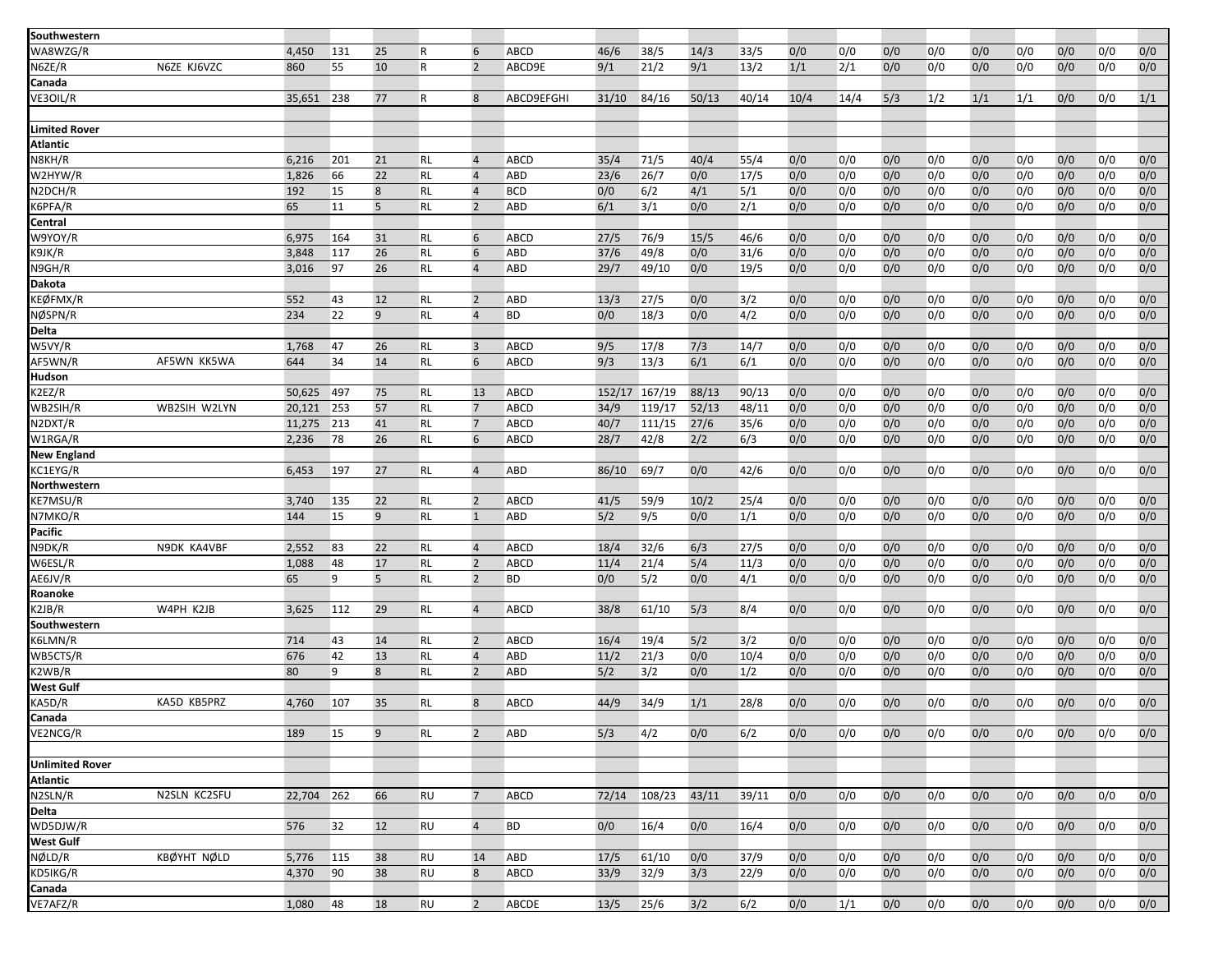| SO3B = Single Operator, 3 Band<br>SOFM = Single Operator, FM Only<br><b>SOHP</b> = Single Operator, High Power<br><b>SOLP = Single Operator, Low Power</b><br>SOP = Single Operator, Portable<br>Operator(s) and/or Host Score Total Q Total M Category<br>2,300<br>38/34<br>12/12<br>0/0<br>0/0<br>0/0<br>0/0<br>0/0<br>0/0<br>0/0<br>0/0<br>50<br>46<br>SOHP<br>AB<br>0/0<br>0/0<br>0/0<br>0/0<br>0/0<br>0/0<br>0/0<br>0/0<br>0/0<br>0/0<br>$\overline{7}$<br>SOP<br>ABD<br>3/2<br>15/3<br>3/2<br>0/0<br>0/0<br>0/0<br>168<br>21<br>$\overline{7}$<br>$\overline{3}$<br>0/0<br>6/2<br>0/0<br>1/1<br>0/0<br>0/0<br>0/0<br>0/0<br>0/0<br>24<br><b>SOFM</b><br><b>BD</b><br>0/0<br>0/0<br>0/0<br>0/0<br>13/9<br>23/15<br>5/4<br>4/2<br>0/0<br>0/0<br>0/0<br>0/0<br>0/0<br>0/0<br>0/0<br>2,960<br>54<br>37<br>SOHP<br>ABCD9<br>9/7<br>0/0<br>15<br>4/4<br>11/9<br>0/0<br>2/2<br>0/0<br>0/0<br>0/0<br>0/0<br>0/0<br>0/0<br>0/0<br>0/0<br>285<br>17<br>SOLP<br>ABD<br>0/0<br>5/3<br>44<br>0/0<br>3/1<br>0/0<br>0/0<br>0/0<br>0/0<br>0/0<br>0/0<br>0/0<br>0/0<br>8<br>$\overline{4}$<br><b>SOLP</b><br>AD<br>0/0<br>0/0<br>5/3<br>0/0<br>0/0<br>0/0<br>0/0<br>0/0<br>0/0<br>0/0<br>405<br>21<br>15<br>ABD<br>10/7<br>0/0<br>6/5<br>0/0<br>0/0<br>SO3B<br><b>KFØM</b><br>32/21<br>6,069<br>51<br>ABCDE<br>9/6<br>12/8<br>19/13<br>0/0<br>4/3<br>0/0<br>0/0<br>0/0<br>0/0<br>0/0<br>0/0<br>76<br>SOHP<br>0/0<br>17/13<br>7/6<br>0/0<br>0/0<br>0/0<br>0/0<br>0/0<br>0/0<br>0/0<br>0/0<br>WQØP<br>2,680<br>49<br>40<br>SOHP<br>ABCD<br>14/11<br>11/10<br>0/0<br>35<br>3/3<br>6/5<br>0/0<br>3/3<br>0/0<br>0/0<br>0/0<br>0/0<br>0/0<br>0/0<br>WØRT<br>1,378<br>26<br>SOHP<br>ABCDE<br>7/5<br>16/10<br>0/0<br>0/0<br>0/0<br>$\overline{3}$<br>4/3<br>0/0<br>0/0<br>0/0<br>0/0<br>0/0<br>0/0<br>0/0<br>0/0<br>0/0<br>KDØWUF<br>12<br>$\overline{4}$<br><b>SOLP</b><br>B<br>0/0<br>35<br>5<br>5<br>0/0<br>3/3<br>0/0<br>2/2<br>0/0<br>0/0<br>0/0<br>0/0<br>0/0<br>0/0<br>0/0<br>0/0<br>NØJK<br>SOP<br><b>BD</b><br>0/0<br><b>Minnesota</b><br>WØGHZ<br>34<br>11/4<br>20/9<br>9/6<br>11/7<br>5/4<br>3/3<br>0/0<br>0/0<br>0/0<br>1/1<br>0/0<br>0/0<br>3,774<br>60<br><b>SOHP</b><br>ABCD9EI<br>0/0<br>9/7<br>3/3<br>3/3<br>56<br>36<br>18/10<br>0/0<br>0/0<br>0/0<br>0/0<br>0/0<br>0/0<br>KØAWU<br>3,564<br>SOHP<br>ABCD9EI<br>13/6<br>9/6<br>1/1<br>0/0<br>0/0<br>0/0<br>0/0<br>0/0<br><b>KAØRYT</b><br>2,210<br>65<br>34<br>SOHP<br>AB<br>15/8<br>50/26<br>0/0<br>0/0<br>0/0<br>0/0<br>0/0<br>0/0<br>KØSIX<br>0/0<br>1,275<br>25<br><b>ABCD</b><br>24/14<br>9/5<br>4/3<br>5/3<br>0/0<br>0/0<br>0/0<br>0/0<br>0/0<br>0/0<br>0/0<br>42<br>SOHP<br>0/0<br>0/0<br>42<br>4/4<br>0/0<br>1/1<br>0/0<br>0/0<br>0/0<br>0/0<br>0/0<br>0/0<br>0/0<br>WØPHD<br>6<br>6<br>SOHP<br>ABD<br>1/1<br>0/0<br>$\overline{3}$<br>1/1<br>3/2<br>0/0<br>0/0<br>0/0<br>0/0<br>WØOHU<br>12<br>$\overline{4}$<br>SOLP<br>AB<br>0/0<br>0/0<br>0/0<br>0/0<br>0/0<br>0/0<br>0/0<br>WØZF<br>9<br>0/0<br>0/0<br>0/0<br>0/0<br>0/0<br>162<br>18<br>SO3B<br>AB<br>10/4<br>8/5<br>0/0<br>0/0<br>0/0<br>0/0<br>0/0<br>0/0<br>9/2<br>8/3<br>0/0<br>1/1<br>0/0<br>0/0<br>0/0<br>0/0<br>0/0<br>0/0<br>0/0<br>KØTAR<br>114<br>18<br>6<br>SO3B<br>ABD<br>0/0<br>0/0<br>5/2<br>6/2<br>0/0<br><b>NØAT</b><br>SO3B<br>AB<br>0/0<br>0/0<br>0/0<br>0/0<br>0/0<br>0/0<br>0/0<br>0/0<br>0/0<br>44<br>11<br>$\overline{4}$<br>0/0<br>0/0<br>1/1<br>0/0<br>AEØEE<br>$\mathbf{1}$<br>$\vert$ 1<br>$\mathbf{1}$<br>B<br>0/0<br>0/0<br>0/0<br>0/0<br>0/0<br>0/0<br>0/0<br>0/0<br>0/0<br>0/0<br>SO <sub>3</sub> B<br>Missouri<br>14/14<br>5/5<br>2/2<br>0/0<br>0/0<br>0/0<br>0/0<br>0/0<br>0/0<br>0/0<br>0/0<br>4,256<br>69<br>56<br>SOHP<br><b>ABCD</b><br>48/35<br>0/0<br>29/11<br>10/5<br>0/0<br>0/0<br>0/0<br>0/0<br>2,727<br>70<br>27<br>SOLP<br><b>ABCD</b><br>10/6<br>21/5<br>0/0<br>0/0<br>0/0<br>0/0<br>0/0<br>5<br>2/2<br>0/0<br>0/0<br>0/0<br>0/0<br>45<br>6<br><b>SOLP</b><br><b>BCD</b><br>0/0<br>3/2<br>1/1<br>0/0<br>0/0<br>0/0<br>0/0<br>0/0<br>Connecticut<br>117/28<br>K1TEO<br>327,124 894<br>ABCD9EFGHI<br>204/38 293/44<br>165/36<br>28/14<br>50/15<br>22/10<br>10/6<br>4/4<br>1/1<br>0/0<br>0/0<br>0/0<br>196<br>SOHP<br>86/20<br>3/3<br>59,752 297<br>97<br>SOHP<br>66/15<br>41/13<br>53/14<br>13/10<br>20/10<br>7/5<br>5/4<br>3/3<br>0/0<br>0/0<br>0/0<br>K1GX<br>ABCD9EFGHI<br>106/21 126/26<br>57/17<br>0/0<br>0/0<br>0/0<br>0/0<br>0/0<br>WZ1V<br>54,910 385<br>95<br>76/21<br>20/10<br>0/0<br>0/0<br>0/0<br>SOHP<br>ABCDE<br>K1IIG<br>24,222<br>178<br>43/11<br>50/16<br>25/10<br>30/11<br>4/3<br>15/7<br>7/5<br>4/3<br>0/0<br>0/0<br>0/0<br>0/0<br>66<br>SOHP<br>ABCD9EFG<br>0/0<br>11,037<br>39<br>0/0<br>283/39<br>0/0<br>0/0<br>0/0<br>0/0<br>0/0<br>0/0<br>0/0<br>0/0<br>W1VD<br>283<br>SOHP<br>B<br>0/0<br>0/0<br>0/0<br>45/16<br>W1AN<br>9,588<br>51<br>ABCDE<br>47/15<br>19/9<br>19/9<br>0/0<br>5/2<br>0/0<br>0/0<br>0/0<br>0/0<br>0/0<br>135<br>SOHP<br>0/0<br>0/0<br>N8RA<br>SOLP<br>62/24<br>53/16<br>2/1<br>2/1<br>0/0<br>0/0<br>0/0<br>0/0<br>0/0<br>0/0<br>0/0<br>0/0<br>5,166<br>119<br>42<br>ABCD<br>0/0<br>3/1<br>3,640<br>26<br>61/11<br>33/7<br>0/0<br>17/7<br>0/0<br>0/0<br>0/0<br>0/0<br>0/0<br>0/0<br>0/0<br>W1TR<br>114<br>SOLP<br>ABDE<br>0/0<br>26<br>17/9<br>10/6<br>0/0<br>0/0<br>0/0<br>NZ11<br>1,742<br>52<br>SOLP<br>ABCD<br>20/7<br>5/4<br>0/0<br>0/0<br>0/0<br>0/0<br>0/0<br>0/0 |                            |  |  |  |  |  |  |  |  |  |  |
|---------------------------------------------------------------------------------------------------------------------------------------------------------------------------------------------------------------------------------------------------------------------------------------------------------------------------------------------------------------------------------------------------------------------------------------------------------------------------------------------------------------------------------------------------------------------------------------------------------------------------------------------------------------------------------------------------------------------------------------------------------------------------------------------------------------------------------------------------------------------------------------------------------------------------------------------------------------------------------------------------------------------------------------------------------------------------------------------------------------------------------------------------------------------------------------------------------------------------------------------------------------------------------------------------------------------------------------------------------------------------------------------------------------------------------------------------------------------------------------------------------------------------------------------------------------------------------------------------------------------------------------------------------------------------------------------------------------------------------------------------------------------------------------------------------------------------------------------------------------------------------------------------------------------------------------------------------------------------------------------------------------------------------------------------------------------------------------------------------------------------------------------------------------------------------------------------------------------------------------------------------------------------------------------------------------------------------------------------------------------------------------------------------------------------------------------------------------------------------------------------------------------------------------------------------------------------------------------------------------------------------------------------------------------------------------------------------------------------------------------------------------------------------------------------------------------------------------------------------------------------------------------------------------------------------------------------------------------------------------------------------------------------------------------------------------------------------------------------------------------------------------------------------------------------------------------------------------------------------------------------------------------------------------------------------------------------------------------------------------------------------------------------------------------------------------------------------------------------------------------------------------------------------------------------------------------------------------------------------------------------------------------------------------------------------------------------------------------------------------------------------------------------------------------------------------------------------------------------------------------------------------------------------------------------------------------------------------------------------------------------------------------------------------------------------------------------------------------------------------------------------------------------------------------------------------------------------------------------------------------------------------------------------------------------------------------------------------------------------------------------------------------------------------------------------------------------------------------------------------------------------------------------------------------------------------------------------------------------------------------------------------------------------------------------------------------------------------------------------------------------------------------------------------------------------------------------------------------------------------------------------------------------------------------------------------------------------------------------------------------------------------------------------------------------------------------------------------------------------------------------------------------------------------------------------------------------------------------------------------------------------------------------------------------------------------------------------------------------------------------------|----------------------------|--|--|--|--|--|--|--|--|--|--|
|                                                                                                                                                                                                                                                                                                                                                                                                                                                                                                                                                                                                                                                                                                                                                                                                                                                                                                                                                                                                                                                                                                                                                                                                                                                                                                                                                                                                                                                                                                                                                                                                                                                                                                                                                                                                                                                                                                                                                                                                                                                                                                                                                                                                                                                                                                                                                                                                                                                                                                                                                                                                                                                                                                                                                                                                                                                                                                                                                                                                                                                                                                                                                                                                                                                                                                                                                                                                                                                                                                                                                                                                                                                                                                                                                                                                                                                                                                                                                                                                                                                                                                                                                                                                                                                                                                                                                                                                                                                                                                                                                                                                                                                                                                                                                                                                                                                                                                                                                                                                                                                                                                                                                                                                                                                                                                                                                                           |                            |  |  |  |  |  |  |  |  |  |  |
|                                                                                                                                                                                                                                                                                                                                                                                                                                                                                                                                                                                                                                                                                                                                                                                                                                                                                                                                                                                                                                                                                                                                                                                                                                                                                                                                                                                                                                                                                                                                                                                                                                                                                                                                                                                                                                                                                                                                                                                                                                                                                                                                                                                                                                                                                                                                                                                                                                                                                                                                                                                                                                                                                                                                                                                                                                                                                                                                                                                                                                                                                                                                                                                                                                                                                                                                                                                                                                                                                                                                                                                                                                                                                                                                                                                                                                                                                                                                                                                                                                                                                                                                                                                                                                                                                                                                                                                                                                                                                                                                                                                                                                                                                                                                                                                                                                                                                                                                                                                                                                                                                                                                                                                                                                                                                                                                                                           | <b>Operating Category:</b> |  |  |  |  |  |  |  |  |  |  |
|                                                                                                                                                                                                                                                                                                                                                                                                                                                                                                                                                                                                                                                                                                                                                                                                                                                                                                                                                                                                                                                                                                                                                                                                                                                                                                                                                                                                                                                                                                                                                                                                                                                                                                                                                                                                                                                                                                                                                                                                                                                                                                                                                                                                                                                                                                                                                                                                                                                                                                                                                                                                                                                                                                                                                                                                                                                                                                                                                                                                                                                                                                                                                                                                                                                                                                                                                                                                                                                                                                                                                                                                                                                                                                                                                                                                                                                                                                                                                                                                                                                                                                                                                                                                                                                                                                                                                                                                                                                                                                                                                                                                                                                                                                                                                                                                                                                                                                                                                                                                                                                                                                                                                                                                                                                                                                                                                                           |                            |  |  |  |  |  |  |  |  |  |  |
|                                                                                                                                                                                                                                                                                                                                                                                                                                                                                                                                                                                                                                                                                                                                                                                                                                                                                                                                                                                                                                                                                                                                                                                                                                                                                                                                                                                                                                                                                                                                                                                                                                                                                                                                                                                                                                                                                                                                                                                                                                                                                                                                                                                                                                                                                                                                                                                                                                                                                                                                                                                                                                                                                                                                                                                                                                                                                                                                                                                                                                                                                                                                                                                                                                                                                                                                                                                                                                                                                                                                                                                                                                                                                                                                                                                                                                                                                                                                                                                                                                                                                                                                                                                                                                                                                                                                                                                                                                                                                                                                                                                                                                                                                                                                                                                                                                                                                                                                                                                                                                                                                                                                                                                                                                                                                                                                                                           |                            |  |  |  |  |  |  |  |  |  |  |
|                                                                                                                                                                                                                                                                                                                                                                                                                                                                                                                                                                                                                                                                                                                                                                                                                                                                                                                                                                                                                                                                                                                                                                                                                                                                                                                                                                                                                                                                                                                                                                                                                                                                                                                                                                                                                                                                                                                                                                                                                                                                                                                                                                                                                                                                                                                                                                                                                                                                                                                                                                                                                                                                                                                                                                                                                                                                                                                                                                                                                                                                                                                                                                                                                                                                                                                                                                                                                                                                                                                                                                                                                                                                                                                                                                                                                                                                                                                                                                                                                                                                                                                                                                                                                                                                                                                                                                                                                                                                                                                                                                                                                                                                                                                                                                                                                                                                                                                                                                                                                                                                                                                                                                                                                                                                                                                                                                           |                            |  |  |  |  |  |  |  |  |  |  |
|                                                                                                                                                                                                                                                                                                                                                                                                                                                                                                                                                                                                                                                                                                                                                                                                                                                                                                                                                                                                                                                                                                                                                                                                                                                                                                                                                                                                                                                                                                                                                                                                                                                                                                                                                                                                                                                                                                                                                                                                                                                                                                                                                                                                                                                                                                                                                                                                                                                                                                                                                                                                                                                                                                                                                                                                                                                                                                                                                                                                                                                                                                                                                                                                                                                                                                                                                                                                                                                                                                                                                                                                                                                                                                                                                                                                                                                                                                                                                                                                                                                                                                                                                                                                                                                                                                                                                                                                                                                                                                                                                                                                                                                                                                                                                                                                                                                                                                                                                                                                                                                                                                                                                                                                                                                                                                                                                                           |                            |  |  |  |  |  |  |  |  |  |  |
|                                                                                                                                                                                                                                                                                                                                                                                                                                                                                                                                                                                                                                                                                                                                                                                                                                                                                                                                                                                                                                                                                                                                                                                                                                                                                                                                                                                                                                                                                                                                                                                                                                                                                                                                                                                                                                                                                                                                                                                                                                                                                                                                                                                                                                                                                                                                                                                                                                                                                                                                                                                                                                                                                                                                                                                                                                                                                                                                                                                                                                                                                                                                                                                                                                                                                                                                                                                                                                                                                                                                                                                                                                                                                                                                                                                                                                                                                                                                                                                                                                                                                                                                                                                                                                                                                                                                                                                                                                                                                                                                                                                                                                                                                                                                                                                                                                                                                                                                                                                                                                                                                                                                                                                                                                                                                                                                                                           |                            |  |  |  |  |  |  |  |  |  |  |
|                                                                                                                                                                                                                                                                                                                                                                                                                                                                                                                                                                                                                                                                                                                                                                                                                                                                                                                                                                                                                                                                                                                                                                                                                                                                                                                                                                                                                                                                                                                                                                                                                                                                                                                                                                                                                                                                                                                                                                                                                                                                                                                                                                                                                                                                                                                                                                                                                                                                                                                                                                                                                                                                                                                                                                                                                                                                                                                                                                                                                                                                                                                                                                                                                                                                                                                                                                                                                                                                                                                                                                                                                                                                                                                                                                                                                                                                                                                                                                                                                                                                                                                                                                                                                                                                                                                                                                                                                                                                                                                                                                                                                                                                                                                                                                                                                                                                                                                                                                                                                                                                                                                                                                                                                                                                                                                                                                           |                            |  |  |  |  |  |  |  |  |  |  |
| Bands Operated 50 MHz 144 MHz 222 MHz 432 MHz 902 MHz 1.2 GHz 2.3 GHz 3.4 GHz 5.7 GHz 10 GHz 24 GHz 47 GHz Light                                                                                                                                                                                                                                                                                                                                                                                                                                                                                                                                                                                                                                                                                                                                                                                                                                                                                                                                                                                                                                                                                                                                                                                                                                                                                                                                                                                                                                                                                                                                                                                                                                                                                                                                                                                                                                                                                                                                                                                                                                                                                                                                                                                                                                                                                                                                                                                                                                                                                                                                                                                                                                                                                                                                                                                                                                                                                                                                                                                                                                                                                                                                                                                                                                                                                                                                                                                                                                                                                                                                                                                                                                                                                                                                                                                                                                                                                                                                                                                                                                                                                                                                                                                                                                                                                                                                                                                                                                                                                                                                                                                                                                                                                                                                                                                                                                                                                                                                                                                                                                                                                                                                                                                                                                                          |                            |  |  |  |  |  |  |  |  |  |  |
|                                                                                                                                                                                                                                                                                                                                                                                                                                                                                                                                                                                                                                                                                                                                                                                                                                                                                                                                                                                                                                                                                                                                                                                                                                                                                                                                                                                                                                                                                                                                                                                                                                                                                                                                                                                                                                                                                                                                                                                                                                                                                                                                                                                                                                                                                                                                                                                                                                                                                                                                                                                                                                                                                                                                                                                                                                                                                                                                                                                                                                                                                                                                                                                                                                                                                                                                                                                                                                                                                                                                                                                                                                                                                                                                                                                                                                                                                                                                                                                                                                                                                                                                                                                                                                                                                                                                                                                                                                                                                                                                                                                                                                                                                                                                                                                                                                                                                                                                                                                                                                                                                                                                                                                                                                                                                                                                                                           | <b>Call</b>                |  |  |  |  |  |  |  |  |  |  |
|                                                                                                                                                                                                                                                                                                                                                                                                                                                                                                                                                                                                                                                                                                                                                                                                                                                                                                                                                                                                                                                                                                                                                                                                                                                                                                                                                                                                                                                                                                                                                                                                                                                                                                                                                                                                                                                                                                                                                                                                                                                                                                                                                                                                                                                                                                                                                                                                                                                                                                                                                                                                                                                                                                                                                                                                                                                                                                                                                                                                                                                                                                                                                                                                                                                                                                                                                                                                                                                                                                                                                                                                                                                                                                                                                                                                                                                                                                                                                                                                                                                                                                                                                                                                                                                                                                                                                                                                                                                                                                                                                                                                                                                                                                                                                                                                                                                                                                                                                                                                                                                                                                                                                                                                                                                                                                                                                                           | Call Area Ø                |  |  |  |  |  |  |  |  |  |  |
|                                                                                                                                                                                                                                                                                                                                                                                                                                                                                                                                                                                                                                                                                                                                                                                                                                                                                                                                                                                                                                                                                                                                                                                                                                                                                                                                                                                                                                                                                                                                                                                                                                                                                                                                                                                                                                                                                                                                                                                                                                                                                                                                                                                                                                                                                                                                                                                                                                                                                                                                                                                                                                                                                                                                                                                                                                                                                                                                                                                                                                                                                                                                                                                                                                                                                                                                                                                                                                                                                                                                                                                                                                                                                                                                                                                                                                                                                                                                                                                                                                                                                                                                                                                                                                                                                                                                                                                                                                                                                                                                                                                                                                                                                                                                                                                                                                                                                                                                                                                                                                                                                                                                                                                                                                                                                                                                                                           | Colorado                   |  |  |  |  |  |  |  |  |  |  |
|                                                                                                                                                                                                                                                                                                                                                                                                                                                                                                                                                                                                                                                                                                                                                                                                                                                                                                                                                                                                                                                                                                                                                                                                                                                                                                                                                                                                                                                                                                                                                                                                                                                                                                                                                                                                                                                                                                                                                                                                                                                                                                                                                                                                                                                                                                                                                                                                                                                                                                                                                                                                                                                                                                                                                                                                                                                                                                                                                                                                                                                                                                                                                                                                                                                                                                                                                                                                                                                                                                                                                                                                                                                                                                                                                                                                                                                                                                                                                                                                                                                                                                                                                                                                                                                                                                                                                                                                                                                                                                                                                                                                                                                                                                                                                                                                                                                                                                                                                                                                                                                                                                                                                                                                                                                                                                                                                                           | W9RM                       |  |  |  |  |  |  |  |  |  |  |
|                                                                                                                                                                                                                                                                                                                                                                                                                                                                                                                                                                                                                                                                                                                                                                                                                                                                                                                                                                                                                                                                                                                                                                                                                                                                                                                                                                                                                                                                                                                                                                                                                                                                                                                                                                                                                                                                                                                                                                                                                                                                                                                                                                                                                                                                                                                                                                                                                                                                                                                                                                                                                                                                                                                                                                                                                                                                                                                                                                                                                                                                                                                                                                                                                                                                                                                                                                                                                                                                                                                                                                                                                                                                                                                                                                                                                                                                                                                                                                                                                                                                                                                                                                                                                                                                                                                                                                                                                                                                                                                                                                                                                                                                                                                                                                                                                                                                                                                                                                                                                                                                                                                                                                                                                                                                                                                                                                           | KØNR                       |  |  |  |  |  |  |  |  |  |  |
|                                                                                                                                                                                                                                                                                                                                                                                                                                                                                                                                                                                                                                                                                                                                                                                                                                                                                                                                                                                                                                                                                                                                                                                                                                                                                                                                                                                                                                                                                                                                                                                                                                                                                                                                                                                                                                                                                                                                                                                                                                                                                                                                                                                                                                                                                                                                                                                                                                                                                                                                                                                                                                                                                                                                                                                                                                                                                                                                                                                                                                                                                                                                                                                                                                                                                                                                                                                                                                                                                                                                                                                                                                                                                                                                                                                                                                                                                                                                                                                                                                                                                                                                                                                                                                                                                                                                                                                                                                                                                                                                                                                                                                                                                                                                                                                                                                                                                                                                                                                                                                                                                                                                                                                                                                                                                                                                                                           | WAØKXO                     |  |  |  |  |  |  |  |  |  |  |
|                                                                                                                                                                                                                                                                                                                                                                                                                                                                                                                                                                                                                                                                                                                                                                                                                                                                                                                                                                                                                                                                                                                                                                                                                                                                                                                                                                                                                                                                                                                                                                                                                                                                                                                                                                                                                                                                                                                                                                                                                                                                                                                                                                                                                                                                                                                                                                                                                                                                                                                                                                                                                                                                                                                                                                                                                                                                                                                                                                                                                                                                                                                                                                                                                                                                                                                                                                                                                                                                                                                                                                                                                                                                                                                                                                                                                                                                                                                                                                                                                                                                                                                                                                                                                                                                                                                                                                                                                                                                                                                                                                                                                                                                                                                                                                                                                                                                                                                                                                                                                                                                                                                                                                                                                                                                                                                                                                           | lowa                       |  |  |  |  |  |  |  |  |  |  |
|                                                                                                                                                                                                                                                                                                                                                                                                                                                                                                                                                                                                                                                                                                                                                                                                                                                                                                                                                                                                                                                                                                                                                                                                                                                                                                                                                                                                                                                                                                                                                                                                                                                                                                                                                                                                                                                                                                                                                                                                                                                                                                                                                                                                                                                                                                                                                                                                                                                                                                                                                                                                                                                                                                                                                                                                                                                                                                                                                                                                                                                                                                                                                                                                                                                                                                                                                                                                                                                                                                                                                                                                                                                                                                                                                                                                                                                                                                                                                                                                                                                                                                                                                                                                                                                                                                                                                                                                                                                                                                                                                                                                                                                                                                                                                                                                                                                                                                                                                                                                                                                                                                                                                                                                                                                                                                                                                                           | WØLGQ                      |  |  |  |  |  |  |  |  |  |  |
|                                                                                                                                                                                                                                                                                                                                                                                                                                                                                                                                                                                                                                                                                                                                                                                                                                                                                                                                                                                                                                                                                                                                                                                                                                                                                                                                                                                                                                                                                                                                                                                                                                                                                                                                                                                                                                                                                                                                                                                                                                                                                                                                                                                                                                                                                                                                                                                                                                                                                                                                                                                                                                                                                                                                                                                                                                                                                                                                                                                                                                                                                                                                                                                                                                                                                                                                                                                                                                                                                                                                                                                                                                                                                                                                                                                                                                                                                                                                                                                                                                                                                                                                                                                                                                                                                                                                                                                                                                                                                                                                                                                                                                                                                                                                                                                                                                                                                                                                                                                                                                                                                                                                                                                                                                                                                                                                                                           | KØCQ                       |  |  |  |  |  |  |  |  |  |  |
|                                                                                                                                                                                                                                                                                                                                                                                                                                                                                                                                                                                                                                                                                                                                                                                                                                                                                                                                                                                                                                                                                                                                                                                                                                                                                                                                                                                                                                                                                                                                                                                                                                                                                                                                                                                                                                                                                                                                                                                                                                                                                                                                                                                                                                                                                                                                                                                                                                                                                                                                                                                                                                                                                                                                                                                                                                                                                                                                                                                                                                                                                                                                                                                                                                                                                                                                                                                                                                                                                                                                                                                                                                                                                                                                                                                                                                                                                                                                                                                                                                                                                                                                                                                                                                                                                                                                                                                                                                                                                                                                                                                                                                                                                                                                                                                                                                                                                                                                                                                                                                                                                                                                                                                                                                                                                                                                                                           | WØVAN                      |  |  |  |  |  |  |  |  |  |  |
|                                                                                                                                                                                                                                                                                                                                                                                                                                                                                                                                                                                                                                                                                                                                                                                                                                                                                                                                                                                                                                                                                                                                                                                                                                                                                                                                                                                                                                                                                                                                                                                                                                                                                                                                                                                                                                                                                                                                                                                                                                                                                                                                                                                                                                                                                                                                                                                                                                                                                                                                                                                                                                                                                                                                                                                                                                                                                                                                                                                                                                                                                                                                                                                                                                                                                                                                                                                                                                                                                                                                                                                                                                                                                                                                                                                                                                                                                                                                                                                                                                                                                                                                                                                                                                                                                                                                                                                                                                                                                                                                                                                                                                                                                                                                                                                                                                                                                                                                                                                                                                                                                                                                                                                                                                                                                                                                                                           | KØJQA                      |  |  |  |  |  |  |  |  |  |  |
|                                                                                                                                                                                                                                                                                                                                                                                                                                                                                                                                                                                                                                                                                                                                                                                                                                                                                                                                                                                                                                                                                                                                                                                                                                                                                                                                                                                                                                                                                                                                                                                                                                                                                                                                                                                                                                                                                                                                                                                                                                                                                                                                                                                                                                                                                                                                                                                                                                                                                                                                                                                                                                                                                                                                                                                                                                                                                                                                                                                                                                                                                                                                                                                                                                                                                                                                                                                                                                                                                                                                                                                                                                                                                                                                                                                                                                                                                                                                                                                                                                                                                                                                                                                                                                                                                                                                                                                                                                                                                                                                                                                                                                                                                                                                                                                                                                                                                                                                                                                                                                                                                                                                                                                                                                                                                                                                                                           | <b>Kansas</b>              |  |  |  |  |  |  |  |  |  |  |
|                                                                                                                                                                                                                                                                                                                                                                                                                                                                                                                                                                                                                                                                                                                                                                                                                                                                                                                                                                                                                                                                                                                                                                                                                                                                                                                                                                                                                                                                                                                                                                                                                                                                                                                                                                                                                                                                                                                                                                                                                                                                                                                                                                                                                                                                                                                                                                                                                                                                                                                                                                                                                                                                                                                                                                                                                                                                                                                                                                                                                                                                                                                                                                                                                                                                                                                                                                                                                                                                                                                                                                                                                                                                                                                                                                                                                                                                                                                                                                                                                                                                                                                                                                                                                                                                                                                                                                                                                                                                                                                                                                                                                                                                                                                                                                                                                                                                                                                                                                                                                                                                                                                                                                                                                                                                                                                                                                           |                            |  |  |  |  |  |  |  |  |  |  |
|                                                                                                                                                                                                                                                                                                                                                                                                                                                                                                                                                                                                                                                                                                                                                                                                                                                                                                                                                                                                                                                                                                                                                                                                                                                                                                                                                                                                                                                                                                                                                                                                                                                                                                                                                                                                                                                                                                                                                                                                                                                                                                                                                                                                                                                                                                                                                                                                                                                                                                                                                                                                                                                                                                                                                                                                                                                                                                                                                                                                                                                                                                                                                                                                                                                                                                                                                                                                                                                                                                                                                                                                                                                                                                                                                                                                                                                                                                                                                                                                                                                                                                                                                                                                                                                                                                                                                                                                                                                                                                                                                                                                                                                                                                                                                                                                                                                                                                                                                                                                                                                                                                                                                                                                                                                                                                                                                                           |                            |  |  |  |  |  |  |  |  |  |  |
|                                                                                                                                                                                                                                                                                                                                                                                                                                                                                                                                                                                                                                                                                                                                                                                                                                                                                                                                                                                                                                                                                                                                                                                                                                                                                                                                                                                                                                                                                                                                                                                                                                                                                                                                                                                                                                                                                                                                                                                                                                                                                                                                                                                                                                                                                                                                                                                                                                                                                                                                                                                                                                                                                                                                                                                                                                                                                                                                                                                                                                                                                                                                                                                                                                                                                                                                                                                                                                                                                                                                                                                                                                                                                                                                                                                                                                                                                                                                                                                                                                                                                                                                                                                                                                                                                                                                                                                                                                                                                                                                                                                                                                                                                                                                                                                                                                                                                                                                                                                                                                                                                                                                                                                                                                                                                                                                                                           |                            |  |  |  |  |  |  |  |  |  |  |
|                                                                                                                                                                                                                                                                                                                                                                                                                                                                                                                                                                                                                                                                                                                                                                                                                                                                                                                                                                                                                                                                                                                                                                                                                                                                                                                                                                                                                                                                                                                                                                                                                                                                                                                                                                                                                                                                                                                                                                                                                                                                                                                                                                                                                                                                                                                                                                                                                                                                                                                                                                                                                                                                                                                                                                                                                                                                                                                                                                                                                                                                                                                                                                                                                                                                                                                                                                                                                                                                                                                                                                                                                                                                                                                                                                                                                                                                                                                                                                                                                                                                                                                                                                                                                                                                                                                                                                                                                                                                                                                                                                                                                                                                                                                                                                                                                                                                                                                                                                                                                                                                                                                                                                                                                                                                                                                                                                           |                            |  |  |  |  |  |  |  |  |  |  |
|                                                                                                                                                                                                                                                                                                                                                                                                                                                                                                                                                                                                                                                                                                                                                                                                                                                                                                                                                                                                                                                                                                                                                                                                                                                                                                                                                                                                                                                                                                                                                                                                                                                                                                                                                                                                                                                                                                                                                                                                                                                                                                                                                                                                                                                                                                                                                                                                                                                                                                                                                                                                                                                                                                                                                                                                                                                                                                                                                                                                                                                                                                                                                                                                                                                                                                                                                                                                                                                                                                                                                                                                                                                                                                                                                                                                                                                                                                                                                                                                                                                                                                                                                                                                                                                                                                                                                                                                                                                                                                                                                                                                                                                                                                                                                                                                                                                                                                                                                                                                                                                                                                                                                                                                                                                                                                                                                                           |                            |  |  |  |  |  |  |  |  |  |  |
|                                                                                                                                                                                                                                                                                                                                                                                                                                                                                                                                                                                                                                                                                                                                                                                                                                                                                                                                                                                                                                                                                                                                                                                                                                                                                                                                                                                                                                                                                                                                                                                                                                                                                                                                                                                                                                                                                                                                                                                                                                                                                                                                                                                                                                                                                                                                                                                                                                                                                                                                                                                                                                                                                                                                                                                                                                                                                                                                                                                                                                                                                                                                                                                                                                                                                                                                                                                                                                                                                                                                                                                                                                                                                                                                                                                                                                                                                                                                                                                                                                                                                                                                                                                                                                                                                                                                                                                                                                                                                                                                                                                                                                                                                                                                                                                                                                                                                                                                                                                                                                                                                                                                                                                                                                                                                                                                                                           |                            |  |  |  |  |  |  |  |  |  |  |
|                                                                                                                                                                                                                                                                                                                                                                                                                                                                                                                                                                                                                                                                                                                                                                                                                                                                                                                                                                                                                                                                                                                                                                                                                                                                                                                                                                                                                                                                                                                                                                                                                                                                                                                                                                                                                                                                                                                                                                                                                                                                                                                                                                                                                                                                                                                                                                                                                                                                                                                                                                                                                                                                                                                                                                                                                                                                                                                                                                                                                                                                                                                                                                                                                                                                                                                                                                                                                                                                                                                                                                                                                                                                                                                                                                                                                                                                                                                                                                                                                                                                                                                                                                                                                                                                                                                                                                                                                                                                                                                                                                                                                                                                                                                                                                                                                                                                                                                                                                                                                                                                                                                                                                                                                                                                                                                                                                           |                            |  |  |  |  |  |  |  |  |  |  |
|                                                                                                                                                                                                                                                                                                                                                                                                                                                                                                                                                                                                                                                                                                                                                                                                                                                                                                                                                                                                                                                                                                                                                                                                                                                                                                                                                                                                                                                                                                                                                                                                                                                                                                                                                                                                                                                                                                                                                                                                                                                                                                                                                                                                                                                                                                                                                                                                                                                                                                                                                                                                                                                                                                                                                                                                                                                                                                                                                                                                                                                                                                                                                                                                                                                                                                                                                                                                                                                                                                                                                                                                                                                                                                                                                                                                                                                                                                                                                                                                                                                                                                                                                                                                                                                                                                                                                                                                                                                                                                                                                                                                                                                                                                                                                                                                                                                                                                                                                                                                                                                                                                                                                                                                                                                                                                                                                                           |                            |  |  |  |  |  |  |  |  |  |  |
|                                                                                                                                                                                                                                                                                                                                                                                                                                                                                                                                                                                                                                                                                                                                                                                                                                                                                                                                                                                                                                                                                                                                                                                                                                                                                                                                                                                                                                                                                                                                                                                                                                                                                                                                                                                                                                                                                                                                                                                                                                                                                                                                                                                                                                                                                                                                                                                                                                                                                                                                                                                                                                                                                                                                                                                                                                                                                                                                                                                                                                                                                                                                                                                                                                                                                                                                                                                                                                                                                                                                                                                                                                                                                                                                                                                                                                                                                                                                                                                                                                                                                                                                                                                                                                                                                                                                                                                                                                                                                                                                                                                                                                                                                                                                                                                                                                                                                                                                                                                                                                                                                                                                                                                                                                                                                                                                                                           |                            |  |  |  |  |  |  |  |  |  |  |
|                                                                                                                                                                                                                                                                                                                                                                                                                                                                                                                                                                                                                                                                                                                                                                                                                                                                                                                                                                                                                                                                                                                                                                                                                                                                                                                                                                                                                                                                                                                                                                                                                                                                                                                                                                                                                                                                                                                                                                                                                                                                                                                                                                                                                                                                                                                                                                                                                                                                                                                                                                                                                                                                                                                                                                                                                                                                                                                                                                                                                                                                                                                                                                                                                                                                                                                                                                                                                                                                                                                                                                                                                                                                                                                                                                                                                                                                                                                                                                                                                                                                                                                                                                                                                                                                                                                                                                                                                                                                                                                                                                                                                                                                                                                                                                                                                                                                                                                                                                                                                                                                                                                                                                                                                                                                                                                                                                           |                            |  |  |  |  |  |  |  |  |  |  |
|                                                                                                                                                                                                                                                                                                                                                                                                                                                                                                                                                                                                                                                                                                                                                                                                                                                                                                                                                                                                                                                                                                                                                                                                                                                                                                                                                                                                                                                                                                                                                                                                                                                                                                                                                                                                                                                                                                                                                                                                                                                                                                                                                                                                                                                                                                                                                                                                                                                                                                                                                                                                                                                                                                                                                                                                                                                                                                                                                                                                                                                                                                                                                                                                                                                                                                                                                                                                                                                                                                                                                                                                                                                                                                                                                                                                                                                                                                                                                                                                                                                                                                                                                                                                                                                                                                                                                                                                                                                                                                                                                                                                                                                                                                                                                                                                                                                                                                                                                                                                                                                                                                                                                                                                                                                                                                                                                                           |                            |  |  |  |  |  |  |  |  |  |  |
|                                                                                                                                                                                                                                                                                                                                                                                                                                                                                                                                                                                                                                                                                                                                                                                                                                                                                                                                                                                                                                                                                                                                                                                                                                                                                                                                                                                                                                                                                                                                                                                                                                                                                                                                                                                                                                                                                                                                                                                                                                                                                                                                                                                                                                                                                                                                                                                                                                                                                                                                                                                                                                                                                                                                                                                                                                                                                                                                                                                                                                                                                                                                                                                                                                                                                                                                                                                                                                                                                                                                                                                                                                                                                                                                                                                                                                                                                                                                                                                                                                                                                                                                                                                                                                                                                                                                                                                                                                                                                                                                                                                                                                                                                                                                                                                                                                                                                                                                                                                                                                                                                                                                                                                                                                                                                                                                                                           |                            |  |  |  |  |  |  |  |  |  |  |
|                                                                                                                                                                                                                                                                                                                                                                                                                                                                                                                                                                                                                                                                                                                                                                                                                                                                                                                                                                                                                                                                                                                                                                                                                                                                                                                                                                                                                                                                                                                                                                                                                                                                                                                                                                                                                                                                                                                                                                                                                                                                                                                                                                                                                                                                                                                                                                                                                                                                                                                                                                                                                                                                                                                                                                                                                                                                                                                                                                                                                                                                                                                                                                                                                                                                                                                                                                                                                                                                                                                                                                                                                                                                                                                                                                                                                                                                                                                                                                                                                                                                                                                                                                                                                                                                                                                                                                                                                                                                                                                                                                                                                                                                                                                                                                                                                                                                                                                                                                                                                                                                                                                                                                                                                                                                                                                                                                           |                            |  |  |  |  |  |  |  |  |  |  |
|                                                                                                                                                                                                                                                                                                                                                                                                                                                                                                                                                                                                                                                                                                                                                                                                                                                                                                                                                                                                                                                                                                                                                                                                                                                                                                                                                                                                                                                                                                                                                                                                                                                                                                                                                                                                                                                                                                                                                                                                                                                                                                                                                                                                                                                                                                                                                                                                                                                                                                                                                                                                                                                                                                                                                                                                                                                                                                                                                                                                                                                                                                                                                                                                                                                                                                                                                                                                                                                                                                                                                                                                                                                                                                                                                                                                                                                                                                                                                                                                                                                                                                                                                                                                                                                                                                                                                                                                                                                                                                                                                                                                                                                                                                                                                                                                                                                                                                                                                                                                                                                                                                                                                                                                                                                                                                                                                                           |                            |  |  |  |  |  |  |  |  |  |  |
|                                                                                                                                                                                                                                                                                                                                                                                                                                                                                                                                                                                                                                                                                                                                                                                                                                                                                                                                                                                                                                                                                                                                                                                                                                                                                                                                                                                                                                                                                                                                                                                                                                                                                                                                                                                                                                                                                                                                                                                                                                                                                                                                                                                                                                                                                                                                                                                                                                                                                                                                                                                                                                                                                                                                                                                                                                                                                                                                                                                                                                                                                                                                                                                                                                                                                                                                                                                                                                                                                                                                                                                                                                                                                                                                                                                                                                                                                                                                                                                                                                                                                                                                                                                                                                                                                                                                                                                                                                                                                                                                                                                                                                                                                                                                                                                                                                                                                                                                                                                                                                                                                                                                                                                                                                                                                                                                                                           |                            |  |  |  |  |  |  |  |  |  |  |
|                                                                                                                                                                                                                                                                                                                                                                                                                                                                                                                                                                                                                                                                                                                                                                                                                                                                                                                                                                                                                                                                                                                                                                                                                                                                                                                                                                                                                                                                                                                                                                                                                                                                                                                                                                                                                                                                                                                                                                                                                                                                                                                                                                                                                                                                                                                                                                                                                                                                                                                                                                                                                                                                                                                                                                                                                                                                                                                                                                                                                                                                                                                                                                                                                                                                                                                                                                                                                                                                                                                                                                                                                                                                                                                                                                                                                                                                                                                                                                                                                                                                                                                                                                                                                                                                                                                                                                                                                                                                                                                                                                                                                                                                                                                                                                                                                                                                                                                                                                                                                                                                                                                                                                                                                                                                                                                                                                           |                            |  |  |  |  |  |  |  |  |  |  |
|                                                                                                                                                                                                                                                                                                                                                                                                                                                                                                                                                                                                                                                                                                                                                                                                                                                                                                                                                                                                                                                                                                                                                                                                                                                                                                                                                                                                                                                                                                                                                                                                                                                                                                                                                                                                                                                                                                                                                                                                                                                                                                                                                                                                                                                                                                                                                                                                                                                                                                                                                                                                                                                                                                                                                                                                                                                                                                                                                                                                                                                                                                                                                                                                                                                                                                                                                                                                                                                                                                                                                                                                                                                                                                                                                                                                                                                                                                                                                                                                                                                                                                                                                                                                                                                                                                                                                                                                                                                                                                                                                                                                                                                                                                                                                                                                                                                                                                                                                                                                                                                                                                                                                                                                                                                                                                                                                                           | KØTPP                      |  |  |  |  |  |  |  |  |  |  |
|                                                                                                                                                                                                                                                                                                                                                                                                                                                                                                                                                                                                                                                                                                                                                                                                                                                                                                                                                                                                                                                                                                                                                                                                                                                                                                                                                                                                                                                                                                                                                                                                                                                                                                                                                                                                                                                                                                                                                                                                                                                                                                                                                                                                                                                                                                                                                                                                                                                                                                                                                                                                                                                                                                                                                                                                                                                                                                                                                                                                                                                                                                                                                                                                                                                                                                                                                                                                                                                                                                                                                                                                                                                                                                                                                                                                                                                                                                                                                                                                                                                                                                                                                                                                                                                                                                                                                                                                                                                                                                                                                                                                                                                                                                                                                                                                                                                                                                                                                                                                                                                                                                                                                                                                                                                                                                                                                                           | <b>South Dakota</b>        |  |  |  |  |  |  |  |  |  |  |
|                                                                                                                                                                                                                                                                                                                                                                                                                                                                                                                                                                                                                                                                                                                                                                                                                                                                                                                                                                                                                                                                                                                                                                                                                                                                                                                                                                                                                                                                                                                                                                                                                                                                                                                                                                                                                                                                                                                                                                                                                                                                                                                                                                                                                                                                                                                                                                                                                                                                                                                                                                                                                                                                                                                                                                                                                                                                                                                                                                                                                                                                                                                                                                                                                                                                                                                                                                                                                                                                                                                                                                                                                                                                                                                                                                                                                                                                                                                                                                                                                                                                                                                                                                                                                                                                                                                                                                                                                                                                                                                                                                                                                                                                                                                                                                                                                                                                                                                                                                                                                                                                                                                                                                                                                                                                                                                                                                           | WBØHHM                     |  |  |  |  |  |  |  |  |  |  |
|                                                                                                                                                                                                                                                                                                                                                                                                                                                                                                                                                                                                                                                                                                                                                                                                                                                                                                                                                                                                                                                                                                                                                                                                                                                                                                                                                                                                                                                                                                                                                                                                                                                                                                                                                                                                                                                                                                                                                                                                                                                                                                                                                                                                                                                                                                                                                                                                                                                                                                                                                                                                                                                                                                                                                                                                                                                                                                                                                                                                                                                                                                                                                                                                                                                                                                                                                                                                                                                                                                                                                                                                                                                                                                                                                                                                                                                                                                                                                                                                                                                                                                                                                                                                                                                                                                                                                                                                                                                                                                                                                                                                                                                                                                                                                                                                                                                                                                                                                                                                                                                                                                                                                                                                                                                                                                                                                                           | WBØULX                     |  |  |  |  |  |  |  |  |  |  |
|                                                                                                                                                                                                                                                                                                                                                                                                                                                                                                                                                                                                                                                                                                                                                                                                                                                                                                                                                                                                                                                                                                                                                                                                                                                                                                                                                                                                                                                                                                                                                                                                                                                                                                                                                                                                                                                                                                                                                                                                                                                                                                                                                                                                                                                                                                                                                                                                                                                                                                                                                                                                                                                                                                                                                                                                                                                                                                                                                                                                                                                                                                                                                                                                                                                                                                                                                                                                                                                                                                                                                                                                                                                                                                                                                                                                                                                                                                                                                                                                                                                                                                                                                                                                                                                                                                                                                                                                                                                                                                                                                                                                                                                                                                                                                                                                                                                                                                                                                                                                                                                                                                                                                                                                                                                                                                                                                                           | Call Area 1                |  |  |  |  |  |  |  |  |  |  |
|                                                                                                                                                                                                                                                                                                                                                                                                                                                                                                                                                                                                                                                                                                                                                                                                                                                                                                                                                                                                                                                                                                                                                                                                                                                                                                                                                                                                                                                                                                                                                                                                                                                                                                                                                                                                                                                                                                                                                                                                                                                                                                                                                                                                                                                                                                                                                                                                                                                                                                                                                                                                                                                                                                                                                                                                                                                                                                                                                                                                                                                                                                                                                                                                                                                                                                                                                                                                                                                                                                                                                                                                                                                                                                                                                                                                                                                                                                                                                                                                                                                                                                                                                                                                                                                                                                                                                                                                                                                                                                                                                                                                                                                                                                                                                                                                                                                                                                                                                                                                                                                                                                                                                                                                                                                                                                                                                                           |                            |  |  |  |  |  |  |  |  |  |  |
|                                                                                                                                                                                                                                                                                                                                                                                                                                                                                                                                                                                                                                                                                                                                                                                                                                                                                                                                                                                                                                                                                                                                                                                                                                                                                                                                                                                                                                                                                                                                                                                                                                                                                                                                                                                                                                                                                                                                                                                                                                                                                                                                                                                                                                                                                                                                                                                                                                                                                                                                                                                                                                                                                                                                                                                                                                                                                                                                                                                                                                                                                                                                                                                                                                                                                                                                                                                                                                                                                                                                                                                                                                                                                                                                                                                                                                                                                                                                                                                                                                                                                                                                                                                                                                                                                                                                                                                                                                                                                                                                                                                                                                                                                                                                                                                                                                                                                                                                                                                                                                                                                                                                                                                                                                                                                                                                                                           |                            |  |  |  |  |  |  |  |  |  |  |
|                                                                                                                                                                                                                                                                                                                                                                                                                                                                                                                                                                                                                                                                                                                                                                                                                                                                                                                                                                                                                                                                                                                                                                                                                                                                                                                                                                                                                                                                                                                                                                                                                                                                                                                                                                                                                                                                                                                                                                                                                                                                                                                                                                                                                                                                                                                                                                                                                                                                                                                                                                                                                                                                                                                                                                                                                                                                                                                                                                                                                                                                                                                                                                                                                                                                                                                                                                                                                                                                                                                                                                                                                                                                                                                                                                                                                                                                                                                                                                                                                                                                                                                                                                                                                                                                                                                                                                                                                                                                                                                                                                                                                                                                                                                                                                                                                                                                                                                                                                                                                                                                                                                                                                                                                                                                                                                                                                           |                            |  |  |  |  |  |  |  |  |  |  |
|                                                                                                                                                                                                                                                                                                                                                                                                                                                                                                                                                                                                                                                                                                                                                                                                                                                                                                                                                                                                                                                                                                                                                                                                                                                                                                                                                                                                                                                                                                                                                                                                                                                                                                                                                                                                                                                                                                                                                                                                                                                                                                                                                                                                                                                                                                                                                                                                                                                                                                                                                                                                                                                                                                                                                                                                                                                                                                                                                                                                                                                                                                                                                                                                                                                                                                                                                                                                                                                                                                                                                                                                                                                                                                                                                                                                                                                                                                                                                                                                                                                                                                                                                                                                                                                                                                                                                                                                                                                                                                                                                                                                                                                                                                                                                                                                                                                                                                                                                                                                                                                                                                                                                                                                                                                                                                                                                                           |                            |  |  |  |  |  |  |  |  |  |  |
|                                                                                                                                                                                                                                                                                                                                                                                                                                                                                                                                                                                                                                                                                                                                                                                                                                                                                                                                                                                                                                                                                                                                                                                                                                                                                                                                                                                                                                                                                                                                                                                                                                                                                                                                                                                                                                                                                                                                                                                                                                                                                                                                                                                                                                                                                                                                                                                                                                                                                                                                                                                                                                                                                                                                                                                                                                                                                                                                                                                                                                                                                                                                                                                                                                                                                                                                                                                                                                                                                                                                                                                                                                                                                                                                                                                                                                                                                                                                                                                                                                                                                                                                                                                                                                                                                                                                                                                                                                                                                                                                                                                                                                                                                                                                                                                                                                                                                                                                                                                                                                                                                                                                                                                                                                                                                                                                                                           |                            |  |  |  |  |  |  |  |  |  |  |
|                                                                                                                                                                                                                                                                                                                                                                                                                                                                                                                                                                                                                                                                                                                                                                                                                                                                                                                                                                                                                                                                                                                                                                                                                                                                                                                                                                                                                                                                                                                                                                                                                                                                                                                                                                                                                                                                                                                                                                                                                                                                                                                                                                                                                                                                                                                                                                                                                                                                                                                                                                                                                                                                                                                                                                                                                                                                                                                                                                                                                                                                                                                                                                                                                                                                                                                                                                                                                                                                                                                                                                                                                                                                                                                                                                                                                                                                                                                                                                                                                                                                                                                                                                                                                                                                                                                                                                                                                                                                                                                                                                                                                                                                                                                                                                                                                                                                                                                                                                                                                                                                                                                                                                                                                                                                                                                                                                           |                            |  |  |  |  |  |  |  |  |  |  |
|                                                                                                                                                                                                                                                                                                                                                                                                                                                                                                                                                                                                                                                                                                                                                                                                                                                                                                                                                                                                                                                                                                                                                                                                                                                                                                                                                                                                                                                                                                                                                                                                                                                                                                                                                                                                                                                                                                                                                                                                                                                                                                                                                                                                                                                                                                                                                                                                                                                                                                                                                                                                                                                                                                                                                                                                                                                                                                                                                                                                                                                                                                                                                                                                                                                                                                                                                                                                                                                                                                                                                                                                                                                                                                                                                                                                                                                                                                                                                                                                                                                                                                                                                                                                                                                                                                                                                                                                                                                                                                                                                                                                                                                                                                                                                                                                                                                                                                                                                                                                                                                                                                                                                                                                                                                                                                                                                                           |                            |  |  |  |  |  |  |  |  |  |  |
|                                                                                                                                                                                                                                                                                                                                                                                                                                                                                                                                                                                                                                                                                                                                                                                                                                                                                                                                                                                                                                                                                                                                                                                                                                                                                                                                                                                                                                                                                                                                                                                                                                                                                                                                                                                                                                                                                                                                                                                                                                                                                                                                                                                                                                                                                                                                                                                                                                                                                                                                                                                                                                                                                                                                                                                                                                                                                                                                                                                                                                                                                                                                                                                                                                                                                                                                                                                                                                                                                                                                                                                                                                                                                                                                                                                                                                                                                                                                                                                                                                                                                                                                                                                                                                                                                                                                                                                                                                                                                                                                                                                                                                                                                                                                                                                                                                                                                                                                                                                                                                                                                                                                                                                                                                                                                                                                                                           |                            |  |  |  |  |  |  |  |  |  |  |
|                                                                                                                                                                                                                                                                                                                                                                                                                                                                                                                                                                                                                                                                                                                                                                                                                                                                                                                                                                                                                                                                                                                                                                                                                                                                                                                                                                                                                                                                                                                                                                                                                                                                                                                                                                                                                                                                                                                                                                                                                                                                                                                                                                                                                                                                                                                                                                                                                                                                                                                                                                                                                                                                                                                                                                                                                                                                                                                                                                                                                                                                                                                                                                                                                                                                                                                                                                                                                                                                                                                                                                                                                                                                                                                                                                                                                                                                                                                                                                                                                                                                                                                                                                                                                                                                                                                                                                                                                                                                                                                                                                                                                                                                                                                                                                                                                                                                                                                                                                                                                                                                                                                                                                                                                                                                                                                                                                           |                            |  |  |  |  |  |  |  |  |  |  |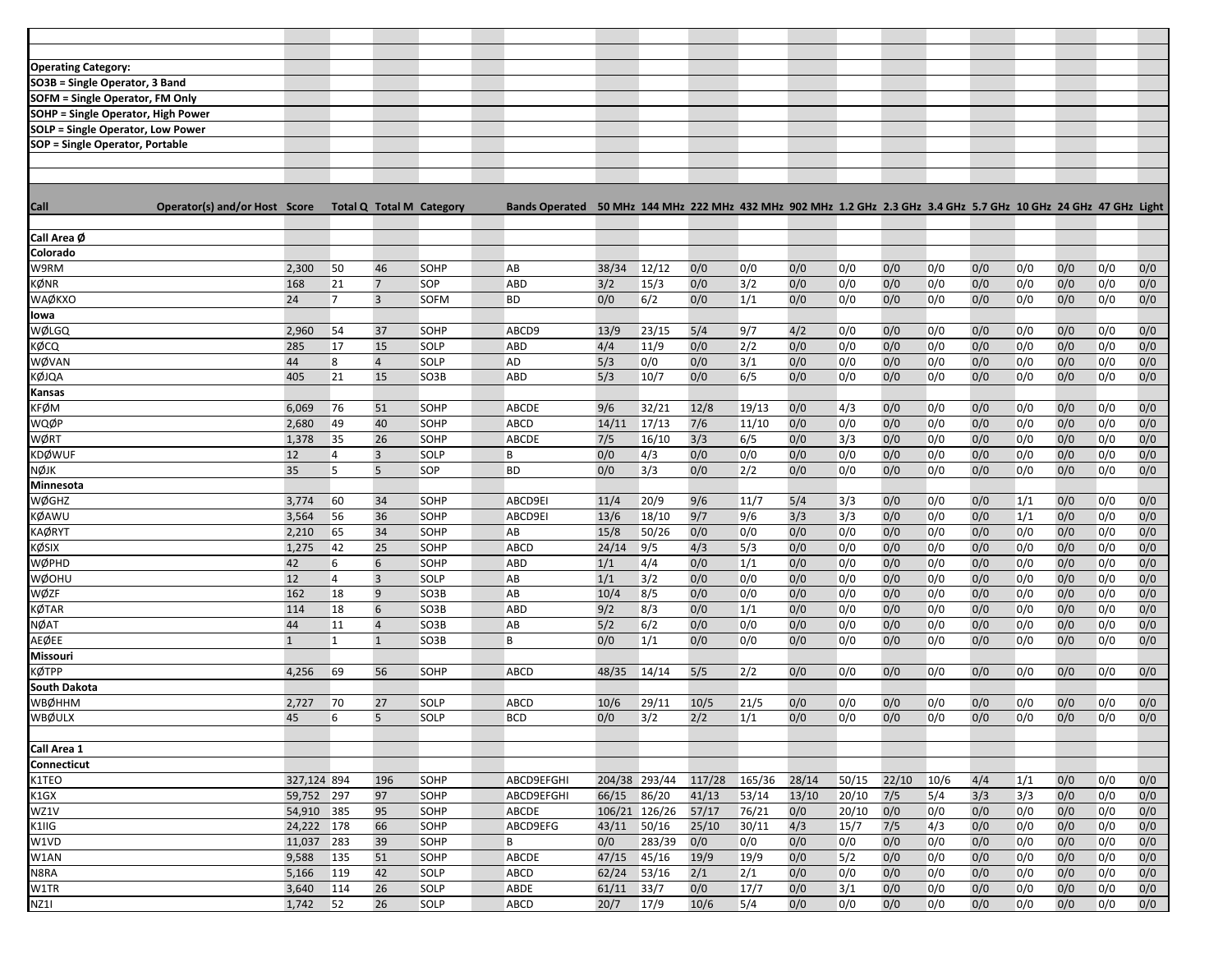| K1ZE                                                                                                                                                                                                                                                   | 1,302  | 62             | 21             | SOHP        | AB             | 36/11  | 26/10  | 0/0   | 0/0   | 0/0  | 0/0  | 0/0  | 0/0 | 0/0 | 0/0 | 0/0 | 0/0 | 0/0 |
|--------------------------------------------------------------------------------------------------------------------------------------------------------------------------------------------------------------------------------------------------------|--------|----------------|----------------|-------------|----------------|--------|--------|-------|-------|------|------|------|-----|-----|-----|-----|-----|-----|
| <a1vmg< td=""><td>765</td><td>50</td><td>15</td><td>SOLP</td><td><b>ABD</b></td><td>41/9</td><td>8/4</td><td>0/0</td><td>1/2</td><td>0/0</td><td>0/0</td><td>0/0</td><td>0/0</td><td>0/0</td><td>0/0</td><td>0/0</td><td>0/0</td><td>0/0</td></a1vmg<> | 765    | 50             | 15             | SOLP        | <b>ABD</b>     | 41/9   | 8/4    | 0/0   | 1/2   | 0/0  | 0/0  | 0/0  | 0/0 | 0/0 | 0/0 | 0/0 | 0/0 | 0/0 |
| K1ZZ                                                                                                                                                                                                                                                   | 615    | 41             | 15             | SOHP        | A              | 41/15  | 0/0    | 0/0   | 0/0   | 0/0  | 0/0  | 0/0  | 0/0 | 0/0 | 0/0 | 0/0 | 0/0 | 0/0 |
| WA1GTP                                                                                                                                                                                                                                                 | 525    | 29             | 15             | SOLP        | <b>ABD</b>     | 17/6   | 6/4    | 0/1   | 6/4   | 0/0  | 0/0  | 0/0  | 0/0 | 0/0 | 0/0 | 0/0 | 0/0 | 0/0 |
| <1ZJH                                                                                                                                                                                                                                                  | 342    | 38             | 9              | SOLP        | A              | 38/9   | 0/0    | 0/0   | 0/0   | 0/0  | 0/0  | 0/0  | 0/0 | 0/0 | 0/0 | 0/0 | 0/0 | 0/0 |
| W1ZR                                                                                                                                                                                                                                                   | 340    | 34             | 10             | SOHP        | AB             | 20/6   | 14/4   | 0/0   | 0/0   | 0/0  | 0/0  | 0/0  | 0/0 | 0/0 | 0/0 | 0/0 | 0/0 | 0/0 |
| <b>&lt;1CSP</b>                                                                                                                                                                                                                                        | 338    | 24             | 13             | SOLP        | <b>ABD</b>     | 12/6   | 10/5   | 0/0   | 2/2   | 0/0  | 0/0  | 0/0  | 0/0 | 0/0 | 0/0 | 0/0 | 0/0 | 0/0 |
| <1MTD                                                                                                                                                                                                                                                  | 6      | 3              | $2^{\circ}$    | SOLP        | A              | 3/2    | 0/0    | 0/0   | 0/0   | 0/0  | 0/0  | 0/0  | 0/0 | 0/0 | 0/0 | 0/0 | 0/0 | 0/0 |
| W1HBR                                                                                                                                                                                                                                                  | 160    | 16             | 10             | SO3B        | AB             | 1/1    | 15/9   | 0/0   | 0/0   | 0/0  | 0/0  | 0/0  | 0/0 | 0/0 | 0/0 | 0/0 | 0/0 | 0/0 |
| N2GZ                                                                                                                                                                                                                                                   | 100    | 20             | 5              | SO3B        | A              | 20/5   | 0/0    | 0/0   | 0/0   | 0/0  | 0/0  | 0/0  | 0/0 | 0/0 | 0/0 | 0/0 | 0/0 | 0/0 |
| KB1YNT                                                                                                                                                                                                                                                 | 45     | 15             | $\overline{3}$ | SOFM        | B              | 0/0    | 15/3   | 0/0   | 0/0   | 0/0  | 0/0  | 0/0  | 0/0 | 0/0 | 0/0 | 0/0 | 0/0 | 0/0 |
| Eastern Massachusetts                                                                                                                                                                                                                                  |        |                |                |             |                |        |        |       |       |      |      |      |     |     |     |     |     |     |
| K1KG                                                                                                                                                                                                                                                   | 33,031 | 208            | 67             | SOLP        | ABCD9EFGHI     | 53/10  | 50/13  | 29/10 | 32/9  | 5/3  | 16/6 | 10/6 | 5/4 | 4/3 | 4/3 | 0/0 | 0/0 | 0/0 |
| W1FKF                                                                                                                                                                                                                                                  | 12,496 | 144            | 44             | SOHP        | ABCD9EFI       | 34/7   | 38/11  | 21/6  | 29/9  | 4/3  | 12/4 | 4/2  | 0/0 | 0/0 | 2/2 | 0/0 | 0/0 | 0/0 |
| KV1J                                                                                                                                                                                                                                                   | 3,887  | 116            | 23             | SOHP        | <b>ABCDE</b>   | 39/5   | 38/9   | 12/4  | 20/3  | 0/0  | 7/2  | 0/0  | 0/0 | 0/0 | 0/0 | 0/0 | 0/0 | 0/0 |
| WA1PBU                                                                                                                                                                                                                                                 | 3,672  | 102            | 24             | SOLP        | ABCDE          | 36/6   | 31/7   | 5/2   | 22/6  | 0/0  | 8/3  | 0/0  | 0/0 | 0/0 | 0/0 | 0/0 | 0/0 | 0/0 |
| N1GJ                                                                                                                                                                                                                                                   | 3,591  | 80             | 27             | SOHP        | ABCD9EH        | 20/6   | 31/6   | 9/4   | 10/4  | 3/3  | 6/3  | 0/0  | 0/0 | 1/1 | 0/0 | 0/0 | 0/0 | 0/0 |
| <b>&lt;1UR</b>                                                                                                                                                                                                                                         | 3,100  | 129            | 20             | SOHP        | <b>ABCD</b>    | 71/9   | 32/5   | 12/4  | 14/2  | 0/0  | 0/0  | 0/0  | 0/0 | 0/0 | 0/0 | 0/0 | 0/0 | 0/0 |
| <b>&lt;1NKR</b>                                                                                                                                                                                                                                        | 1,335  | 65             | 15             | SOLP        | ABCD9E         | 34/6   | 15/2   | 7/2   | 5/2   | 2/2  | 2/1  | 0/0  | 0/0 | 0/0 | 0/0 | 0/0 | 0/0 | 0/0 |
| WA1NVC                                                                                                                                                                                                                                                 | 996    | 59             | 12             | SOLP        | <b>ABCDE</b>   | 20/4   | 17/3   | 12/3  | 9/1   | 0/0  | 1/1  | 0/0  | 0/0 | 0/0 | 0/0 | 0/0 | 0/0 | 0/0 |
| AA1FH                                                                                                                                                                                                                                                  | 280    | 23             | 10             | SOLP        | ABDE           | 13/4   | 7/3    | 0/0   | 2/2   | 0/0  | 1/1  | 0/0  | 0/0 | 0/0 | 0/0 | 0/0 | 0/0 | 0/0 |
| KA1R                                                                                                                                                                                                                                                   | 112    | 28             | $\overline{4}$ | SOHP        | A              | 28/4   | 0/0    | 0/0   | 0/0   | 0/0  | 0/0  | 0/0  | 0/0 | 0/0 | 0/0 | 0/0 | 0/0 | 0/0 |
| W1TUM                                                                                                                                                                                                                                                  | 21     | $\overline{7}$ | $\overline{3}$ | SOLP        | AB             | 6/2    | 1/1    | 0/0   | 0/0   | 0/0  | 0/0  | 0/0  | 0/0 | 0/0 | 0/0 | 0/0 | 0/0 | 0/0 |
| W1DYJ                                                                                                                                                                                                                                                  | 1,428  | 76             | 17             | SO3B        | ABD            | 36/7   | 32/7   | 0/0   | 8/3   | 0/0  | 0/0  | 0/0  | 0/0 | 0/0 | 0/0 | 0/0 | 0/0 | 0/0 |
| <2KA                                                                                                                                                                                                                                                   | 380    | 36             | 10             | SO3B        | ABD            | 29/6   | 5/2    | 0/0   | 2/2   | 0/0  | 0/0  | 0/0  | 0/0 | 0/0 | 0/0 | 0/0 | 0/0 | 0/0 |
| Maine                                                                                                                                                                                                                                                  |        |                |                |             |                |        |        |       |       |      |      |      |     |     |     |     |     |     |
| K1TOL                                                                                                                                                                                                                                                  | 13,400 | 200            | 67             | SOHP        | A              | 200/67 | 0/0    | 0/0   | 0/0   | 0/0  | 0/0  | 0/0  | 0/0 | 0/0 | 0/0 | 0/0 | 0/0 | 0/0 |
| K1HC/1                                                                                                                                                                                                                                                 | 2,552  | 82             | 29             | SOHP        | ABD            | 11/7   | 65/18  | 0/0   | 6/4   | 0/0  | 0/0  | 0/0  | 0/0 | 0/0 | 0/0 | 0/0 | 0/0 | 0/0 |
| N1JD                                                                                                                                                                                                                                                   | 2,133  | 73             | 27             | SOLP        | <b>ABD</b>     | 41/11  | 26/11  | 0/0   | 6/5   | 0/0  | 0/0  | 0/0  | 0/0 | 0/0 | 0/0 | 0/0 | 0/0 | 0/0 |
| W1CEK                                                                                                                                                                                                                                                  | 190    | 19             | 10             | SOLP        | AB             | 16/6   | 3/4    | 0/0   | 0/0   | 0/0  | 0/0  | 0/0  | 0/0 | 0/0 | 0/0 | 0/0 | 0/0 | 0/0 |
| N1VVV                                                                                                                                                                                                                                                  | 108    | 12             | 9              | SO3B        | AB             | 4/3    | 8/6    | 0/0   | 0/0   | 0/0  | 0/0  | 0/0  | 0/0 | 0/0 | 0/0 | 0/0 | 0/0 | 0/0 |
| New Hampshire                                                                                                                                                                                                                                          |        |                |                |             |                |        |        |       |       |      |      |      |     |     |     |     |     |     |
| AF1T                                                                                                                                                                                                                                                   | 71,145 | 386            | 93             | SOLP        | ABCD9EFGHI     | 99/17  | 114/17 | 43/13 | 73/16 | 15/8 | 19/6 | 10/5 | 2/2 | 5/4 | 4/3 | 1/1 | 0/0 | 1/1 |
| $\langle$ 1TR                                                                                                                                                                                                                                          | 29,448 | 279            | 72             | SOHP        | <b>ABCDE</b>   | 86/16  | 89/21  | 43/15 | 48/15 | 0/0  | 13/5 | 0/0  | 0/0 | 0/0 | 0/0 | 0/0 | 0/0 | 0/0 |
| (1OR)                                                                                                                                                                                                                                                  | 16,188 | 179            | 71             | SOHP        | ABCD           | 65/29  | 65/26  | 30/12 | 19/4  | 0/0  | 0/0  | 0/0  | 0/0 | 0/0 | 0/0 | 0/0 | 0/0 | 0/0 |
| W1ZC                                                                                                                                                                                                                                                   | 14,872 | 193            | 52             | SOHP        | <b>ABCDE</b>   | 67/12  | 57/16  | 23/9  | 34/11 | 0/0  | 12/4 | 0/0  | 0/0 | 0/0 | 0/0 | 0/0 | 0/0 | 0/0 |
| AC1J                                                                                                                                                                                                                                                   | 8,892  | 152            | 39             | SOLP        | <b>ABCDE</b>   | 38/8   | 62/13  | 15/5  | 25/8  | 0/0  | 12/5 | 0/0  | 0/0 | 0/0 | 0/0 | 0/0 | 0/0 | 0/0 |
| <b>&lt;1KA</b>                                                                                                                                                                                                                                         | 3,104  | 97             | 32             | SOHP        | AB             | 55/19  | 42/13  | 0/0   | 0/0   | 0/0  | 0/0  | 0/0  | 0/0 | 0/0 | 0/0 | 0/0 | 0/0 | 0/0 |
| N1JHJ                                                                                                                                                                                                                                                  | 2,580  | 93             | 20             | SOLP        | <b>ABCDE</b>   | 33/6   | 30/5   | 13/4  | 14/3  | 0/0  | 3/2  | 0/0  | 0/0 | 0/0 | 0/0 | 0/0 | 0/0 | 0/0 |
| WA1VKO                                                                                                                                                                                                                                                 | 168    | 24             | $\overline{7}$ | SOLP        | AB             | 20/5   | 4/2    | 0/0   | 0/0   | 0/0  | 0/0  | 0/0  | 0/0 | 0/0 | 0/0 | 0/0 | 0/0 | 0/0 |
| <b>&lt;1PDY</b>                                                                                                                                                                                                                                        | 40     | 7              | 5              | SOLP        | ABD            | 5/3    | 1/1    | 0/0   | 1/1   | 0/0  | 0/0  | 0/0  | 0/0 | 0/0 | 0/0 | 0/0 | 0/0 | 0/0 |
| <b>NF10</b>                                                                                                                                                                                                                                            | 15     | 5              | $\overline{3}$ | SOLP        | A              | 5/3    | 0/0    | 0/0   | 0/0   | 0/0  | 0/0  | 0/0  | 0/0 | 0/0 | 0/0 | 0/0 | 0/0 | 0/0 |
| <1EEE                                                                                                                                                                                                                                                  | 350    | 35             | 10             | SO3B        | AB             | 32/7   | 3/3    | 0/0   | 0/0   | 0/0  | 0/0  | 0/0  | 0/0 | 0/0 | 0/0 | 0/0 | 0/0 | 0/0 |
| AE1T                                                                                                                                                                                                                                                   | 6      | 3              | $\overline{2}$ | SO3B        | A              | 3/2    | 0/0    | 0/0   | 0/0   | 0/0  | 0/0  | 0/0  | 0/0 | 0/0 | 0/0 | 0/0 | 0/0 | 0/0 |
| KB1YSK                                                                                                                                                                                                                                                 | 210    | 34             | 5              | <b>SOFM</b> | <b>ABD</b>     | 3/1    | 23/2   | 0/0   | 8/2   | 0/0  | 0/0  | 0/0  | 0/0 | 0/0 | 0/0 | 0/0 | 0/0 | 0/0 |
| Rhode Island                                                                                                                                                                                                                                           |        |                |                |             |                |        |        |       |       |      |      |      |     |     |     |     |     |     |
| WB2VVV                                                                                                                                                                                                                                                 | 7,866  | 124            | 46             | SOLP        | ABCD9E         | 28/8   | 57/17  | 20/10 | 15/7  | 2/2  | 2/2  | 0/0  | 0/0 | 0/0 | 0/0 | 0/0 | 0/0 | 0/0 |
| K1DT                                                                                                                                                                                                                                                   | 238    | 34             | $\overline{7}$ | SOLP        | A              | 34/7   | 0/0    | 0/0   | 0/0   | 0/0  | 0/0  | 0/0  | 0/0 | 0/0 | 0/0 | 0/0 | 0/0 | 0/0 |
| N2ULF                                                                                                                                                                                                                                                  | 60     | 12             | 5              | SOLP        | B              | 0/0    | 12/5   | 0/0   | 0/0   | 0/0  | 0/0  | 0/0  | 0/0 | 0/0 | 0/0 | 0/0 | 0/0 | 0/0 |
| W1WIU                                                                                                                                                                                                                                                  | 56     | 14             | $\overline{4}$ | SOHP        | $\overline{A}$ | 14/4   | 0/0    | 0/0   | 0/0   | 0/0  | 0/0  | 0/0  | 0/0 | 0/0 | 0/0 | 0/0 | 0/0 | 0/0 |
| KA1QYP                                                                                                                                                                                                                                                 | 52     | 13             | $\overline{4}$ | SO3B        | AB             | 3/1    | 10/3   | 0/0   | 0/0   | 0/0  | 0/0  | 0/0  | 0/0 | 0/0 | 0/0 | 0/0 | 0/0 | 0/0 |
| Vermont                                                                                                                                                                                                                                                |        |                |                |             |                |        |        |       |       |      |      |      |     |     |     |     |     |     |
| W1GHZ                                                                                                                                                                                                                                                  | 13,332 | 125            | 66             | SOLP        | ABCD9E         | 25/10  | 43/20  | 26/14 | 21/13 | 4/4  | 6/5  | 0/0  | 0/0 | 0/0 | 0/0 | 0/0 | 0/0 | 0/0 |
| K1ZK                                                                                                                                                                                                                                                   | 1,320  | 49             | 22             | SOLP        | ABCD           | 16/7   | 22/9   | 2/1   | 9/5   | 0/0  | 0/0  | 0/0  | 0/0 | 0/0 | 0/0 | 0/0 | 0/0 | 0/0 |
| <1IB                                                                                                                                                                                                                                                   | 40     | 10             | $\overline{4}$ | SOLP        | B              | 0/0    | 10/4   | 0/0   | 0/0   | 0/0  | 0/0  | 0/0  | 0/0 | 0/0 | 0/0 | 0/0 | 0/0 | 0/0 |
| Western Massachusetts                                                                                                                                                                                                                                  |        |                |                |             |                |        |        |       |       |      |      |      |     |     |     |     |     |     |
| N1DPM                                                                                                                                                                                                                                                  | 6,040  | 63             | 40             | SOHP        | ABCD9EFG       | 17/9   | 14/9   | 8/6   | 10/7  | 4/3  | 3/3  | 4/2  | 3/1 | 0/0 | 0/0 | 0/0 | 0/0 | 0/0 |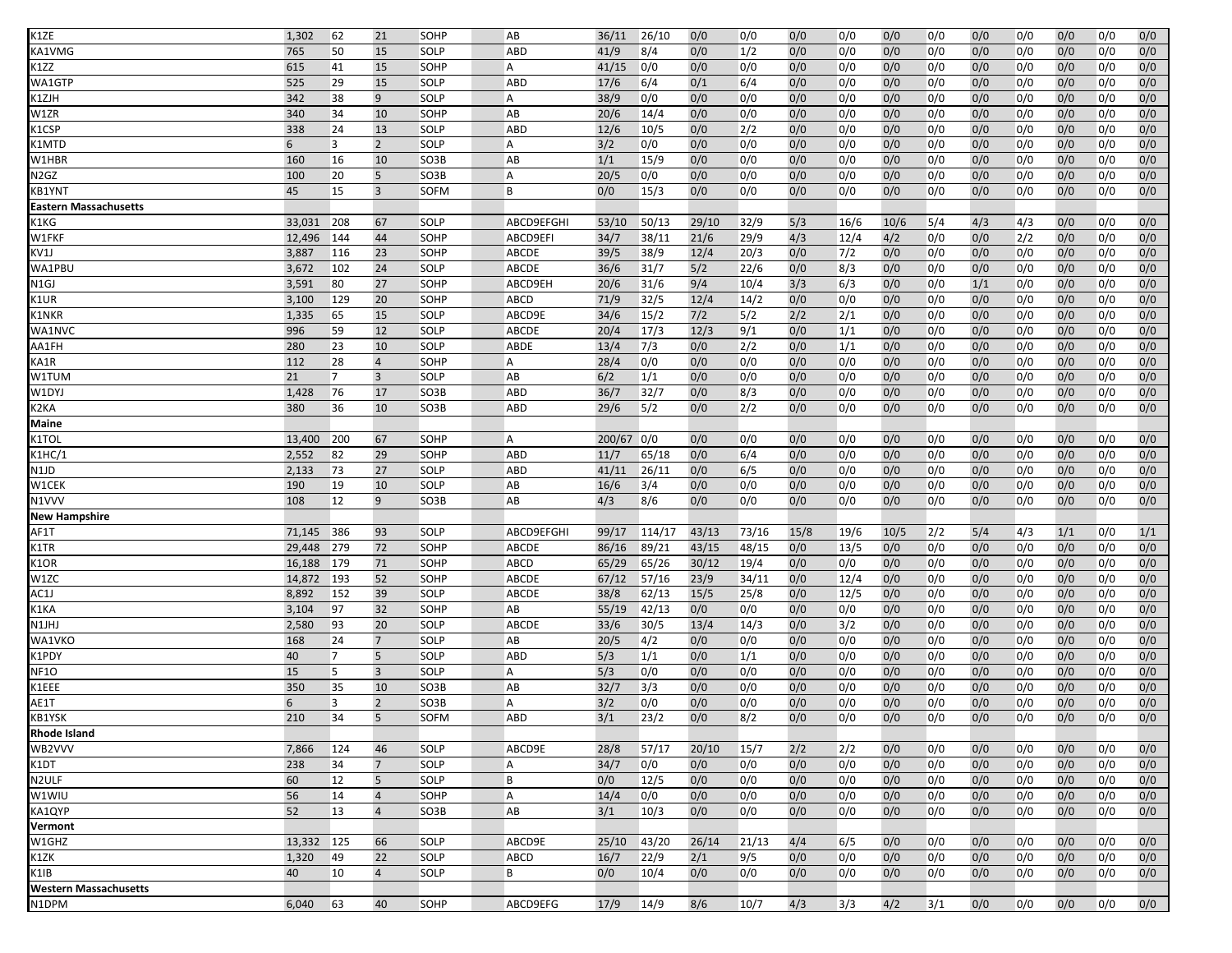| N1MUW                     | 2,064  | 70  | 24                      | SOHP | ABCD           | 41/8   | 13/5   | 7/5   | 9/6   | 0/0  | 0/0  | 0/0  | 0/0 | 0/0 | 0/0 | 0/0 | 0/0 | 0/0 |
|---------------------------|--------|-----|-------------------------|------|----------------|--------|--------|-------|-------|------|------|------|-----|-----|-----|-----|-----|-----|
|                           |        |     | $\overline{7}$          |      |                |        |        |       |       |      |      |      |     |     |     |     |     |     |
| N1FTP                     | 119    | 17  |                         | SOLP | AB             | 13/4   | 4/3    | 0/0   | 0/0   | 0/0  | 0/0  | 0/0  | 0/0 | 0/0 | 0/0 | 0/0 | 0/0 | 0/0 |
|                           |        |     |                         |      |                |        |        |       |       |      |      |      |     |     |     |     |     |     |
| Call Area 2               |        |     |                         |      |                |        |        |       |       |      |      |      |     |     |     |     |     |     |
| <b>Eastern New York</b>   |        |     |                         |      |                |        |        |       |       |      |      |      |     |     |     |     |     |     |
| N2RRA                     | 649    | 59  | 11                      | SOLP | AB             | 29/4   | 30/7   | 0/0   | 0/0   | 0/0  | 0/0  | 0/0  | 0/0 | 0/0 | 0/0 | 0/0 | 0/0 | 0/0 |
| K2EIR                     | 68     | 17  | $\overline{4}$          | SOLP | A              | 17/4   | 0/0    | 0/0   | 0/0   | 0/0  | 0/0  | 0/0  | 0/0 | 0/0 | 0/0 | 0/0 | 0/0 | 0/0 |
| N1TH                      | 15     | 5   | $\overline{\mathbf{3}}$ | SOLP | B              | 0/0    | 5/3    | 0/0   | 0/0   | 0/0  | 0/0  | 0/0  | 0/0 | 0/0 | 0/0 | 0/0 | 0/0 | 0/0 |
| W2JTM                     | 360    | 23  | 15                      | SO3B | ABD            | 12/8   | 10/6   | 0/0   | 1/1   | 0/0  | 0/0  | 0/0  | 0/0 | 0/0 | 0/0 | 0/0 | 0/0 | 0/0 |
| New York City-Long Island |        |     |                         |      |                |        |        |       |       |      |      |      |     |     |     |     |     |     |
| WB2JAY                    | 31,815 | 265 | 63                      | SOLP | ABCD9EFG       | 56/9   | 75/14  | 48/12 | 53/12 | 9/5  | 14/6 | 6/3  | 4/2 | 0/0 | 0/0 | 0/0 | 0/0 | 0/0 |
| N <sub>2</sub> SLO        | 11,180 | 171 | 43                      | SOHP | ABCDE          | 33/6   | 67/17  | 29/9  | 33/7  | 0/0  | 9/4  | 0/0  | 0/0 | 0/0 | 0/0 | 0/0 | 0/0 | 0/0 |
|                           |        |     |                         |      |                | 1/1    |        |       |       |      |      |      |     |     |     |     |     |     |
| W2ANQ                     | 119    | 11  | $7\overline{ }$         | SOLP | ABCD           |        | 4/3    | 4/2   | 2/1   | 0/0  | 0/0  | 0/0  | 0/0 | 0/0 | 0/0 | 0/0 | 0/0 | 0/0 |
| K2TV                      | 84     | 14  | 6                       | SOLP | А              | 14/6   | 0/0    | 0/0   | 0/0   | 0/0  | 0/0  | 0/0  | 0/0 | 0/0 | 0/0 | 0/0 | 0/0 | 0/0 |
| WB2AMU                    | 1,296  | 57  | 18                      | SOP  | ABCD           | 18/6   | 24/7   | 6/2   | 9/3   | 0/0  | 0/0  | 0/0  | 0/0 | 0/0 | 0/0 | 0/0 | 0/0 | 0/0 |
| KA2BPP                    | 1,342  | 48  | 22                      | SO3B | ABD            | 12/5   | 23/11  | 0/0   | 13/6  | 0/0  | 0/0  | 0/0  | 0/0 | 0/0 | 0/0 | 0/0 | 0/0 | 0/0 |
| WV2C                      | 220    | 18  | 11                      | SO3B | ABD            | 5/4    | 11/5   | 0/0   | 2/2   | 0/0  | 0/0  | 0/0  | 0/0 | 0/0 | 0/0 | 0/0 | 0/0 | 0/0 |
| K2TAS                     | 175    | 21  | $\overline{7}$          | SO3B | <b>BD</b>      | 0/0    | 16/5   | 0/0   | 5/2   | 0/0  | 0/0  | 0/0  | 0/0 | 0/0 | 0/0 | 0/0 | 0/0 | 0/0 |
| KC2JRQ                    | 64     | 16  | $\overline{4}$          | SO3B | <b>BCD</b>     | 0/0    | 12/3   | 2/0   | 2/1   | 0/0  | 0/0  | 0/0  | 0/0 | 0/0 | 0/0 | 0/0 | 0/0 | 0/0 |
| Northern New Jersey       |        |     |                         |      |                |        |        |       |       |      |      |      |     |     |     |     |     |     |
| W2KV                      | 25,830 | 284 | 70                      | SOHP | <b>ABDI</b>    | 72/18  | 151/33 | 0/0   | 57/17 | 0/0  | 0/0  | 0/0  | 0/0 | 0/0 | 4/2 | 0/0 | 0/0 | 0/0 |
| W2BVH                     | 24,462 | 247 | 54                      | SOHP | ABCD9EF        | 52/7   | 83/16  | 34/8  | 45/7  | 7/6  | 19/6 | 7/4  | 0/0 | 0/0 | 0/0 | 0/0 | 0/0 | 0/0 |
| WB2CUT                    | 2,482  | 146 | 17                      | SOLP | B              | 0/0    | 146/17 | 0/0   | 0/0   | 0/0  | 0/0  | 0/0  | 0/0 | 0/0 | 0/0 | 0/0 | 0/0 | 0/0 |
| WA2VUN<br>W2JJ            | 1,638  | 91  | 18                      | SOHP | А              | 91/18  | 0/0    | 0/0   | 0/0   | 0/0  | 0/0  | 0/0  | 0/0 | 0/0 | 0/0 | 0/0 | 0/0 | 0/0 |
| N2WM                      | 1,280  | 63  | 20                      | SOLP | ABC            | 41/10  | 21/9   | 1/1   | 0/0   | 0/0  | 0/0  | 0/0  | 0/0 | 0/0 | 0/0 | 0/0 | 0/0 | 0/0 |
|                           | 923    |     | 13                      |      | A              | 71/13  | 0/0    |       |       | 0/0  |      | 0/0  |     | 0/0 |     |     |     | 0/0 |
| <b>N2RJ</b>               |        | 71  |                         | SOHP |                |        |        | 0/0   | 0/0   |      | 0/0  |      | 0/0 |     | 0/0 | 0/0 | 0/0 |     |
| K2DLS                     | 408    | 29  | 12                      | SOLP | ABCD           | 2/1    | 22/7   | 1/1   | 4/3   | 0/0  | 0/0  | 0/0  | 0/0 | 0/0 | 0/0 | 0/0 | 0/0 | 0/0 |
| W2JEK                     | 369    | 40  | 9                       | SOLP | <b>ABD</b>     | 35/6   | 4/2    | 0/0   | 1/1   | 0/0  | 0/0  | 0/0  | 0/0 | 0/0 | 0/0 | 0/0 | 0/0 | 0/0 |
| N <sub>2</sub> HMM        | 264    | 22  | 11                      | SOLP | <b>ABD</b>     | 18/9   | 2/1    | 0/0   | 2/1   | 0/0  | 0/0  | 0/0  | 0/0 | 0/0 | 0/0 | 0/0 | 0/0 | 0/0 |
| W2VTV                     | 248    | 31  | 8                       | SOLP | Α              | 31/8   | 0/0    | 0/0   | 0/0   | 0/0  | 0/0  | 0/0  | 0/0 | 0/0 | 0/0 | 0/0 | 0/0 | 0/0 |
| KC2PDO                    | 12     | 6   | $\overline{2}$          | SOLP | $\overline{A}$ | 6/2    | 0/0    | 0/0   | 0/0   | 0/0  | 0/0  | 0/0  | 0/0 | 0/0 | 0/0 | 0/0 | 0/0 | 0/0 |
| KQ2RP                     | 108    | 18  | 6                       | SOP  | AB             | 9/3    | 9/3    | 0/0   | 0/0   | 0/0  | 0/0  | 0/0  | 0/0 | 0/0 | 0/0 | 0/0 | 0/0 | 0/0 |
| NK1N                      | 85     | 17  | 5                       | SOP  | AB             | 15/4   | 2/1    | 0/0   | 0/0   | 0/0  | 0/0  | 0/0  | 0/0 | 0/0 | 0/0 | 0/0 | 0/0 | 0/0 |
| WB2LEB                    | 387    | 43  | 9                       | SO3B | $\overline{A}$ | 43/9   | 0/0    | 0/0   | 0/0   | 0/0  | 0/0  | 0/0  | 0/0 | 0/0 | 0/0 | 0/0 | 0/0 | 0/0 |
| W2DPT                     | 130    | 24  | 5                       | SOFM | <b>ABD</b>     | 4/2    | 18/2   | 0/0   | 2/1   | 0/0  | 0/0  | 0/0  | 0/0 | 0/0 | 0/0 | 0/0 | 0/0 | 0/0 |
| K2NUD                     | 48     | 12  | $\overline{\mathbf{3}}$ | SOFM | <b>BD</b>      | 0/0    | 8/2    | 0/0   | 4/1   | 0/0  | 0/0  | 0/0  | 0/0 | 0/0 | 0/0 | 0/0 | 0/0 | 0/0 |
| Southern New Jersey       |        |     |                         |      |                |        |        |       |       |      |      |      |     |     |     |     |     |     |
| N3RG                      | 87,714 | 409 | 99                      | SOLP | ABCD9EFGHI     | 108/22 | 106/21 | 49/11 | 69/18 | 22/5 | 23/6 | 12/5 | 5/3 | 7/4 | 7/3 | 0/0 | 0/0 | 1/1 |
| AA2UK                     | 16,402 | 232 | 59                      | SOHP | ABD            | 137/39 | 49/11  | 0/0   | 46/9  | 0/0  | 0/0  | 0/0  | 0/0 | 0/0 | 0/0 | 0/0 | 0/0 | 0/0 |
|                           |        |     |                         |      |                |        |        |       |       |      |      |      |     |     |     |     |     |     |
| W <sub>2SJ</sub>          | 14,875 | 254 | 35                      | SOLP | ABCD9EFP       | 71/7   | 68/9   | 38/5  | 55/5  | 1/1  | 18/5 | 2/2  | 0/0 | 0/0 | 0/0 | 0/0 | 0/0 | 1/1 |
| <b>KC2TN</b>              | 12,948 | 218 | 39                      | SOHP | ABCDEP         | 66/10  | 68/12  | 34/7  | 37/5  | 0/0  | 12/4 | 0/0  | 0/0 | 0/0 | 0/0 | 0/0 | 0/0 | 1/1 |
| N2DEQ                     | 4,675  | 145 | 25                      | SOLP | ABCDE          | 48/6   | 57/9   | 16/5  | 23/4  | 0/0  | 1/1  | 0/0  | 0/0 | 0/0 | 0/0 | 0/0 | 0/0 | 0/0 |
| W2TAG                     | 2,375  | 88  | 19                      | SOLP | ABCDE          | 36/5   | 23/4   | 13/4  | 12/3  | 0/0  | 4/3  | 0/0  | 0/0 | 0/0 | 0/0 | 0/0 | 0/0 | 0/0 |
| W2JAZ                     | 1,116  | 80  | 12                      | SOLP | ABD            | 38/4   | 29/5   | 0/0   | 13/3  | 0/0  | 0/0  | 0/0  | 0/0 | 0/0 | 0/0 | 0/0 | 0/0 | 0/0 |
| K1JT                      | 936    | 36  | 26                      | SOHP | AB             | 32/22  | 4/4    | 0/0   | 0/0   | 0/0  | 0/0  | 0/0  | 0/0 | 0/0 | 0/0 | 0/0 | 0/0 | 0/0 |
| K2UYH                     | 190    | 13  | 10                      | SOHP | <b>BD</b>      | 0/0    | 7/4    | 0/0   | 6/6   | 0/0  | 0/0  | 0/0  | 0/0 | 0/0 | 0/0 | 0/0 | 0/0 | 0/0 |
| WB2EOD                    | 4,263  | 164 | 21                      | SO3B | ABD            | 49/6   | 76/10  | 0/0   | 39/5  | 0/0  | 0/0  | 0/0  | 0/0 | 0/0 | 0/0 | 0/0 | 0/0 | 0/0 |
| KC2THQ                    | 4,095  | 158 | 21                      | SO3B | ABD            | 49/6   | 72/10  | 0/0   | 37/5  | 0/0  | 0/0  | 0/0  | 0/0 | 0/0 | 0/0 | 0/0 | 0/0 | 0/0 |
| KF2Y                      | 3,990  | 160 | 21                      | SO3B | ABD            | 73/8   | 57/8   | 0/0   | 30/5  | 0/0  | 0/0  | 0/0  | 0/0 | 0/0 | 0/0 | 0/0 | 0/0 | 0/0 |
| NE2U                      | 3,969  | 118 | 27                      | SO3B | ABD            | 28/6   | 61/13  | 0/0   | 29/8  | 0/0  | 0/0  | 0/0  | 0/0 | 0/0 | 0/0 | 0/0 | 0/0 | 0/0 |
| W2FDJ                     | 1,079  | 78  | 13                      | SO3B | ABD            | 30/4   | 43/8   | 0/0   | 5/1   | 0/0  | 0/0  | 0/0  | 0/0 | 0/0 | 0/0 | 0/0 | 0/0 | 0/0 |
|                           |        |     |                         |      |                |        |        |       |       |      |      |      |     |     |     |     |     |     |
| KM4SJS                    | 880    | 63  | 11                      | SO3B | ABD            | 20/2   | 26/5   | 0/0   | 17/4  | 0/0  | 0/0  | 0/0  | 0/0 | 0/0 | 0/0 | 0/0 | 0/0 | 0/0 |
| KE2D                      | 350    | 50  | $\overline{7}$          | SO3B | AB             | 42/5   | 8/2    | 0/0   | 0/0   | 0/0  | 0/0  | 0/0  | 0/0 | 0/0 | 0/0 | 0/0 | 0/0 | 0/0 |
| KD2JPW                    | 315    | 38  | $7\overline{ }$         | SO3B | ABD            | 14/2   | 17/3   | 0/0   | 7/2   | 0/0  | 0/0  | 0/0  | 0/0 | 0/0 | 0/0 | 0/0 | 0/0 | 0/0 |
| W2RES                     | 168    | 21  | $\overline{7}$          | SO3B | ABD            | 13/3   | 5/2    | 0/0   | 3/2   | 0/0  | 0/0  | 0/0  | 0/0 | 0/0 | 0/0 | 0/0 | 0/0 | 0/0 |
| KD2JPV                    | 15     | 3   | $\overline{\mathbf{3}}$ | SO3B | AD             | 1/1    | 0/1    | 0/0   | 2/1   | 0/0  | 0/0  | 0/0  | 0/0 | 0/0 | 0/0 | 0/0 | 0/0 | 0/0 |
| N2SCJ                     | 1,944  | 154 | 9                       | SOFM | ABCD           | 9/2    | 83/2   | 25/2  | 37/3  | 0/0  | 0/0  | 0/0  | 0/0 | 0/0 | 0/0 | 0/0 | 0/0 | 0/0 |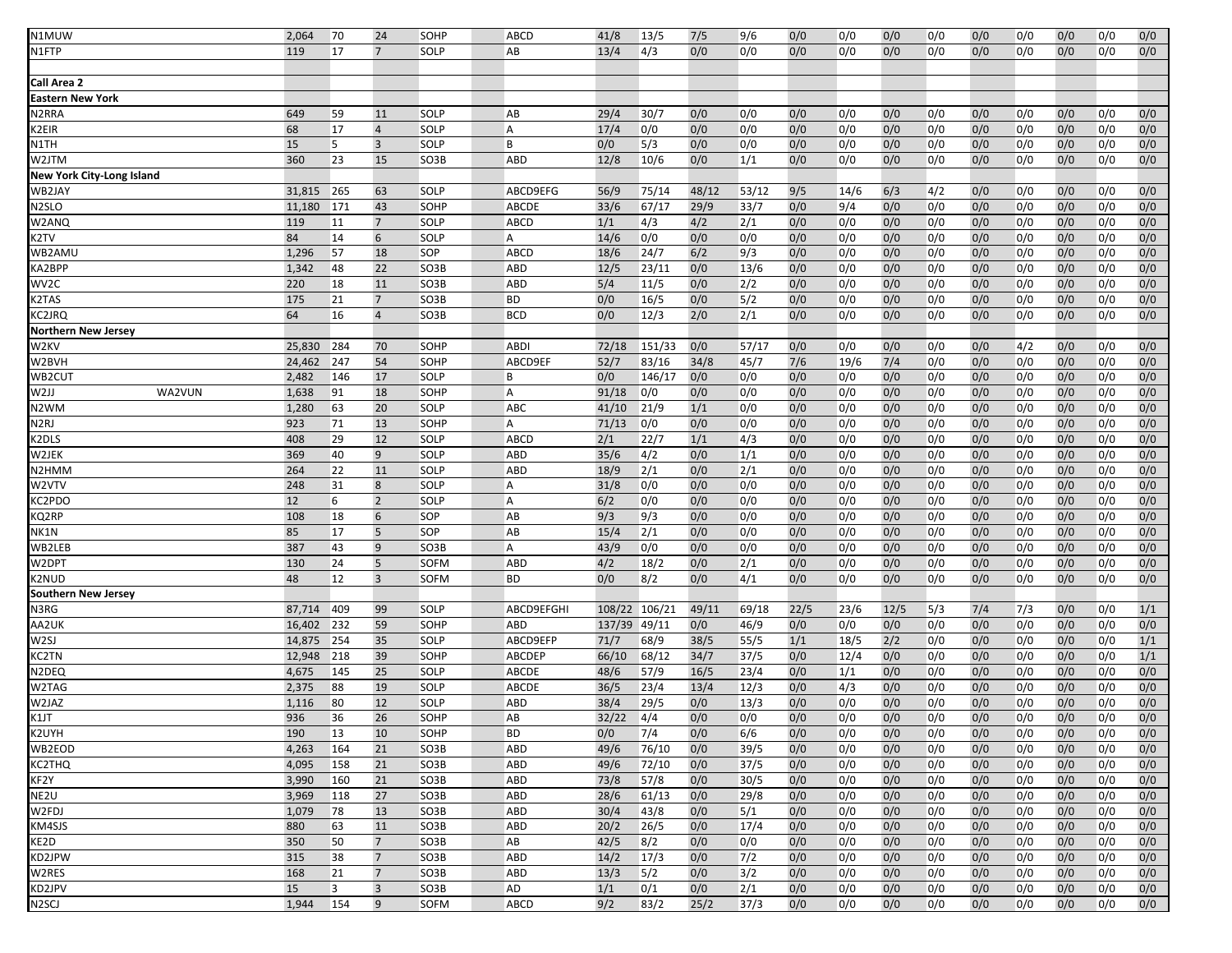| <b>Western New York</b> |             |                |                |             |                |               |               |       |       |      |      |       |      |      |      |     |     |     |
|-------------------------|-------------|----------------|----------------|-------------|----------------|---------------|---------------|-------|-------|------|------|-------|------|------|------|-----|-----|-----|
| KA2ENE                  | 4,356       | 162            | 22             | SOLP        | ABD            | 55/8          | 71/10         | 0/0   | 36/4  | 0/0  | 0/0  | 0/0   | 0/0  | 0/0  | 0/0  | 0/0 | 0/0 | 0/0 |
| K2OEQ                   | 3,640       | 107            | 28             | SOLP        | ABD9           | 41/11         | 47/12         | 0/0   | 17/4  | 2/1  | 0/0  | 0/0   | 0/0  | 0/0  | 0/0  | 0/0 | 0/0 | 0/0 |
| KA2OQZ                  | 3,458       | 96             | 26             | SOLP        | ABCD9E         | 30/6          | 37/8          | 9/4   | 16/4  | 2/2  | 2/2  | 0/0   | 0/0  | 0/0  | 0/0  | 0/0 | 0/0 | 0/0 |
| WB2BYP                  | 2,645       | 46             | 23             | SOHP        | ABCD9EHI       | 9/4           | 8/3           | 5/3   | 12/3  | 4/3  | 4/3  | 0/0   | 0/0  | 2/2  | 2/2  | 0/0 | 0/0 | 0/0 |
| K2OS                    | 1,596       | 49             | 21             | SOLP        | ABDE           | 5/3           | 25/9          | 0/0   | 15/5  | 0/0  | 4/4  | 0/0   | 0/0  | 0/0  | 0/0  | 0/0 | 0/0 | 0/0 |
| W2UAD                   | 1,480       | 57             | 20             | SOHP        | ABD            | 11/3          | 29/11         | 0/0   | 17/6  | 0/0  | 0/0  | 0/0   | 0/0  | 0/0  | 0/0  | 0/0 | 0/0 | 0/0 |
| WA2ZNC                  | 1,185       | 60             | 15             | SOHP        | ABCD           | 19/4          | 22/5          | 4/2   | 15/4  | 0/0  | 0/0  | 0/0   | 0/0  | 0/0  | 0/0  | 0/0 | 0/0 | 0/0 |
| K1PTF                   | 1,012       | 45             | 22             | <b>SOLP</b> | ABD            | 26/12         | 18/9          | 0/0   | 1/1   | 0/0  | 0/0  | 0/0   | 0/0  | 0/0  | 0/0  | 0/0 | 0/0 | 0/0 |
| N1NQD                   | 570         | 30             | 19             | SOLP        | AB             | 5/3           | 25/16         | 0/0   | 0/0   | 0/0  | 0/0  | 0/0   | 0/0  | 0/0  | 0/0  | 0/0 | 0/0 | 0/0 |
| KC2PCD                  | 400         | 42             | 8              | <b>SOLP</b> | ABD            | 17/3          | 17/3          | 0/0   | 8/2   | 0/0  | 0/0  | 0/0   | 0/0  | 0/0  | 0/0  | 0/0 | 0/0 | 0/0 |
| N2WK                    | 152         | 19             | 8              | SOLP        | A              | 19/8          | 0/0           | 0/0   | 0/0   | 0/0  | 0/0  | 0/0   | 0/0  | 0/0  | 0/0  | 0/0 | 0/0 | 0/0 |
| WB2YJH                  | 65          | 13             | 5              | SOLP        | ABCD           | 5/2           | 8/2           | 1/1   | 0/0   | 0/0  | 0/0  | 0/0   | 0/0  | 0/0  | 0/0  | 0/0 | 0/0 | 0/0 |
| N <sub>2</sub> DCH      | 45          | 6              | 5              | SOLP        | <b>BCD</b>     | 0/0           | 3/3           | 1/1   | 2/1   | 0/0  | 0/0  | 0/0   | 0/0  | 0/0  | 0/0  | 0/0 | 0/0 | 0/0 |
| WB2GFZ                  | 9           | $\overline{2}$ | $\overline{2}$ | SOLP        | <b>BD</b>      | 0/1           | 1/1           | 0/0   | 1/1   | 0/0  | 0/0  | 0/0   | 0/0  | 0/0  | 0/0  | 0/0 | 0/0 | 0/0 |
| WX3P                    | 1,170       | 65             | 15             | SOP         | ABCD           | 29/5          | 23/4          | 4/3   | 9/3   | 0/0  | 0/0  | 0/0   | 0/0  | 0/0  | 0/0  | 0/0 | 0/0 | 0/0 |
| N2BEG                   | 3,570       | 113            | 30             | SO3B        | ABD            | 52/10         | 55/17         | 0/0   | 6/3   | 0/0  | 0/0  | 0/0   | 0/0  | 0/0  | 0/0  | 0/0 | 0/0 | 0/0 |
| <b>K2QO</b>             | 2,678       | 102            | 26             | SO3B        | ABD            | 52/10         | 49/15         | 0/0   | 1/1   | 0/0  | 0/0  | 0/0   | 0/0  | 0/0  | 0/0  | 0/0 | 0/0 | 0/0 |
| KD2IVQ                  | 24          | 8              | $\overline{3}$ | SO3B        | AB             | 3/1           | 5/2           | 0/0   | 0/0   | 0/0  | 0/0  | 0/0   | 0/0  | 0/0  | 0/0  | 0/0 | 0/0 | 0/0 |
| N2NKX                   | 12          | $\overline{4}$ | $\overline{3}$ | SO3B        | AB             | 3/2           | 1/1           | 0/0   | 0/0   | 0/0  | 0/0  | 0/0   | 0/0  | 0/0  | 0/0  | 0/0 | 0/0 | 0/0 |
| W2EV                    | 6,292       | 202            | 22             | SOFM        | ABCD           | 35/5          | 83/6          | 31/6  | 53/5  | 0/0  | 0/0  | 0/0   | 0/0  | 0/0  | 0/0  | 0/0 | 0/0 | 0/0 |
| N2HJD                   | 2,086       | 104            | 14             | SOFM        | ABCD           | 14/2          | 45/4          | 16/4  | 29/4  | 0/0  | 0/0  | 0/0   | 0/0  | 0/0  | 0/0  | 0/0 | 0/0 | 0/0 |
|                         |             |                |                |             |                |               |               |       |       |      |      |       |      |      |      |     |     |     |
| Call Area 3             |             |                |                |             |                |               |               |       |       |      |      |       |      |      |      |     |     |     |
| Delaware                |             |                |                |             |                |               |               |       |       |      |      |       |      |      |      |     |     |     |
| WA3QPX                  | 27,924      | 252            | 78             | SOHP        | ABCD9EF        | 125/32        | 73/20         | 16/6  | 18/8  | 6/4  | 11/5 | 3/3   | 0/0  | 0/0  | 0/0  | 0/0 | 0/0 | 0/0 |
| N3YMS                   | 26,523      | 256            | 63             | SOLP        | ABCD9E         | 67/14         | 82/18         | 38/10 | 40/12 | 10/3 | 19/6 | 0/0   | 0/0  | 0/0  | 0/0  | 0/0 | 0/0 | 0/0 |
| K3CNH                   | 126         | 13             | 9              | SOLP        | <b>ABD</b>     | 4/3           | 8/5           | 0/0   | 1/1   | 0/0  | 0/0  | 0/0   | 0/0  | 0/0  | 0/0  | 0/0 | 0/0 | 0/0 |
| N3MWQ                   | 3,451       | 101            | 29             | SO3B        | ABD            | 31/8          | 52/14         | 0/0   | 18/7  | 0/0  | 0/0  | 0/0   | 0/0  | 0/0  | 0/0  | 0/0 | 0/0 | 0/0 |
| K3UHU                   | 3,364       | 108            | 29             | SO3B        | ABD            | 57/11         | 43/13         | 0/0   | 8/5   | 0/0  | 0/0  | 0/0   | 0/0  | 0/0  | 0/0  | 0/0 | 0/0 | 0/0 |
| Eastern Pennsylvania    |             |                |                |             |                |               |               |       |       |      |      |       |      |      |      |     |     |     |
| <b>K3TUF</b>            | 154,980 563 |                | 108            | SOHP        | ABCD9EFGHI     | 149/23 118/21 |               | 67/14 | 87/16 | 31/6 | 38/6 | 24/5  | 19/5 | 15/4 | 11/4 | 4/4 | 0/0 | 0/0 |
| K3IPM                   | 92,232      | 564            | 84             | SOHP        | ABCD9EFGI      | 177/19 147/21 |               | 63/10 | 92/13 | 21/5 | 33/6 | 17/5  | 9/3  | 0/0  | 5/2  | 0/0 | 0/0 | 0/0 |
| WA3NUF                  | 89,675      | 519            | 85             | SOLP        | ABCD9EFGHI     |               | 145/18 138/23 | 66/10 | 90/13 | 18/5 | 27/5 | 17/5  | 10/2 | 1/1  | 5/1  | 1/1 | 0/0 | 1/1 |
| WA3DRC                  | 57,600      | 356            | 64             | SOHP        | ABCD9EFGHI     | 79/17         | 81/12         | 48/7  | 56/7  | 19/5 | 32/6 | 17/5  | 12/2 | 3/1  | 7/1  | 0/0 | 0/0 | 2/1 |
| W3SZ                    | 50,505      | 278            | 65             | SOHP        | ABCD9EFGHI     | 54/16         | 65/12         | 36/6  | 39/6  | 20/4 | 21/5 | 12/4  | 12/4 | 9/4  | 10/4 | 0/0 | 0/0 | 0/0 |
| K3GNC                   | 46,376      | 351            | 68             | SOHP        | <b>ABCDEFG</b> | 90/13         | 112/21        | 39/7  | 61/14 | 0/0  | 28/6 | 15/5  | 6/2  | 0/0  | 0/0  | 0/0 | 0/0 | 0/0 |
| WA3GFZ                  | 41,496      | 358            | 56             | SOLP        | ABCD9EFGHI     | 78/7          | 95/12         | 55/8  | 71/9  | 18/5 | 21/5 | 14/5  | 3/2  | 1/1  | 2/2  | 0/0 | 0/0 | 0/0 |
| N3FTI                   | 40,825      | 460            | 71             | SOHP        | ABCD           | 214/27        | 131/22        | 54/11 | 61/11 | 0/0  | 0/0  | 0/0   | 0/0  | 0/0  | 0/0  | 0/0 | 0/0 | 0/0 |
| WØRSJ                   | 26,520      | 341            | 60             | SOHP        | ABCD           | 138/20        | 102/19        | 45/10 | 56/11 | 0/0  | 0/0  | 0/0   | 0/0  | 0/0  | 0/0  | 0/0 | 0/0 | 0/0 |
| K3MD                    | 24,820      | 252            | 68             | SOHP        | ABCDE          | 83/20         | 84/23         | 30/8  | 41/11 | 0/0  | 14/6 | 0/0   | 0/0  | 0/0  | 0/0  | 0/0 | 0/0 | 0/0 |
| WA2OMY                  | 24,402      | 258            | 42             | SOHP        | AB9EFGH        | 59/6          | 130/18        | 0/0   | 0/0   | 18/4 | 22/4 | 15/4  | 8/3  | 6/3  | 0/0  | 0/0 | 0/0 | 0/0 |
| KA3FQS                  | 18,722      | 262            | 37             | SOLP        | ABCD9EFG       | 62/9          | 66/9          | 47/7  | 50/6  | 15/2 | 13/2 | $5/1$ | 4/1  | 0/0  | 0/0  | 0/0 | 0/0 | 0/0 |
| W3GAD                   | 18,135      | 280            | 31             | SOLP        | ABCD9EFP       | 49/4          | 72/7          | 51/5  | 55/4  | 20/4 | 23/4 | 8/2   | 0/0  | 0/0  | 0/0  | 0/0 | 0/0 | 2/1 |
| WA3YUE                  | 13,755      | 203            | 35             | SOHP        | ABCD9EF        | 45/6          | 60/8          | 33/6  | 35/6  | 12/4 | 10/3 | 8/2   | 0/0  | 0/0  | 0/0  | 0/0 | 0/0 | 0/0 |
| WS3C                    | 13,728 234  |                | 39             | SOLP        | ABCDE          | 66/9          | 71/10         | 35/8  | 51/8  | 0/0  | 11/4 | 0/0   | 0/0  | 0/0  | 0/0  | 0/0 | 0/0 | 0/0 |
| K3JJZ                   | 12,672      | 253            | 33             | SOHP        | ABCD9EFGP      | 80/8          | 80/10         | 37/5  | 45/5  | 3/1  | 4/1  | 2/1   | 1/1  | 0/0  | 0/0  | 0/0 | 0/0 | 1/1 |
| WA3SRU                  | 11,070 237  |                | 30             | SOHP        | ABCD9E         | 62/6          | 71/8          | 37/6  | 53/6  | 1/1  | 13/3 | 0/0   | 0/0  | 0/0  | 0/0  | 0/0 | 0/0 | 0/0 |
| W3KM                    | 10,360      | 180            | 40             | SOLP        | ABCDE          | 40/8          | 71/13         | 32/7  | 32/8  | 0/0  | 5/4  | 0/0   | 0/0  | 0/0  | 0/0  | 0/0 | 0/0 | 0/0 |
| NF3R                    | 10,350      | 203            | 46             | SOHP        | ABCD           | 121/30 60/11  |               | 2/1   | 20/4  | 0/0  | 0/0  | 0/0   | 0/0  | 0/0  | 0/0  | 0/0 | 0/0 | 0/0 |
| AA3JH                   | 7,920       | 186            | 30             | SOLP        | ABCDP          | 78/10         | 36/7          | 31/7  | 40/5  | 0/0  | 0/0  | 0/0   | 0/0  | 0/0  | 0/0  | 0/0 | 0/0 | 1/1 |
| W3HMS                   | 7,452       | 130            | 36             | SOHP        | ABCD9E         | 38/12         | 39/8          | 16/5  | 25/5  | 2/2  | 10/4 | 0/0   | 0/0  | 0/0  | 0/0  | 0/0 | 0/0 | 0/0 |
| KB3MTW                  | 6,876       | 232            | 18             | SOLP        | ABCD9E         | 54/5          | 80/4          | 34/2  | 38/3  | 13/2 | 13/2 | 0/0   | 0/0  | 0/0  | 0/0  | 0/0 | 0/0 | 0/0 |
| WX3K                    | 6,440       | 126            | 40             | SOLP        | ABCD           | 49/12         | 42/12         | 16/8  | 19/8  | 0/0  | 0/0  | 0/0   | 0/0  | 0/0  | 0/0  | 0/0 | 0/0 | 0/0 |
| KA3WXV                  | 6,125       | 178            | 25             | SOLP        | ABCD           | 55/6          | 56/8          | 28/5  | 39/6  | 0/0  | 0/0  | 0/0   | 0/0  | 0/0  | 0/0  | 0/0 | 0/0 | 0/0 |
| WB3IGR                  | 4,928       | 108            | 32             | SOLP        | ABCDP          | 26/8          | 42/10         | 21/7  | 18/6  | 0/0  | 0/0  | 0/0   | 0/0  | 0/0  | 0/0  | 0/0 | 0/0 | 1/1 |
| WA3RLT                  | 4,818       | 176            | 22             | SOLP        | ABD            | 56/5          | 77/11         | 0/0   | 43/6  | 0/0  | 0/0  | 0/0   | 0/0  | 0/0  | 0/0  | 0/0 | 0/0 | 0/0 |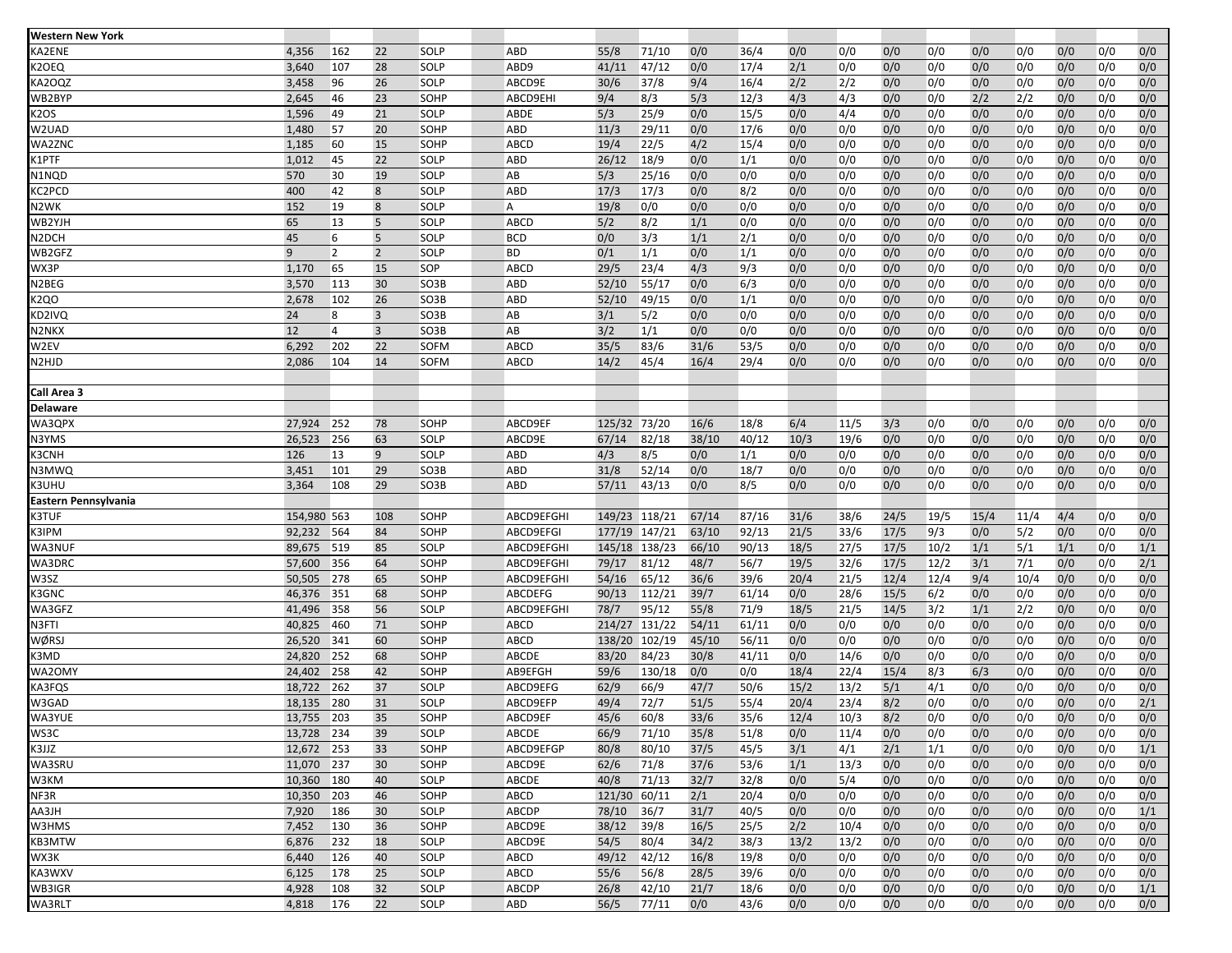| <b>WS30</b>     | 4,602        | 140      | 26                  | SOLP                | ABCD                  | 52/7         | 51/10               | 25/6       | 12/3       | 0/0        | 0/0        | 0/0        | 0/0        | 0/0        | 0/0        | 0/0        | 0/0        | 0/0        |
|-----------------|--------------|----------|---------------------|---------------------|-----------------------|--------------|---------------------|------------|------------|------------|------------|------------|------------|------------|------------|------------|------------|------------|
| W2GTV           | 4,116        | 177      | 14                  | SOLP                | ABCD9E                | 44/3         | 58/4                | 25/2       | 29/2       | 11/2       | 10/1       | 0/0        | 0/0        | 0/0        | 0/0        | 0/0        | 0/0        | 0/0        |
| KB1JEY          | 3,520        | 148      | 16                  | SOHP                | <b>ABCDEP</b>         | 42/3         | 42/4                | 28/4       | 34/3       | 0/0        | 1/1        | 0/0        | 0/0        | 0/0        | 0/0        | 0/0        | 0/0        | 1/1        |
| KB3TC           | 2,812        | 122      | 19                  | SOLP                | ABD                   | 47/6         | 49/9                | 0/0        | 26/4       | 0/0        | 0/0        | 0/0        | 0/0        | 0/0        | 0/0        | 0/0        | 0/0        | 0/0        |
| N3FD            | 2,562        | 135      | 14                  | SOLP                | ABCD                  | 47/7         | 40/3                | 25/2       | 23/2       | 0/0        | 0/0        | 0/0        | 0/0        | 0/0        | 0/0        | 0/0        | 0/0        | 0/0        |
| K2LNS<br>WA2FGK | 2,475        | 99       | 25                  | SOHP                | A                     | 99/25        | 0/0                 | 0/0        | 0/0        | 0/0        | 0/0        | 0/0        | 0/0        | 0/0        | 0/0        | 0/0        | 0/0        | 0/0        |
| NS3L            | 2,380        | 74       | 28                  | SOLP                | ABD                   | 32/12        | 31/12               | 0/0        | 11/4       | 0/0        | 0/0        | 0/0        | 0/0        | 0/0        | 0/0        | 0/0        | 0/0        | 0/0        |
| WA3NFV          | 2,268        | 142      | 12                  | SOLP                | ABCD                  | 49/6         | 46/2                | 16/2       | 31/2       | 0/0        | 0/0        | 0/0        | 0/0        | 0/0        | 0/0        | 0/0        | 0/0        | 0/0        |
| K3MF            | 2,100        | 68       | 25                  | SOLP                | ABD                   | 21/9         | 31/10               | 0/0        | 16/6       | 0/0        | 0/0        | 0/0        | 0/0        | 0/0        | 0/0        | 0/0        | 0/0        | 0/0        |
| K3ISH           | 2,080        | 65       | 32                  | SOHP                | AB                    | 45/19        | 20/13               | 0/0        | 0/0        | 0/0        | 0/0        | 0/0        | 0/0        | 0/0        | 0/0        | 0/0        | 0/0        | 0/0        |
| W3JG            | 2,025        | 104      | 15                  | SOHP                | ABCDE                 | 34/3         | 43/6                | 9/2        | 16/2       | 0/0        | 2/2        | 0/0        | 0/0        | 0/0        | 0/0        | 0/0        | 0/0        | 0/0        |
| N1XKT           | 1,890        | 91       | 15                  | SOLP                | ABCD                  | 26/4         | 30/5                | 14/2       | 21/4       | 0/0        | 0/0        | 0/0        | 0/0        | 0/0        | 0/0        | 0/0        | 0/0        | 0/0        |
| K1DS            | 1,862        | 84       | 14                  | SOLP                | ABCDE                 | 8/1          | 37/5                | 16/4       | 18/2       | 0/0        | 5/2        | 0/0        | 0/0        | 0/0        | 0/0        | 0/0        | 0/0        | 0/0        |
| <b>WA3ELQ</b>   | 1,716        | 133      | 11                  | SOLP                | ABCD                  | 73/5         | 37/3                | 13/2       | 10/1       | 0/0        | 0/0        | 0/0        | 0/0        | 0/0        | 0/0        | 0/0        | 0/0        | 0/0        |
| K3VEQ           | 1,456        | 79       | 14                  | SOLP                | <b>BCD</b>            | 0/0          | 54/8                | 16/3       | 9/3        | 0/0        | 0/0        | 0/0        | 0/0        | 0/0        | 0/0        | 0/0        | 0/0        | 0/0        |
| K3DMA           | 1,364        | 46       | 11                  | SOLP                | ABCD9EIJP             | $5/1$        | 11/2                | 10/2       | 8/1        | 3/1        | 3/1        | 0/0        | 0/0        | 0/0        | 1/1        | 1/1        | 0/0        | 4/1        |
| WA3KFT<br>W3AWA | 1,288        | 84       | 14                  | SOHP                | ABCD                  | 46/6         | 30/5                | 1/1        | $7/2$      | 0/0        | 0/0        | 0/0        | 0/0        | 0/0        | 0/0        | 0/0        | 0/0        | 0/0        |
| NE3I            | 1,188        | 46       | 12                  | SOLP                | <b>ABCDP</b>          | 12/3         | 11/3                | 8/2        | 10/3       | 0/0        | 0/0        | 0/0        | 0/0        | 0/0        | 0/0        | 0/0        | 0/0        | 5/1        |
| AA3GN           | 1,056        | 47       | 11                  | SOLP                | ABC9FG                | 3/1          | 25/5                | 12/2       | 0/0        | 3/1        | 0/0        | 3/1        | 1/1        | 0/0        | 0/0        | 0/0        | 0/0        | 0/0        |
| WR3P            | 774          | 61       | 9                   | SOLP                | ABCDE                 | 19/2         | 21/2                | 10/2       | 9/2        | 0/0        | 2/1        | 0/0        | 0/0        | 0/0        | 0/0        | 0/0        | 0/0        | 0/0        |
| K3EGE           | 730          | 25       | 10                  | SOLP                | <b>BCDP</b>           | 0/0          | 7/3                 | 7/3        | 6/3        | 0/0        | 0/0        | 0/0        | 0/0        | 0/0        | 0/0        | 0/0        | 0/0        | 5/1        |
| $A$ A $3$ B     | 682          | 62       | 11                  | SOLP                | А                     | 62/11        | 0/0                 | 0/0        | 0/0        | 0/0        | 0/0        | 0/0        | 0/0        | 0/0        | 0/0        | 0/0        | 0/0        | 0/0        |
| WA2DTW          | 504          | 46       | 8                   | SOLP                | ABCD                  | 9/2          | 20/4                | 9/1        | 8/1        | 0/0        | 0/0        | 0/0        | 0/0        | 0/0        | 0/0        | 0/0        | 0/0        | 0/0        |
| KB3XG           | 370          | 31       | 10                  | SOHP                | ABD                   | 7/3          | 18/5                | 0/0        | 6/2        | 0/0        | 0/0        | 0/0        | 0/0        | 0/0        | 0/0        | 0/0        | 0/0        | 0/0        |
| K3ZA            | 276          | 46       | 6                   | SOLP                | AB                    | 45/5         | 1/1                 | 0/0        | 0/0        | 0/0        | 0/0        | 0/0        | 0/0        | 0/0        | 0/0        | 0/0        | 0/0        | 0/0        |
| KB2AYU          | 270          | 18       | 9                   | SOLP                | <b>BCD</b>            | 0/0          | 6/3                 | 6/3        | 6/3        | 0/0        | 0/0        | 0/0        | 0/0        | 0/0        | 0/0        | 0/0        | 0/0        | 0/0        |
| W3SEN           | 252          | 28       | 6                   | SOLP                | ABCD                  | 2/1          | 12/2                | 2/1        | 12/2       | 0/0        | 0/0        | 0/0        | 0/0        | 0/0        | 0/0        | 0/0        | 0/0        | 0/0        |
| KC3ACQ          | 248          | 26       | 8<br>$\overline{7}$ | SOLP                | <b>ABD</b>            | 8/2<br>9/3   | 13/4                | 0/0        | 5/2        | 0/0        | 0/0        | 0/0        | 0/0        | 0/0        | 0/0        | 0/0        | 0/0        | 0/0        |
| W3GXB<br>WF3M   | 189<br>125   | 25<br>25 | 5                   | <b>SOLP</b><br>SOLP | ABC<br>$\overline{A}$ | 25/5         | 14/3<br>0/0         | 2/1<br>0/0 | 0/0<br>0/0 | 0/0<br>0/0 | 0/0<br>0/0 | 0/0<br>0/0 | 0/0<br>0/0 | 0/0<br>0/0 | 0/0<br>0/0 | 0/0<br>0/0 | 0/0<br>0/0 | 0/0<br>0/0 |
| WI2E            | 88           | 22       | $\overline{4}$      | SOLP                | AB                    | 12/2         | 10/2                | 0/0        | 0/0        | 0/0        | 0/0        | 0/0        | 0/0        | 0/0        | 0/0        | 0/0        | 0/0        | 0/0        |
| КЗКТҮ           | 84           | 21       | $\overline{4}$      | SOLP                | AB                    | 6/1          | 15/3                | 0/0        | 0/0        | 0/0        | 0/0        | 0/0        | 0/0        | 0/0        | 0/0        | 0/0        | 0/0        | 0/0        |
| K3BFS           | 78           | 16       | $\overline{3}$      | SOLP                | <b>BD</b>             | 0/0          | 6/1                 | 0/0        | 10/2       | 0/0        | 0/0        | 0/0        | 0/0        | 0/0        | 0/0        | 0/0        | 0/0        | 0/0        |
| W3FEY           | 24           | 4        | $\overline{3}$      | SOHP                | Ċ                     | 0/0          | 0/0                 | 4/3        | 0/0        | 0/0        | 0/0        | 0/0        | 0/0        | 0/0        | 0/0        | 0/0        | 0/0        | 0/0        |
| N2TEB           | 48           | 13       | $\overline{3}$      | SOP                 | <b>BD</b>             | 0/0          | 10/2                | 0/0        | 3/1        | 0/0        | 0/0        | 0/0        | 0/0        | 0/0        | 0/0        | 0/0        | 0/0        | 0/0        |
| N3KCM           | 24           | 5        | $\overline{4}$      | SOP                 | <b>BD</b>             | 0/0          | 4/3                 | 0/0        | 1/1        | 0/0        | 0/0        | 0/0        | 0/0        | 0/0        | 0/0        | 0/0        | 0/0        | 0/0        |
| N3BBI           | 9,042        | 218      | 33                  | SO3B                | ABD                   | 90/11        | 72/11               | 0/0        | 56/11      | 0/0        | 0/0        | 0/0        | 0/0        | 0/0        | 0/0        | 0/0        | 0/0        | 0/0        |
| WV3P            | 2,352        | 88       | 24                  | SO3B                | ABD                   | 35/8         | 43/11               | 0/0        | 10/5       | 0/0        | 0/0        | 0/0        | 0/0        | 0/0        | 0/0        | 0/0        | 0/0        | 0/0        |
| KA2VLP          | 1,378        | 93       | 13                  | SO3B                | ABD                   | 28/4         | 52/7                | 0/0        | 13/2       | 0/0        | 0/0        | 0/0        | 0/0        | 0/0        | 0/0        | 0/0        | 0/0        | 0/0        |
| N3JNX           | 560          | 29       | 16                  | SO3B                | <b>ABD</b>            | 6/5          | 17/7                | 0/0        | 6/4        | 0/0        | 0/0        | 0/0        | 0/0        | 0/0        | 0/0        | 0/0        | 0/0        | 0/0        |
| KB3EXB          | 559          | 38       | 13                  | SO3B                | ABD                   | 12/4         | 21/7                | 0/0        | 5/2        | 0/0        | 0/0        | 0/0        | 0/0        | 0/0        | 0/0        | 0/0        | 0/0        | 0/0        |
| K3HUW           | 400          | 50       | 8                   | SO3B                | B                     | 0/0          | 50/8                | 0/0        | 0/0        | 0/0        | 0/0        | 0/0        | 0/0        | 0/0        | 0/0        | 0/0        | 0/0        | 0/0        |
| N3VRC           | 294          | 20       | 14                  | SO3B                | ABD                   | 13/8         | 6/5                 | 0/0        | 1/1        | 0/0        | 0/0        | 0/0        | 0/0        | 0/0        | 0/0        | 0/0        | 0/0        | 0/0        |
| AF3I            | 15           | 4        | $\overline{3}$      | SO3B                | ABD                   | 2/1          | 1/1                 | 0/0        | 1/1        | 0/0        | 0/0        | 0/0        | 0/0        | 0/0        | 0/0        | 0/0        | 0/0        | 0/0        |
| Maryland-DC     |              |          |                     |                     |                       |              |                     |            |            |            |            |            |            |            |            |            |            |            |
| K1RZ            | 196,185 620  |          | 145                 | SOHP                | ABCD9EFGHI            |              | 132/24 193/33 91/23 |            | 79/17      | 36/14      | 42/14      | 24/8       | 8/4        | 6/4        | 9/4        | 0/0        | 0/0        | 0/0        |
| N3HBX           | 51,514       | 490      | 86                  | SOHP                | ABCDE                 |              | 190/26 195/33       | 43/12      | 60/13      | 0/0        | 2/2        | 0/0        | 0/0        | 0/0        | 0/0        | 0/0        | 0/0        | 0/0        |
| W3EKT           | 9,881        | 180      | 41                  | SOLP                | ABCD                  | 65/11 54/13  |                     | 24/8       | 37/9       | 0/0        | 0/0        | 0/0        | 0/0        | 0/0        | 0/0        | 0/0        | 0/0        | 0/0        |
| K3EJJ           | 7,683        | 140      | 39                  | SOHP                | ABCD9EI               | 58/11        | 39/9                | 16/5       | 22/8       | 3/2        | 1/1        | 0/1        | 0/0        | 0/0        | 1/2        | 0/0        | 0/0        | 0/0        |
| K3ZO            | 5,848        | 172      | 34                  | SOHP                | AB                    | 103/19 69/15 |                     | 0/0        | 0/0        | 0/0        | 0/0        | 0/0        | 0/0        | 0/0        | 0/0        | 0/0        | 0/0        | 0/0        |
| W3FAY           | 2,300        | 80       | 25                  | SOLP                | ABCD                  | 40/10        | 28/9                | 4/2        | 8/4        | 0/0        | 0/0        | 0/0        | 0/0        | 0/0        | 0/0        | 0/0        | 0/0        | 0/0        |
| K3SX            | 2,231        | 97       | 23                  | SOLP                | AB                    | 75/15        | 22/8                | 0/0        | 0/0        | 0/0        | 0/0        | 0/0        | 0/0        | 0/0        | 0/0        | 0/0        | 0/0        | 0/0        |
| K3AJ<br>K8GU    | 1,800        | 100      | 18<br>23            | SOHP                | A<br>AB               | $100/18$ 0/0 | 43/14               | 0/0        | 0/0        | 0/0        | 0/0        | 0/0        | 0/0        | 0/0        | 0/0        | 0/0        | 0/0        | 0/0<br>0/0 |
| NS3T            | 1,748<br>912 | 76<br>72 | 12                  | SOHP<br>SOLP        | ABCD                  | 33/9<br>49/6 | 19/4                | 0/0<br>1/1 | 0/0<br>3/1 | 0/0<br>0/0 | 0/0<br>0/0 | 0/0<br>0/0 | 0/0<br>0/0 | 0/0<br>0/0 | 0/0<br>0/0 | 0/0<br>0/0 | 0/0<br>0/0 | 0/0        |
| K3BPP           | 880          | 38       | 20                  | SOLP                | ABD                   | 16/7         | 16/9                | 0/0        | 6/4        | 0/0        | 0/0        | 0/0        | 0/0        | 0/0        | 0/0        | 0/0        | 0/0        | 0/0        |
| AB3CV           | 517          | 47       | 11                  | SOHP                | $\overline{A}$        | 47/11        | 0/0                 | 0/0        | 0/0        | 0/0        | 0/0        | 0/0        | 0/0        | 0/0        | 0/0        | 0/0        | 0/0        | 0/0        |
|                 |              |          |                     |                     |                       |              |                     |            |            |            |            |            |            |            |            |            |            |            |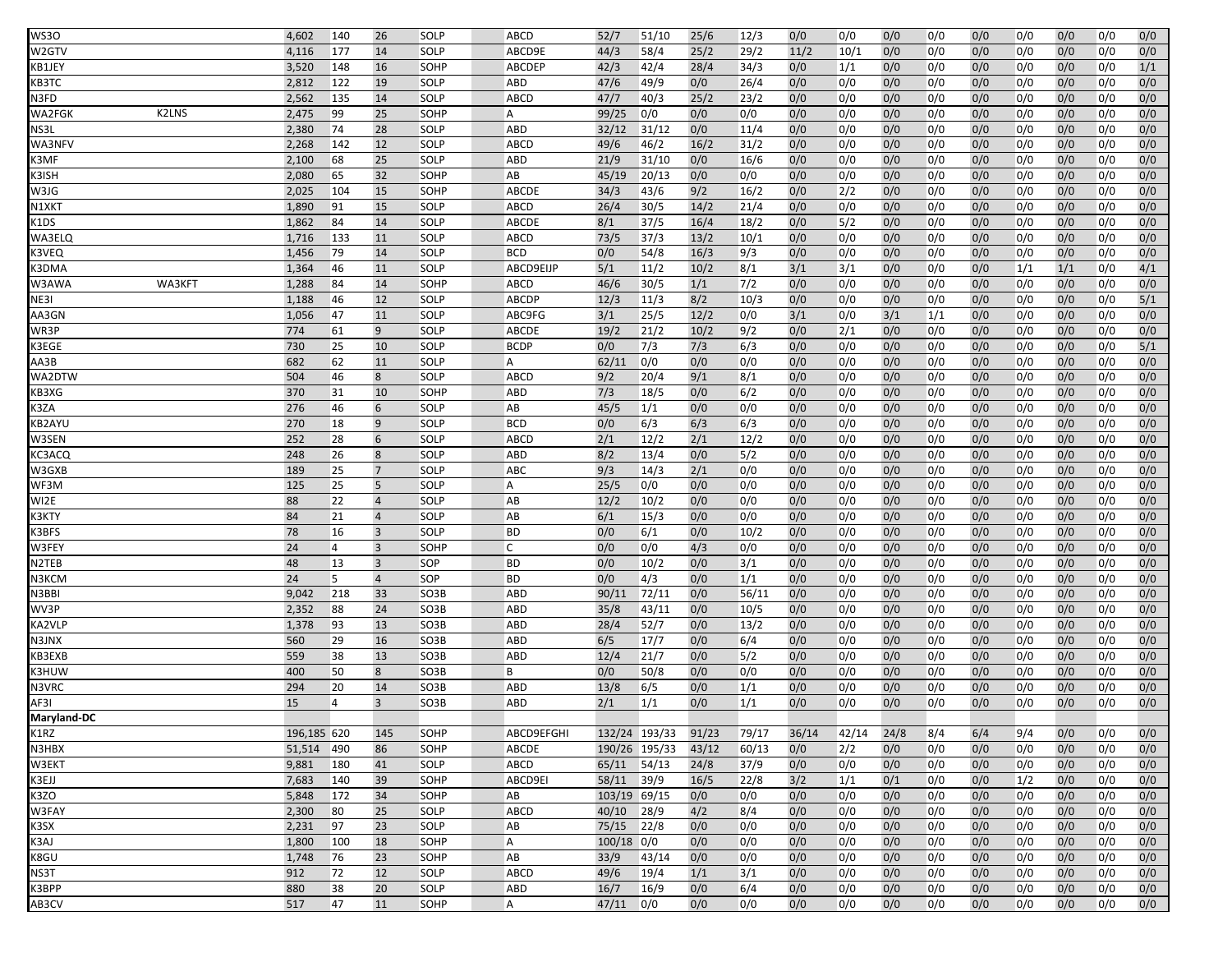| N3VOP                 |      | 468            | 34             | 12                  | SOLP              | ABCD           | 20/6         | 9/4    | 1/1   | 4/1   | 0/0  | 0/0  | 0/0        | 0/0 | 0/0 | 0/0        | 0/0 | 0/0 | 0/0        |
|-----------------------|------|----------------|----------------|---------------------|-------------------|----------------|--------------|--------|-------|-------|------|------|------------|-----|-----|------------|-----|-----|------------|
| N1SZ                  |      | 369            | 41             | 9                   | SOHP              | AB             | 38/8         | 3/1    | 0/0   | 0/0   | 0/0  | 0/0  | 0/0        | 0/0 | 0/0 | 0/0        | 0/0 | 0/0 | 0/0        |
| 4U1WB                 | AJ3M | 266            | 38             | $\overline{7}$      | SOLP              | A              | 38/7         | 0/0    | 0/0   | 0/0   | 0/0  | 0/0  | 0/0        | 0/0 | 0/0 | 0/0        | 0/0 | 0/0 | 0/0        |
| K3TN                  |      | 245            | 35             | $\overline{7}$      | SOHP              | A              | 35/7         | 0/0    | 0/0   | 0/0   | 0/0  | 0/0  | 0/0        | 0/0 | 0/0 | 0/0        | 0/0 | 0/0 | 0/0        |
| N3DUE                 |      | 240            | 40             | 6                   | SOLP              | Α              | 40/6         | 0/0    | 0/0   | 0/0   | 0/0  | 0/0  | 0/0        | 0/0 | 0/0 | 0/0        | 0/0 | 0/0 | 0/0        |
| N3QE                  |      | 165            | 33             | 5                   | SOLP              | A              | 33/5         | 0/0    | 0/0   | 0/0   | 0/0  | 0/0  | 0/0        | 0/0 | 0/0 | 0/0        | 0/0 | 0/0 | 0/0        |
| W3UR                  |      | 162            | 27             | 6                   | SOHP              | A              | 27/6         | 0/0    | 0/0   | 0/0   | 0/0  | 0/0  | 0/0        | 0/0 | 0/0 | 0/0        | 0/0 | 0/0 | 0/0        |
| AI1W                  |      | 115            | 20             | 5                   | SOLP              | <b>ABD</b>     | 12/2         | 5/2    | 0/0   | 3/1   | 0/0  | 0/0  | 0/0        | 0/0 | 0/0 | 0/0        | 0/0 | 0/0 | 0/0        |
| W3MBC                 |      | 92             | 23             | $\overline{4}$      | SOLP              | A              | 23/4         | 0/0    | 0/0   | 0/0   | 0/0  | 0/0  | 0/0        | 0/0 | 0/0 | 0/0        | 0/0 | 0/0 | 0/0        |
| KC3HMY                |      | 84             | 14             | 6                   | SOLP              | AB             | 6/2          | 8/4    | 0/0   | 0/0   | 0/0  | 0/0  | 0/0        | 0/0 | 0/0 | 0/0        | 0/0 | 0/0 | 0/0        |
| N3HEE                 |      | 65             | 13             | 5                   | SOLP              | A              | 13/5         | 0/0    | 0/0   | 0/0   | 0/0  | 0/0  | 0/0        | 0/0 | 0/0 | 0/0        | 0/0 | 0/0 | 0/0        |
| W3MEO                 |      | 12             | $\overline{4}$ | $\overline{3}$      | SOP               | A              | 4/3          | 0/0    | 0/0   | 0/0   | 0/0  | 0/0  | 0/0        | 0/0 | 0/0 | 0/0        | 0/0 | 0/0 | 0/0        |
| N3ALN                 |      | 5,191          | 155            | 29                  | SO3B              | <b>ABD</b>     | 87/11        | 44/11  | 0/0   | 24/7  | 0/0  | 0/0  | 0/0        | 0/0 | 0/0 | 0/0        | 0/0 | 0/0 | 0/0        |
| W3LL                  |      | 3,400          | 116            | 25                  | SO3B              | <b>ABD</b>     | 60/10        | 36/9   | 0/0   | 20/6  | 0/0  | 0/0  | 0/0        | 0/0 | 0/0 | 0/0        | 0/0 | 0/0 | 0/0        |
| AI3Z                  |      | 2,496          | 89             | 24                  | SO3B              | ABD            | 28/6         | 46/12  | 0/0   | 15/6  | 0/0  | 0/0  | 0/0        | 0/0 | 0/0 | 0/0        | 0/0 | 0/0 | 0/0        |
| K3CCR                 | N3UM | 2,160          | 73             | 24                  | SO3B              | ABD            | 33/8         | 23/10  | 0/0   | 17/6  | 0/0  | 0/0  | 0/0        | 0/0 | 0/0 |            | 0/0 | 0/0 | 0/0        |
|                       |      |                | 79             | 21                  |                   |                |              | 35/9   |       | 11/5  | 0/0  |      | 0/0        | 0/0 |     | 0/0<br>0/0 |     |     | 0/0        |
| K3YDX                 |      | 1,890          |                |                     | SO3B              | <b>ABD</b>     | 33/7         |        | 0/0   |       |      | 0/0  |            |     | 0/0 |            | 0/0 | 0/0 |            |
| W3CB                  |      | 160            | 17             | 8<br>$\overline{7}$ | SO3B              | ABD            | 9/4          | 5/2    | 0/0   | 3/2   | 0/0  | 0/0  | 0/0        | 0/0 | 0/0 | 0/0        | 0/0 | 0/0 | 0/0        |
| KB5NHM                |      | 140            | 18<br>22       |                     | SO3B              | ABD            | 12/5<br>22/4 | 4/1    | 0/0   | 2/1   | 0/0  | 0/0  | 0/0<br>0/0 | 0/0 | 0/0 | 0/0        | 0/0 | 0/0 | 0/0<br>0/0 |
| WB2ZAB                |      | 88             |                | $\overline{4}$      | SO3B              | А              |              | 0/0    | 0/0   | 0/0   | 0/0  | 0/0  |            | 0/0 | 0/0 | 0/0        | 0/0 | 0/0 |            |
| N3AFT                 |      | 9              | 3              | $\overline{3}$      | SO3B              | AB             | 2/2          | 1/1    | 0/0   | 0/0   | 0/0  | 0/0  | 0/0        | 0/0 | 0/0 | 0/0        | 0/0 | 0/0 | 0/0        |
| Western Pennsylvania  |      |                |                |                     |                   |                |              |        |       |       |      |      |            |     |     |            |     |     |            |
| KA1ZE/3               |      | 23,408         | 308            | 76                  | SOHP              | B              | 0/0          | 308/76 | 0/0   | 0/0   | 0/0  | 0/0  | 0/0        | 0/0 | 0/0 | 0/0        | 0/0 | 0/0 | 0/0        |
| N3JDR                 |      | 21,684         | 199            | 78                  | SOLP              | ABCDE          | 32/12        | 94/36  | 31/13 | 39/15 | 0/0  | 3/2  | 0/0        | 0/0 | 0/0 | 0/0        | 0/0 | 0/0 | 0/0        |
| W3PAW                 |      | 19,520         | 196            | 64                  | SOLP              | ABCD9EFG       | 108/26       | 43/13  | 14/7  | 13/7  | 5/3  | 6/3  | 4/3        | 3/2 | 0/0 | 0/0        | 0/0 | 0/0 | 0/0        |
| WA3PTV                |      | 6,929          | 93             | 41                  | SOHP              | ABCD9EFG       | 28/14        | 23/8   | 14/5  | 15/6  | 6/4  | 5/2  | 1/1        | 1/1 | 0/0 | 0/0        | 0/0 | 0/0 | 0/0        |
| K3ZCY                 |      | 760            | 31             | 19                  | SOLP              | ABCD           | 9/6          | 13/7   | 3/3   | 6/3   | 0/0  | 0/0  | 0/0        | 0/0 | 0/0 | 0/0        | 0/0 | 0/0 | 0/0        |
| NG3W                  |      | 294            | 18             | 14                  | <b>SOLP</b>       | ABD            | 1/1          | 14/10  | 0/0   | 3/3   | 0/0  | 0/0  | 0/0        | 0/0 | 0/0 | 0/0        | 0/0 | 0/0 | 0/0        |
| K3HX                  |      | 264            | 21             | 11                  | SOLP              | ABD            | 5/4          | 13/5   | 0/0   | 3/2   | 0/0  | 0/0  | 0/0        | 0/0 | 0/0 | 0/0        | 0/0 | 0/0 | 0/0        |
| N3XF                  |      | 3,060          | 79             | 34                  | SO3B              | ABD            | 41/14        | 27/13  | 0/0   | 11/7  | 0/0  | 0/0  | 0/0        | 0/0 | 0/0 | 0/0        | 0/0 | 0/0 | 0/0        |
| Call Area 4           |      |                |                |                     |                   |                |              |        |       |       |      |      |            |     |     |            |     |     |            |
| Alabama               |      |                |                |                     |                   |                |              |        |       |       |      |      |            |     |     |            |     |     |            |
| W4ZRZ                 |      | 14,755         | 122            | 65                  | SOHP              | ABCD9EFGHI     | 41/18        | 32/14  | 13/9  | 20/10 | 6/5  | 4/3  | 3/3        | 1/1 | 1/1 | 1/1        | 0/0 | 0/0 | 0/0        |
| W4ENN                 |      | 1,711          | 42             | 29                  | SOHP              | ABCD9E         | 19/14        | 10/5   | 5/4   | 6/4   | 1/1  | 1/1  | 0/0        | 0/0 | 0/0 | 0/0        | 0/0 | 0/0 | 0/0        |
| AJ4W                  |      | 280            | 21             | 10                  | SOLP              | ABDE           | 7/3          | 9/4    | 0/0   | 4/2   | 0/0  | 1/1  | 0/0        | 0/0 | 0/0 | 0/0        | 0/0 | 0/0 | 0/0        |
| Georgia               |      |                |                |                     |                   |                |              |        |       |       |      |      |            |     |     |            |     |     |            |
| KC4JD                 |      | 16             | $\overline{4}$ | $\overline{4}$      | SOHP              | AB             | 3/3          | 1/1    | 0/0   | 0/0   | 0/0  | 0/0  | 0/0        | 0/0 | 0/0 | 0/0        | 0/0 | 0/0 | 0/0        |
| KM4QHI                |      | $\mathbf{1}$   | $\overline{1}$ | $\mathbf{1}$        | SOHP              | A              | 1/1          | 0/0    | 0/0   | 0/0   | 0/0  | 0/0  | 0/0        | 0/0 | 0/0 | 0/0        | 0/0 | 0/0 | 0/0        |
| KE6GFI                |      | $\mathbf{1}$   | $\overline{1}$ | $\mathbf{1}$        | SOFM              | B              | 0/0          | 1/1    | 0/0   | 0/0   | 0/0  | 0/0  | 0/0        | 0/0 | 0/0 | 0/0        | 0/0 | 0/0 | 0/0        |
| Kentucky              |      |                |                |                     |                   |                |              |        |       |       |      |      |            |     |     |            |     |     |            |
| W8KHP                 |      | 88             | 10             | 8                   | SOLP              | ABD            | 6/4          | 3/3    | 0/0   | 1/1   | 0/0  | 0/0  | 0/0        | 0/0 | 0/0 | 0/0        | 0/0 | 0/0 | 0/0        |
| <b>North Carolina</b> |      |                |                |                     |                   |                |              |        |       |       |      |      |            |     |     |            |     |     |            |
| NG4C                  |      | 6,336          | 111            | 48                  | SOHP              | ABCD           | 32/14        | 58/19  | 8/6   | 13/9  | 0/0  | 0/0  | 0/0        | 0/0 | 0/0 | 0/0        | 0/0 | 0/0 | 0/0        |
| N1GC                  |      | 4,576          | 66             | 52                  | SOHP              | <b>ABCD</b>    | 14/12        | 30/20  | 12/10 | 10/10 | 0/0  | 0/0  | 0/0        | 0/0 | 0/0 | 0/0        | 0/0 | 0/0 | 0/0        |
| K5EK                  |      | 4              | $\overline{2}$ | $\overline{2}$      | SOHP              | A              | 2/2          | 0/0    | 0/0   | 0/0   | 0/0  | 0/0  | 0/0        | 0/0 | 0/0 | 0/0        | 0/0 | 0/0 | 0/0        |
| KB4IRR                |      | $\overline{4}$ | $\overline{2}$ | $\overline{2}$      | SOP               | A              | 2/2          | 0/0    | 0/0   | 0/0   | 0/0  | 0/0  | 0/0        | 0/0 | 0/0 | 0/0        | 0/0 | 0/0 | 0/0        |
| Northern Florida      |      |                |                |                     |                   |                |              |        |       |       |      |      |            |     |     |            |     |     |            |
| N4TWX                 |      | 6,174          | 99             | 42                  | SOHP              | ABCDE          | 28/10        | 35/12  | 7/5   | 23/11 | 0/0  | 6/4  | 0/0        | 0/0 | 0/0 | 0/0        | 0/0 | 0/0 | 0/0        |
| W4RAA                 |      | 3,696          | 67             | 33                  | SOLP              | ABCDE          | 18/8         | 18/8   | 8/4   | 16/9  | 0/0  | 7/4  | 0/0        | 0/0 | 0/0 | 0/0        | 0/0 | 0/0 | 0/0        |
| W1LVL                 |      | 132            | 16             | $6\overline{6}$     | SOLP              | ABCD           | 5/2          | 5/2    | 3/1   | 3/1   | 0/0  | 0/0  | 0/0        | 0/0 | 0/0 | 0/0        | 0/0 | 0/0 | 0/0        |
| WA4GPM                |      | 1,976          | 60             | 26                  | SO <sub>3</sub> B | ABD            | 20/8         | 24/10  | 0/0   | 16/8  | 0/0  | 0/0  | 0/0        | 0/0 | 0/0 | 0/0        | 0/0 | 0/0 | 0/0        |
| K2PS                  |      | 136            | 17             | 8                   | SO3B              | $\overline{A}$ | 17/8         | 0/0    | 0/0   | 0/0   | 0/0  | 0/0  | 0/0        | 0/0 | 0/0 | 0/0        | 0/0 | 0/0 | 0/0        |
| South Carolina        |      |                |                |                     |                   |                |              |        |       |       |      |      |            |     |     |            |     |     |            |
| KK4MA                 |      | 800            | 30             | 25                  | SO3B              | ABD            | 25/21        | 3/2    | 0/0   | 2/2   | 0/0  | 0/0  | 0/0        | 0/0 | 0/0 | 0/0        | 0/0 | 0/0 | 0/0        |
| Southern Florida      |      |                |                |                     |                   |                |              |        |       |       |      |      |            |     |     |            |     |     |            |
| KØVXM                 |      | 21,390 106     |                | 62                  | SOHP              | ABCD9EFGHI     | 8/6          | 25/10  | 12/8  | 18/8  | 10/6 | 13/8 | 3/3        | 4/2 | 5/5 | 8/6        | 0/0 | 0/0 | 0/0        |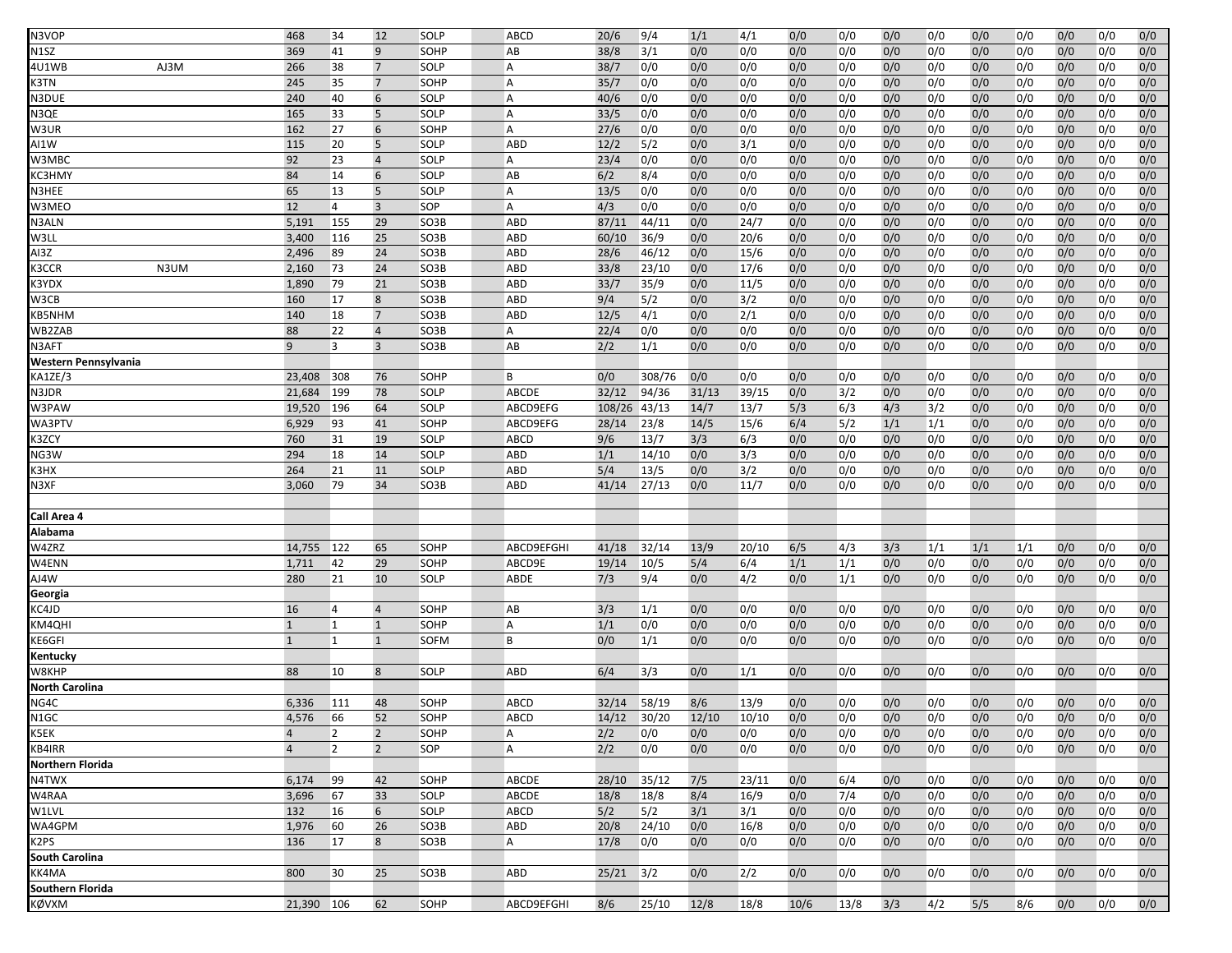| N4BRF                                                                                                                                                                                                                                                                 | WA2VNV | 1,872          | 51             | 24             | <b>SOLP</b>         | ABCDE          | 13/6         | 21/8           | 1/1         | 11/6        | 0/0        | 5/3        | 0/0        | 0/0        | 0/0        | 0/0        | 0/0        | 0/0        | 0/0        |
|-----------------------------------------------------------------------------------------------------------------------------------------------------------------------------------------------------------------------------------------------------------------------|--------|----------------|----------------|----------------|---------------------|----------------|--------------|----------------|-------------|-------------|------------|------------|------------|------------|------------|------------|------------|------------|------------|
| W6BXQ                                                                                                                                                                                                                                                                 |        | 296            | 31             | 8              | SOLP                | ABCD           | 10/1         | 15/4           | 1/1         | 5/2         | 0/0        | 0/0        | 0/0        | 0/0        | 0/0        | 0/0        | 0/0        | 0/0        | 0/0        |
| W4AS                                                                                                                                                                                                                                                                  |        | 143            | 13             | 11             | SOHP                | Α              | 13/11        | 0/0            | 0/0         | 0/0         | 0/0        | 0/0        | 0/0        | 0/0        | 0/0        | 0/0        | 0/0        | 0/0        | 0/0        |
| K9ES                                                                                                                                                                                                                                                                  |        | 27             | 8              | $\overline{3}$ | SOLP                | <b>BD</b>      | 0/0          | 7/2            | 0/0         | 1/1         | 0/0        | 0/0        | 0/0        | 0/0        | 0/0        | 0/0        | 0/0        | 0/0        | 0/0        |
| N4BP                                                                                                                                                                                                                                                                  |        | 18             | 6              | $\overline{3}$ | SOHP                | A              | 6/3          | 0/0            | 0/0         | 0/0         | 0/0        | 0/0        | 0/0        | 0/0        | 0/0        | 0/0        | 0/0        | 0/0        | 0/0        |
| AI4WW                                                                                                                                                                                                                                                                 |        | $\overline{3}$ | 3              | $\mathbf{1}$   | SOHP                | A              | 3/1          | 0/0            | 0/0         | 0/0         | 0/0        | 0/0        | 0/0        | 0/0        | 0/0        | 0/0        | 0/0        | 0/0        | 0/0        |
| <b>Tennessee</b>                                                                                                                                                                                                                                                      |        |                |                |                |                     |                |              |                |             |             |            |            |            |            |            |            |            |            |            |
| N4QWZ                                                                                                                                                                                                                                                                 |        | 27,642         | 176            | 102            | SOLP                | ABCD9E         | 50/27        | 57/29          | 27/19       | 29/18       | 7/5        | 6/4        | 0/0        | 0/0        | 0/0        | 0/0        | 0/0        | 0/0        | 0/0        |
| KD4NOQ                                                                                                                                                                                                                                                                |        | 1,008          | 36             | 18             | SOLP                | ABCDE          | 7/3          | 11/5           | 8/5         | 9/4         | 0/0        | 1/1        | 0/0        | 0/0        | 0/0        | 0/0        | 0/0        | 0/0        | 0/0        |
| K4YRK                                                                                                                                                                                                                                                                 |        | 455            | 24             | 13             | SOLP                | ABD            | 8/3          | 5/3            | 0/0         | 11/7        | 0/0        | 0/0        | 0/0        | 0/0        | 0/0        | 0/0        | 0/0        | 0/0        | 0/0        |
| AA4DD                                                                                                                                                                                                                                                                 |        | 114            | 10             | 6              | SOHP                | ABCD9E         | 3/1          | 2/1            | 1/1         | 2/1         | 1/1        | 1/1        | 0/0        | 0/0        | 0/0        | 0/0        | 0/0        | 0/0        | 0/0        |
| Virginia                                                                                                                                                                                                                                                              |        |                |                |                |                     |                |              |                |             |             |            |            |            |            |            |            |            |            |            |
| W3IP                                                                                                                                                                                                                                                                  |        | 68,139         | 430            | 113            | SOHP                | ABCD9E         | 168/43       | 135/28         | 42/15       | 62/16       | 10/6       | 13/5       | 0/0        | 0/0        | 0/0        | 0/0        | 0/0        | 0/0        | 0/0        |
| <b>&lt;1HTV</b>                                                                                                                                                                                                                                                       |        | 5,254          | 122            | 37             | SOHP                | ABD            | 59/17        | 43/12          | 0/0         | 20/8        | 0/0        | 0/0        | 0/0        | 0/0        | 0/0        | 0/0        | 0/0        | 0/0        | 0/0        |
| W4SHG                                                                                                                                                                                                                                                                 |        | 4,875          | 87             | 39             | SOHP                | ABCD9          | 28/13        | 27/10          | 10/5        | 19/9        | 3/2        | 0/0        | 0/0        | 0/0        | 0/0        | 0/0        | 0/0        | 0/0        | 0/0        |
| N4HB                                                                                                                                                                                                                                                                  |        | 4,056          | 72             | 39             | SOHP                | ABDE           | 14/10        | 34/14          | 0/0         | 20/11       | 0/0        | 4/4        | 0/0        | 0/0        | 0/0        | 0/0        | 0/0        | 0/0        | 0/0        |
| WA4LM                                                                                                                                                                                                                                                                 |        | 3,161          | 87             | 29             | SOHP                | ABD            | 8/4          | 57/17          | 0/0         | 22/8        | 0/0        | 0/0        | 0/0        | 0/0        | 0/0        | 0/0        | 0/0        | 0/0        | 0/0        |
| K4FJW                                                                                                                                                                                                                                                                 |        | 1,940          | 68             | 20             | SOLP                | ABCD9E         | 16/5         | 31/8           | 6/3         | 11/2        | 2/1        | 2/1        | 0/0        | 0/0        | 0/0        | 0/0        | 0/0        | 0/0        | 0/0        |
| <b>&lt;4FTO</b>                                                                                                                                                                                                                                                       |        | 850            | 38             | 17             | SOLP                | ABCD           | 15/5         | 11/5           | 5/3         | 7/4         | 0/0        | 0/0        | 0/0        | 0/0        | 0/0        | 0/0        | 0/0        | 0/0        | 0/0        |
| N4MM                                                                                                                                                                                                                                                                  |        | 615            | 41             | 15             | SOHP                | AB             | 34/10        | 7/5            | 0/0         | 0/0         | 0/0        | 0/0        | 0/0        | 0/0        | 0/0        | 0/0        | 0/0        | 0/0        | 0/0        |
| KD4QIT                                                                                                                                                                                                                                                                |        | 496            | 31             | 16             | SOLP                | AB             | 15/6         | 16/10          | 0/0         | 0/0         | 0/0        | 0/0        | 0/0        | 0/0        | 0/0        | 0/0        | 0/0        | 0/0        | 0/0        |
| KE4S                                                                                                                                                                                                                                                                  |        | 470            | 40             | 10             | SOHP                | ABDE           | 30/7         | 5/1            | 0/0         | 4/1         | 0/0        | 1/1        | 0/0        | 0/0        | 0/0        | 0/0        | 0/0        | 0/0        | 0/0        |
| KK4VA                                                                                                                                                                                                                                                                 |        | 350            | 25             | 14             | SOHP                | AB             | 21/12        | 4/2            | 0/0         | 0/0         | 0/0        | 0/0        | 0/0        | 0/0        | 0/0        | 0/0        | 0/0        | 0/0        | 0/0        |
| W2YE                                                                                                                                                                                                                                                                  |        | 264            | 23             | 11             | SOLP                | <b>ABD</b>     | 15/5         | 7/5            | 0/0         | 1/1         | 0/0        | 0/0        | 0/0        | 0/0        | 0/0        | 0/0        | 0/0        | 0/0        | 0/0        |
| N4CF                                                                                                                                                                                                                                                                  |        | 242            | 22             | 11             | SOLP                | A              | 22/11        | 0/0            | 0/0         | 0/0         | 0/0        | 0/0        | 0/0        | 0/0        | 0/0        | 0/0        | 0/0        | 0/0        | 0/0        |
| AD4TJ                                                                                                                                                                                                                                                                 |        | 210            | 15             | 14             | SOHP                | AB             | 14/13        | 1/1            | 0/0         | 0/0         | 0/0        | 0/0        | 0/0        | 0/0        | 0/0        | 0/0        | 0/0        | 0/0        | 0/0        |
| KQ4LA                                                                                                                                                                                                                                                                 |        | 168            | 24             | $\overline{7}$ | SOLP                | AB             | 16/6         | 8/1            | 0/0         | 0/0         | 0/0        | 0/0        | 0/0        | 0/0        | 0/0        | 0/0        | 0/0        | 0/0        | 0/0        |
| N3JT                                                                                                                                                                                                                                                                  |        | 110            | 22             | 5              | SOHP                | A              | 22/5         | 0/0            | 0/0         | 0/0         | 0/0        | 0/0        | 0/0        | 0/0        | 0/0        | 0/0        | 0/0        | 0/0        | 0/0        |
| K4ZW                                                                                                                                                                                                                                                                  |        | 78             | 13             | 6              | SOHP                | A              | 13/6         | 0/0            | 0/0         | 0/0         | 0/0        | 0/0        | 0/0        | 0/0        | 0/0        | 0/0        | 0/0        | 0/0        | 0/0        |
| KN4KL                                                                                                                                                                                                                                                                 |        | 72             | 12             | 6              | SOLP                | AB             | 8/5          | 4/1            | 0/0         | 0/0         | 0/0        | 0/0        | 0/0        | 0/0        | 0/0        | 0/0        | 0/0        | 0/0        | 0/0        |
| <b>&lt;4HQK</b>                                                                                                                                                                                                                                                       |        | 60             | 15             | $\overline{4}$ | SOLP                | A              | 15/4         | 0/0            | 0/0         | 0/0         | 0/0        | 0/0        | 0/0        | 0/0        | 0/0        | 0/0        | 0/0        | 0/0        | 0/0        |
| K4ORD                                                                                                                                                                                                                                                                 |        | 35             | $\overline{7}$ | 5              | SOLP                | А              | 7/5          | 0/0            | 0/0         | 0/0         | 0/0        | 0/0        | 0/0        | 0/0        | 0/0        | 0/0        | 0/0        | 0/0        | 0/0        |
| N9NB                                                                                                                                                                                                                                                                  |        | 25             | 5              | 5              | SOLP                | $\overline{A}$ | 5/5          | 0/0            | 0/0         | 0/0         | 0/0        | 0/0        | 0/0        | 0/0        | 0/0        | 0/0        | 0/0        | 0/0        | 0/0        |
| WF4R                                                                                                                                                                                                                                                                  |        | 5              | 5              | $\mathbf{1}$   | SOLP                | B              | 0/0          | 5/1            | 0/0         | 0/0         | 0/0        | 0/0        | 0/0        | 0/0        | 0/0        | 0/0        | 0/0        | 0/0        | 0/0        |
| N3TG                                                                                                                                                                                                                                                                  |        | $\overline{2}$ | $\overline{2}$ | $\mathbf{1}$   | SOLP                | A              | 2/1          | 0/0            | 0/0         | 0/0         | 0/0        | 0/0        | 0/0        | 0/0        | 0/0        | 0/0        | 0/0        | 0/0        | 0/0        |
| K5VIP                                                                                                                                                                                                                                                                 |        | 1,764          | 56             | 28             | SO3B                | ABD            | 21/8         | 28/13          | 0/0         | 7/7         | 0/0        | 0/0        | 0/0        | 0/0        | 0/0        | 0/0        | 0/0        | 0/0        | 0/0        |
| <4SO<br>N4PD                                                                                                                                                                                                                                                          |        | 1,633          | 64             | 23             | SO3B                | <b>ABD</b>     | 33/9         | 24/10          | 0/0         | 7/4         | 0/0        | 0/0        | 0/0        | 0/0        | 0/0        | 0/0        | 0/0        | 0/0        | 0/0        |
| <7FSU                                                                                                                                                                                                                                                                 |        | 780<br>184     | 60<br>23       | 13<br>8        | SO3B<br>SO3B        | AB<br>AB       | 40/8<br>20/6 | 20/5<br>3/2    | 0/0<br>0/0  | 0/0         | 0/0<br>0/0 | 0/0        | 0/0<br>0/0 | 0/0<br>0/0 | 0/0<br>0/0 | 0/0        | 0/0<br>0/0 | 0/0<br>0/0 | 0/0<br>0/0 |
|                                                                                                                                                                                                                                                                       |        |                | 154            |                |                     | ABCD           |              |                |             | 0/0         |            | 0/0        |            |            |            | 0/0<br>0/0 |            |            | 0/0        |
| KM4KMU<br>KJ4JSF                                                                                                                                                                                                                                                      |        | 6,231<br>33    | 9              | 31<br>3        | <b>SOFM</b><br>SOFM | <b>BD</b>      | 18/5<br>0/0  | 89/13<br>$7/2$ | 18/8<br>0/0 | 29/5<br>2/1 | 0/0<br>0/0 | 0/0<br>0/0 | 0/0<br>0/0 | 0/0<br>0/0 | 0/0<br>0/0 | 0/0        | 0/0<br>0/0 | 0/0<br>0/0 | 0/0        |
| West Central Florida                                                                                                                                                                                                                                                  |        |                |                |                |                     |                |              |                |             |             |            |            |            |            |            |            |            |            |            |
| WB4OMG                                                                                                                                                                                                                                                                |        | 5,550          | 56             | 37             | <b>SOHP</b>         | ABDEFG         | 10/7         | 18/8           | 0/0         | 11/7        | 0/0        | 9/7        | 4/4        | 4/4        | 0/0        | 0/0        | 0/0        | 0/0        | 0/0        |
| W4TAA                                                                                                                                                                                                                                                                 |        | 925            | 37             | 25             | SOHP                | A              | 37/25        | 0/0            | 0/0         | 0/0         | 0/0        | 0/0        | 0/0        | 0/0        | 0/0        | 0/0        | 0/0        | 0/0        | 0/0        |
| <1TO                                                                                                                                                                                                                                                                  |        | 230            | 23             | 10             | SO3B                | A              | 23/10        | 0/0            | 0/0         | 0/0         | 0/0        | 0/0        | 0/0        | 0/0        | 0/0        | 0/0        | 0/0        | 0/0        | 0/0        |
|                                                                                                                                                                                                                                                                       |        |                |                |                |                     |                |              |                |             |             |            |            |            |            |            |            |            |            |            |
| Call Area 5                                                                                                                                                                                                                                                           |        |                |                |                |                     |                |              |                |             |             |            |            |            |            |            |            |            |            |            |
| Arkansas                                                                                                                                                                                                                                                              |        |                |                |                |                     |                |              |                |             |             |            |            |            |            |            |            |            |            |            |
| W5ZN                                                                                                                                                                                                                                                                  |        | 81,954         | 350            | 174            | SOHP                | <b>ABCD</b>    | 93/54        | 136/59         | 45/30       | 76/31       | 0/0        | 0/0        | 0/0        | 0/0        | 0/0        | 0/0        | 0/0        | 0/0        | 0/0        |
| <g5md< td=""><td></td><td>1,066</td><td>29</td><td>26</td><td>SOHP</td><td>ABCD</td><td>6/6</td><td>11/8</td><td>6/6</td><td>6/6</td><td>0/0</td><td>0/0</td><td>0/0</td><td>0/0</td><td>0/0</td><td>0/0</td><td>0/0</td><td>0/0</td><td>0/0</td></g5md<>             |        | 1,066          | 29             | 26             | SOHP                | ABCD           | 6/6          | 11/8           | 6/6         | 6/6         | 0/0        | 0/0        | 0/0        | 0/0        | 0/0        | 0/0        | 0/0        | 0/0        | 0/0        |
| <d5j< td=""><td></td><td>9</td><td>3</td><td><math>\overline{3}</math></td><td>SOLP</td><td>Α</td><td>3/3</td><td>0/0</td><td>0/0</td><td>0/0</td><td>0/0</td><td>0/0</td><td>0/0</td><td>0/0</td><td>0/0</td><td>0/0</td><td>0/0</td><td>0/0</td><td>0/0</td></d5j<> |        | 9              | 3              | $\overline{3}$ | SOLP                | Α              | 3/3          | 0/0            | 0/0         | 0/0         | 0/0        | 0/0        | 0/0        | 0/0        | 0/0        | 0/0        | 0/0        | 0/0        | 0/0        |
| Mississippi                                                                                                                                                                                                                                                           |        |                |                |                |                     |                |              |                |             |             |            |            |            |            |            |            |            |            |            |
| K5OLV                                                                                                                                                                                                                                                                 |        | 440            | 29             | 11             | SOLP                | ABCD           | 9/4          | 9/3            | 3/1         | 8/3         | 0/0        | 0/0        | 0/0        | 0/0        | 0/0        | 0/0        | 0/0        | 0/0        | 0/0        |
| New Mexico                                                                                                                                                                                                                                                            |        |                |                |                |                     |                |              |                |             |             |            |            |            |            |            |            |            |            |            |
| WB2FKO                                                                                                                                                                                                                                                                |        | 7,245          | 120            | 45             | SOHP                | ABCD           | 38/21        | 41/11          | 15/6        | 26/7        | 0/0        | 0/0        | 0/0        | 0/0        | 0/0        | 0/0        | 0/0        | 0/0        | 0/0        |
| N7KA                                                                                                                                                                                                                                                                  |        | 1,064          | 43             | 19             | SOHP                | ABD            | 13/3         | 17/9           | 0/0         | 13/7        | 0/0        | 0/0        | 0/0        | 0/0        | 0/0        | 0/0        | 0/0        | 0/0        | 0/0        |
| N5EPA                                                                                                                                                                                                                                                                 |        | 1,044          | 45             | 18             | SOLP                | ABD            | 14/5         | 18/7           | 0/0         | 13/6        | 0/0        | 0/0        | 0/0        | 0/0        | 0/0        | 0/0        | 0/0        | 0/0        | 0/0        |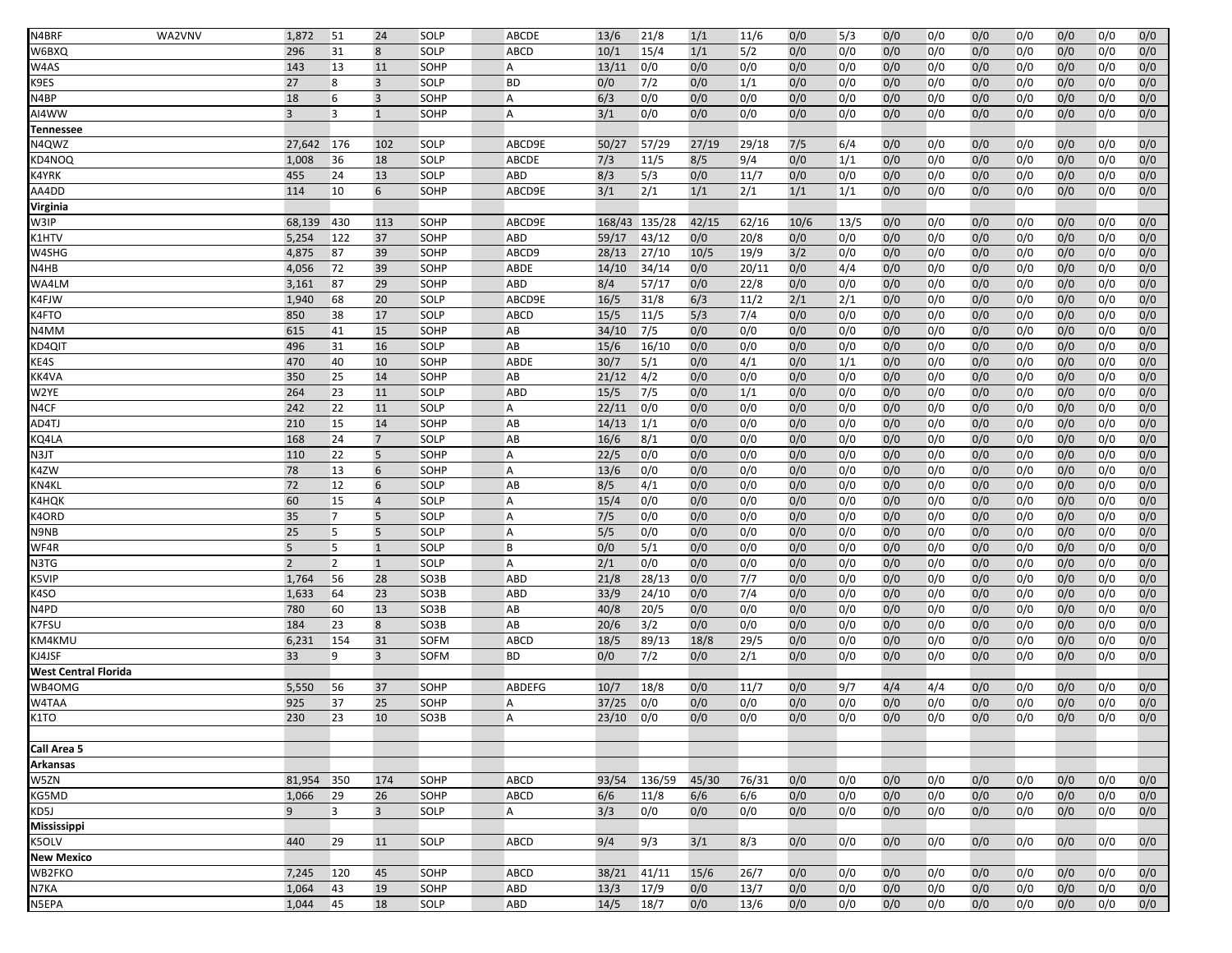| W5ZF                     | 60             | 12             | 5                    | SOLP         | A                 | 12/5        | 0/0          | 0/0        | 0/0         | 0/0        | 0/0        | 0/0        | 0/0        | 0/0        | 0/0        | 0/0        | 0/0        | 0/0        |
|--------------------------|----------------|----------------|----------------------|--------------|-------------------|-------------|--------------|------------|-------------|------------|------------|------------|------------|------------|------------|------------|------------|------------|
| KG5GOL                   | 36             | 9              | $\overline{4}$       | SOLP         | AB                | 3/2         | 6/2          | 0/0        | 0/0         | 0/0        | 0/0        | 0/0        | 0/0        | 0/0        | 0/0        | 0/0        | 0/0        | 0/0        |
| W5GZ                     | $\overline{2}$ | $\overline{2}$ | $\mathbf{1}$         | SOLP         | A                 | 2/1         | 0/0          | 0/0        | 0/0         | 0/0        | 0/0        | 0/0        | 0/0        | 0/0        | 0/0        | 0/0        | 0/0        | 0/0        |
| KC7QY                    | 468            | 28             | 13                   | SO3B         | <b>ABD</b>        | 9/4         | 11/5         | 0/0        | 8/4         | 0/0        | 0/0        | 0/0        | 0/0        | 0/0        | 0/0        | 0/0        | 0/0        | 0/0        |
| NM5WB                    | 32             | 8              | $\overline{4}$       | SO3B         | AB                | 4/2         | 4/2          | 0/0        | 0/0         | 0/0        | 0/0        | 0/0        | 0/0        | 0/0        | 0/0        | 0/0        | 0/0        | 0/0        |
| <b>KF5RCN</b>            | 33             | 9              | $\overline{3}$       | <b>SOFM</b>  | <b>BD</b>         | 0/0         | 7/2          | 0/0        | 2/1         | 0/0        | 0/0        | 0/0        | 0/0        | 0/0        | 0/0        | 0/0        | 0/0        | 0/0        |
| <b>North Texas</b>       |                |                |                      |              |                   |             |              |            |             |            |            |            |            |            |            |            |            |            |
| W5LUA                    | 9,064          | 91             | 44                   | SOHP         | ABCD9EFGHI        | 8/5         | 32/12        | 11/7       | 22/7        | 4/3        | 7/4        | 2/1        | 2/2        | 1/1        | 1/1        | 1/1        | 0/0        | 0/0        |
| KC5WX                    | 6,256          | 102            | 46                   | SOHP         | <b>ABCDE</b>      | 43/28       | 29/11        | 3/1        | 25/5        | 0/0        | 2/1        | 0/0        | 0/0        | 0/0        | 0/0        | 0/0        | 0/0        | 0/0        |
| WB5ZDP                   | 1,680          | 41             | 24                   | SOLP         | ABCD9EF           | 9/7         | 13/6         | 7/4        | 9/4         | 1/1        | 1/1        | 1/1        | 0/0        | 0/0        | 0/0        | 0/0        | 0/0        | 0/0        |
| AA5AM                    | 1,617          | 57             | 21                   | SOLP         | <b>ABCD</b>       | 16/7        | 21/7         | 7/3        | 13/4        | 0/0        | 0/0        | 0/0        | 0/0        | 0/0        | 0/0        | 0/0        | 0/0        | 0/0        |
| K5ND                     | 1,005          | 48             | 15                   | SOLP         | <b>ABDE</b>       | 8/3         | 23/6         | 0/0        | 16/5        | 0/0        | 1/1        | 0/0        | 0/0        | 0/0        | 0/0        | 0/0        | 0/0        | 0/0        |
| WQ5S                     | 624            | 24             | 24                   | SOLP         | <b>ABD</b>        | 16/16       | 6/6          | 0/0        | 2/2         | 0/0        | 0/0        | 0/0        | 0/0        | 0/0        | 0/0        | 0/0        | 0/0        | 0/0        |
| WA5LFD                   | 533            | 31             | 13                   | SOHP         | <b>ABD</b>        | 8/3         | 13/6         | 0/0        | 10/4        | 0/0        | 0/0        | 0/0        | 0/0        | 0/0        | 0/0        | 0/0        | 0/0        | 0/0        |
| WA5TKU                   | 88             | 8              | 8                    | SOLP         | <b>ABD</b>        | 2/2         | 3/3          | 0/0        | 3/3         | 0/0        | 0/0        | 0/0        | 0/0        | 0/0        | 0/0        | 0/0        | 0/0        | 0/0        |
| KD2KW                    | 14             | 5              | $\overline{2}$       | SO3B         | <b>BD</b>         | 0/0         | 3/1          | 0/0        | 2/1         | 0/0        | 0/0        | 0/0        | 0/0        | 0/0        | 0/0        | 0/0        | 0/0        | 0/0        |
| Oklahoma                 |                |                |                      |              |                   |             |              |            |             |            |            |            |            |            |            |            |            |            |
| AF5CC                    | 45             | 11             | 3                    | SO3B         | ABD               | 3/1         | 4/1          | 0/0        | 4/1         | 0/0        | 0/0        | 0/0        | 0/0        | 0/0        | 0/0        | 0/0        | 0/0        | 0/0        |
| NL7CO<br>KO5OK           | 660            | 39             | 12                   | <b>SOFM</b>  | <b>ABCD</b>       | 10/3        | 13/4         | 6/2        | 10/3        | 0/0        | 0/0        | 0/0        | 0/0        | 0/0        | 0/0        | 0/0        | 0/0        | 0/0        |
| AF5Q                     | 470            | 33             | 10                   | SOFM         | <b>ABCD</b>       | 8/2         | 11/4         | 7/2        | 7/2         | 0/0        | 0/0        | 0/0        | 0/0        | 0/0        | 0/0        | 0/0        | 0/0        | 0/0        |
| <b>South Texas</b>       |                |                |                      |              |                   |             |              |            |             |            |            |            |            |            |            |            |            |            |
| K5LLL                    | 8,901          | 88             | 43                   | <b>SOHP</b>  | ABCD9EFGI         | 15/7        | 24/10        | 11/6       | 17/7        | 7/4        | 7/4        | 2/2        | 1/1        | 0/0        | 4/2        | 0/0        | 0/0        | 0/0        |
| K5AND                    | 7,098          | 70             | 42                   | SOHP         | ABCD9EFI          | 12/9        | 17/9         | 11/6       | 13/7        | 5/4        | 6/4        | 2/1        | 0/0        | 0/0        | 4/2        | 0/0        | 0/0        | 0/0        |
| K5TRA                    | 3,096          | 43             | 24                   | SOLP         | ABCD9EFI          | 5/3         | 8/4          | 6/4        | 8/4         | 4/2        | 6/3        | 2/2        | 0/0        | 0/0        | 4/2        | 0/0        | 0/0        | 0/0        |
| W3XO                     | 1,848          | 52             | 22                   | SOHP         | ABCD9E            | 10/3        | 20/8         | 6/4        | 11/4        | 0/0        | 6/3        | 0/0        | 0/0        | 0/0        | 0/0        | 0/0        | 0/0        | 0/0        |
| W5PR                     | 444            | 37             | 12                   | SOHP         | A                 | 37/12       | 0/0          | 0/0        | 0/0         | 0/0        | 0/0        | 0/0        | 0/0        | 0/0        | 0/0        | 0/0        | 0/0        | 0/0        |
| K5GZR                    | 99             | 11             | 9                    | SOHP         | AB                | 4/4         | 7/5          | 0/0        | 0/0         | 0/0        | 0/0        | 0/0        | 0/0        | 0/0        | 0/0        | 0/0        | 0/0        | 0/0        |
| WA2VYA                   | 25             | 5              | 5                    | <b>SOHP</b>  | A                 | 5/5         | 0/0          | 0/0        | 0/0         | 0/0        | 0/0        | 0/0        | 0/0        | 0/0        | 0/0        | 0/0        | 0/0        | 0/0        |
| AJ4F                     | 24             | 8              | $\overline{3}$       | SOLP         | A                 | 8/3         | 0/0          | 0/0        | 0/0         | 0/0        | 0/0        | 0/0        | 0/0        | 0/0        | 0/0        | 0/0        | 0/0        | 0/0        |
| AB5SS                    | 3              | 0              | $\mathbf 0$          | SOLP         | <b>BD</b>         | 0/1         | 0/1          | 0/0        | 1/1         | 0/0        | 0/0        | 0/0        | 0/0        | 0/0        | 0/0        | 0/0        | 0/0        | 0/0        |
| N5DTT                    | $\mathbf{1}$   | $\mathbf{1}$   | $\mathbf{1}$         | SOLP         | $\overline{A}$    | 1/1         | 0/0          | 0/0        | 0/0         | 0/0        | 0/0        | 0/0        | 0/0        | 0/0        | 0/0        | 0/0        | 0/0        | 0/0        |
| <b>West Texas</b>        |                |                |                      |              |                   |             |              |            |             |            |            |            |            |            |            |            |            |            |
| K5TXM                    | 51             | 12             | $\overline{3}$       | SO3B         | ABD               | 2/1         | 5/1          | 0/0        | 5/1         | 0/0        | 0/0        | 0/0        | 0/0        | 0/0        | 0/0        | 0/0        | 0/0        | 0/0        |
|                          |                |                |                      |              |                   |             |              |            |             |            |            |            |            |            |            |            |            |            |
| Call Area 6              |                |                |                      |              |                   |             |              |            |             |            |            |            |            |            |            |            |            |            |
| East Bay                 |                |                |                      |              |                   |             |              |            |             |            |            |            |            |            |            |            |            |            |
| K2GMY                    | 8,840          | 172            | 34                   | SOLP         | ABCD9E            | 39/7        | 65/10        | 17/4       | 41/6        | 4/3        | 6/4        | 0/0        | 0/0        | 0/0        | 0/0        | 0/0        | 0/0        | 0/0        |
| KE6QR                    | 1,328          | 68             | 16                   | SOLP         | <b>ABD</b>        | 21/5        | 32/7         | 0/0        | 15/4        | 0/0        | 0/0        | 0/0        | 0/0        | 0/0        | 0/0        | 0/0        | 0/0        | 0/0        |
| К6КНВ                    | 660            | 37             | 15                   | SOLP         | ABCD              | 17/5        | 13/6         | 4/2        | 3/2         | 0/0        | 0/0        | 0/0        | 0/0        | 0/0        | 0/0        | 0/0        | 0/0        | 0/0        |
| N6ENO<br>K6ERF           | 140<br>1,463   | 15<br>71       | $\overline{7}$<br>19 | SOLP<br>SO3B | <b>BD</b><br>ABD9 | 0/0<br>25/6 | 10/4<br>32/9 | 0/0<br>0/0 | 5/3<br>10/4 | 0/0<br>4/0 | 0/0<br>0/0 | 0/0<br>0/0 | 0/0<br>0/0 | 0/0<br>0/0 | 0/0<br>0/0 | 0/0<br>0/0 | 0/0<br>0/0 | 0/0<br>0/0 |
|                          | 840            | 47             | 14                   | SO3B         | <b>ABD</b>        | 21/5        | 13/5         | 0/0        | 13/4        | 0/0        | 0/0        | 0/0        | 0/0        | 0/0        | 0/0        | 0/0        | 0/0        | 0/0        |
| N4DLA<br>K6OAK           | 352            | 36             | 8                    | SO3B         | <b>ABD</b>        | 13/4        | 15/2         | 0/0        | 8/2         | 0/0        | 0/0        | 0/0        | 0/0        | 0/0        | 0/0        | 0/0        | 0/0        | 0/0        |
| KK6ZIZ                   | 96             | 13             | 6                    | SO3B         | ABD               | 4/3         | 6/2          | 0/0        | 3/1         | 0/0        | 0/0        | 0/0        | 0/0        | 0/0        | 0/0        | 0/0        | 0/0        | 0/0        |
| <b>Los Angeles</b>       |                |                |                      |              |                   |             |              |            |             |            |            |            |            |            |            |            |            |            |
| N6TCZ                    | 630            | 28             | 15                   | SOLP         | ABCDE             | 9/5         | 9/4          | 5/2        | 3/2         | 0/0        | 2/2        | 0/0        | 0/0        | 0/0        | 0/0        | 0/0        | 0/0        | 0/0        |
| KD6RMS                   | 168            | 16             | 8                    | SOLP         | ABCD              | 5/2         | 6/3          | 2/1        | 3/2         | 0/0        | 0/0        | 0/0        | 0/0        | 0/0        | 0/0        | 0/0        | 0/0        | 0/0        |
| Orange                   |                |                |                      |              |                   |             |              |            |             |            |            |            |            |            |            |            |            |            |
| <b>WO1S</b>              | 44             | 5              | $\overline{4}$       | SOLP         | AE                | 3/2         | 0/0          | 0/0        | 0/0         | 0/0        | 2/2        | 0/0        | 0/0        | 0/0        | 0/0        | 0/0        | 0/0        | 0/0        |
| N6GP                     | 12             | $\overline{4}$ | $\overline{3}$       | SOLP         | A                 | 4/3         | 0/0          | 0/0        | 0/0         | 0/0        | 0/0        | 0/0        | 0/0        | 0/0        | 0/0        | 0/0        | 0/0        | 0/0        |
| N6BSC                    | 70             | 10             | $\overline{7}$       | SOP          | AB                | 7/4         | 3/3          | 0/0        | 0/0         | 0/0        | 0/0        | 0/0        | 0/0        | 0/0        | 0/0        | 0/0        | 0/0        | 0/0        |
| <b>Sacramento Valley</b> |                |                |                      |              |                   |             |              |            |             |            |            |            |            |            |            |            |            |            |
| KC6ZWT                   | 7,067          | 119            | 37                   | SOLP         | ABCD9E            | 23/7        | 44/10        | 20/7       | 22/6        | 5/3        | 5/4        | 0/0        | 0/0        | 0/0        | 0/0        | 0/0        | 0/0        | 0/0        |
| WA6OSX                   | 3,680          | 79             | 40                   | SOHP         | ABCD9             | 49/29       | 23/6         | 1/1        | 3/3         | 3/1        | 0/0        | 0/0        | 0/0        | 0/0        | 0/0        | 0/0        | 0/0        | 0/0        |
| San Diego                |                |                |                      |              |                   |             |              |            |             |            |            |            |            |            |            |            |            |            |
| NE6I                     | 9              | 3              | $\overline{3}$       | SOLP         | $\overline{A}$    | 3/3         | 0/0          | 0/0        | 0/0         | 0/0        | 0/0        | 0/0        | 0/0        | 0/0        | 0/0        | 0/0        | 0/0        | 0/0        |
| NA6AA                    | 84             | 16             | $\overline{4}$       | SOFM         | ABD               | 3/1         | 8/2          | 0/0        | 5/1         | 0/0        | 0/0        | 0/0        | 0/0        | 0/0        | 0/0        | 0/0        | 0/0        | 0/0        |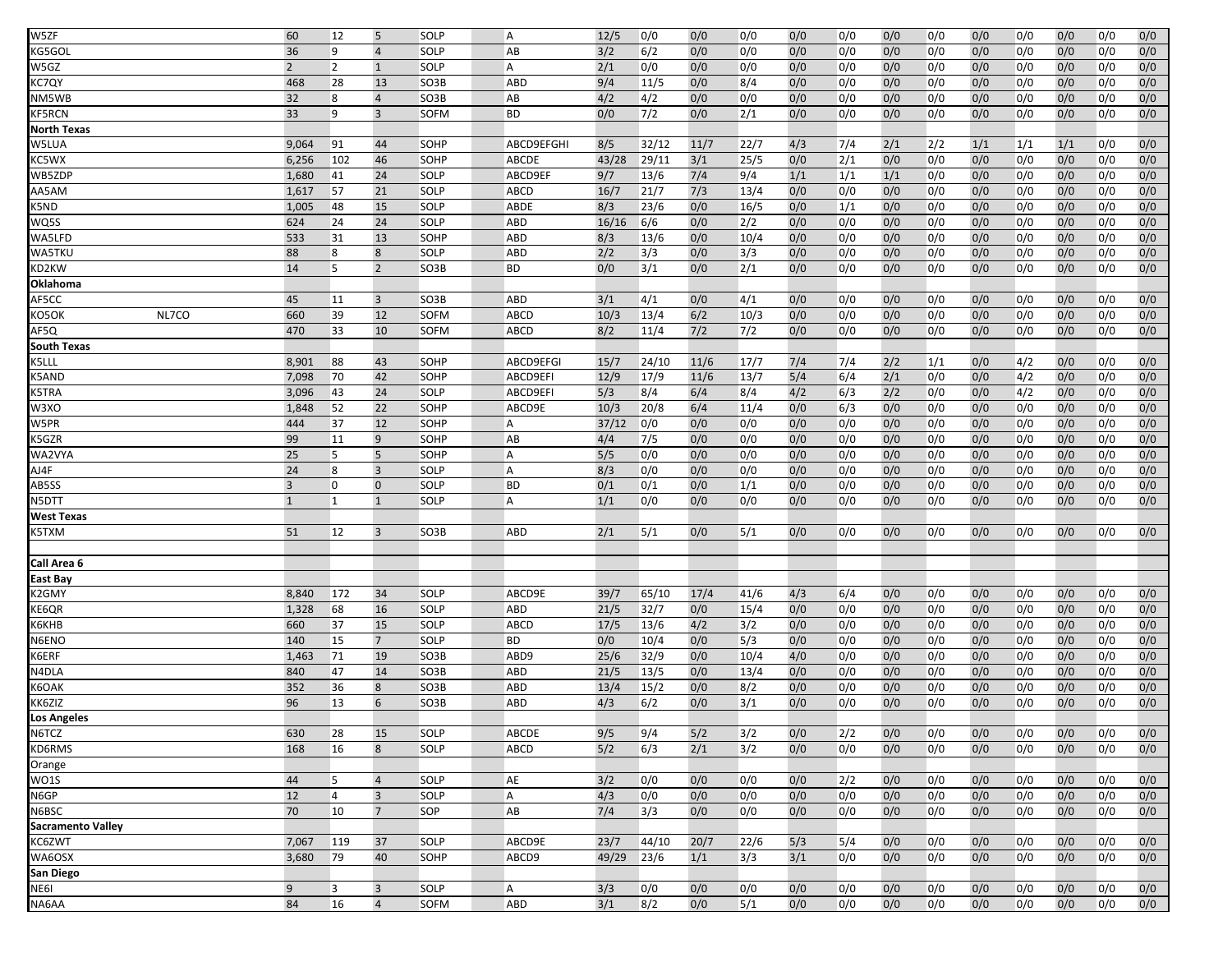| San Francisco                                                                                                                                                                                                                                    |                |                                  |                                  |                     |                    |                  |             |            |             |            |            |            |            |            |            |            |            |            |
|--------------------------------------------------------------------------------------------------------------------------------------------------------------------------------------------------------------------------------------------------|----------------|----------------------------------|----------------------------------|---------------------|--------------------|------------------|-------------|------------|-------------|------------|------------|------------|------------|------------|------------|------------|------------|------------|
| W6SFH                                                                                                                                                                                                                                            | 162            | 15                               | 9                                | SOLP                | <b>ABD</b>         | 6/3              | 6/4         | 0/0        | 3/2         | 0/0        | 0/0        | 0/0        | 0/0        | 0/0        | 0/0        | 0/0        | 0/0        | 0/0        |
| AD6I                                                                                                                                                                                                                                             | 27             | 9                                | $\overline{3}$                   | SO3B                | A                  | 9/3              | 0/0         | 0/0        | 0/0         | 0/0        | 0/0        | 0/0        | 0/0        | 0/0        | 0/0        | 0/0        | 0/0        | 0/0        |
| San Joaquin Valley                                                                                                                                                                                                                               |                |                                  |                                  |                     |                    |                  |             |            |             |            |            |            |            |            |            |            |            |            |
| K6MI                                                                                                                                                                                                                                             | 5,088          | 108                              | 32                               | SOLP                | ABCD9E             | 27/9             | 38/8        | 18/6       | 21/6        | 1/1        | 3/2        | 0/0        | 0/0        | 0/0        | 0/0        | 0/0        | 0/0        | 0/0        |
| WA6ZTY                                                                                                                                                                                                                                           | 3,082          | 124                              | 23                               | SOHP                | <b>ABD</b>         | 74/12            | 40/8        | 0/0        | 10/3        | 0/0        | 0/0        | 0/0        | 0/0        | 0/0        | 0/0        | 0/0        | 0/0        | 0/0        |
| N6KOG                                                                                                                                                                                                                                            | 1,650          | 63                               | 22                               | SOHP                | ABD                | 6/4              | 45/10       | 0/0        | 12/8        | 0/0        | 0/0        | 0/0        | 0/0        | 0/0        | 0/0        | 0/0        | 0/0        | 0/0        |
| K6YK                                                                                                                                                                                                                                             | 468            | 27                               | 13                               | <b>SOHP</b>         | BCD <sub>9</sub>   | 0/0              | 20/8        | 1/1        | 5/3         | 1/1        | 0/0        | 0/0        | 0/0        | 0/0        | 0/0        | 0/0        | 0/0        | 0/0        |
| N2NS                                                                                                                                                                                                                                             | 45             | 9                                | 5                                | <b>SOLP</b>         | A                  | 9/5              | 0/0         | 0/0        | 0/0         | 0/0        | 0/0        | 0/0        | 0/0        | 0/0        | 0/0        | 0/0        | 0/0        | 0/0        |
| KO6KL                                                                                                                                                                                                                                            | 420            | 26                               | 12                               | SO3B                | <b>ABD</b>         | 5/3              | 12/6        | 0/0        | 9/3         | 0/0        | 0/0        | 0/0        | 0/0        | 0/0        | 0/0        | 0/0        | 0/0        | 0/0        |
| W6KKO                                                                                                                                                                                                                                            | 2,096          | 90                               | 16                               | SOFM                | ABCD               | 12/4             | 37/4        | 16/4       | 25/4        | 0/0        | 0/0        | 0/0        | 0/0        | 0/0        | 0/0        | 0/0        | 0/0        | 0/0        |
| N1VM<br>N9VM                                                                                                                                                                                                                                     | 576            | 43                               | 9                                | <b>SOFM</b>         | <b>BCD</b>         | 0/0              | 22/4        | 6/2        | 15/3        | 0/0        | 0/0        | 0/0        | 0/0        | 0/0        | 0/0        | 0/0        | 0/0        | 0/0        |
| W7AIT                                                                                                                                                                                                                                            | 266            | 27                               | $\overline{7}$                   | <b>SOFM</b>         | <b>ABCD</b>        | 3/1              | 13/2        | 3/2        | 8/2         | 0/0        | 0/0        | 0/0        | 0/0        | 0/0        | 0/0        | 0/0        | 0/0        | 0/0        |
| Santa Barbara                                                                                                                                                                                                                                    |                |                                  |                                  |                     |                    |                  |             |            |             |            |            |            |            |            |            |            |            |            |
| WA6EJO                                                                                                                                                                                                                                           | 432            | 29                               | 9                                | <b>SOLP</b>         | ABCD9E             | 6/1              | 12/3        | 3/1        | 4/2         | 2/1        | 2/1        | 0/0        | 0/0        | 0/0        | 0/0        | 0/0        | 0/0        | 0/0        |
| W7IV                                                                                                                                                                                                                                             | 255            | 17                               | 15                               | SOLP                | A                  | 17/15            | 0/0         | 0/0        | 0/0         | 0/0        | 0/0        | 0/0        | 0/0        | 0/0        | 0/0        | 0/0        | 0/0        | 0/0        |
| W6NCT                                                                                                                                                                                                                                            | 24<br>15       | $\overline{4}$<br>$\overline{4}$ | $\overline{4}$<br>$\overline{3}$ | <b>SOLP</b><br>SOLP | ABCD<br><b>ABD</b> | 1/1<br>1/1       | 1/1         | 1/1        | 1/1         | 0/0        | 0/0        | 0/0        | 0/0        | 0/0        | 0/0        | 0/0        | 0/0        | 0/0        |
| AG6AG                                                                                                                                                                                                                                            |                |                                  |                                  |                     |                    |                  | 2/1         | 0/0        | 1/1         | 0/0        | 0/0        | 0/0        | 0/0        | 0/0        | 0/0        | 0/0        | 0/0        | 0/0        |
| Santa Clara Valley                                                                                                                                                                                                                               | 800            |                                  |                                  |                     | ABC                |                  |             |            |             |            |            |            |            |            |            |            |            |            |
| AJ6T<br>K6EU                                                                                                                                                                                                                                     | 528            | 49<br>24                         | 16                               | <b>SOLP</b><br>SOHP | AB                 | 24/7             | 24/8        | 1/1        | 0/0         | 0/0        | 0/0        | 0/0        | 0/0        | 0/0        | 0/0        | 0/0        | 0/0        | 0/0        |
| KG6NUB                                                                                                                                                                                                                                           | 468            | 40                               | 22<br>9                          | SOHP                | <b>BD</b>          | 18/18<br>0/0     | 6/4<br>28/6 | 0/0<br>0/0 | 0/0<br>12/3 | 0/0<br>0/0 | 0/0<br>0/0 | 0/0<br>0/0 | 0/0<br>0/0 | 0/0<br>0/0 | 0/0<br>0/0 | 0/0<br>0/0 | 0/0<br>0/0 | 0/0<br>0/0 |
|                                                                                                                                                                                                                                                  | 259            | 26                               | $\overline{7}$                   | <b>SOLP</b>         | <b>ABD</b>         | 3/2              | 12/2        | 0/0        |             | 0/0        | 0/0        | 0/0        | 0/0        | 0/0        |            | 0/0        | 0/0        | 0/0        |
| <6KQV                                                                                                                                                                                                                                            | 737            |                                  | 11                               |                     | <b>ABD</b>         | 29/5             | 20/4        | 0/0        | 11/3<br>9/2 | 0/0        | 0/0        | 0/0        |            |            | 0/0        | 0/0        | 0/0        | 0/0        |
| W5MMW<br>N6BCT                                                                                                                                                                                                                                   | 20             | 58<br>5                          | $\overline{4}$                   | SO3B<br>SO3B        | AB                 | 1/1              | 4/3         | 0/0        | 0/0         | 0/0        | 0/0        | 0/0        | 0/0<br>0/0 | 0/0<br>0/0 | 0/0<br>0/0 | 0/0        | 0/0        | 0/0        |
|                                                                                                                                                                                                                                                  | 264            | 21                               | 8                                | <b>SOFM</b>         | <b>BCD</b>         | 0/0              | 9/3         | 3/2        | 9/3         | 0/0        | 0/0        | 0/0        |            | 0/0        | 0/0        | 0/0        | 0/0        | 0/0        |
| W6IA                                                                                                                                                                                                                                             |                |                                  |                                  |                     |                    |                  |             |            |             |            |            |            | 0/0        |            |            |            |            |            |
| Call Area 7                                                                                                                                                                                                                                      |                |                                  |                                  |                     |                    |                  |             |            |             |            |            |            |            |            |            |            |            |            |
| Alaska                                                                                                                                                                                                                                           |                |                                  |                                  |                     |                    |                  |             |            |             |            |            |            |            |            |            |            |            |            |
| KL7UW                                                                                                                                                                                                                                            | 144            | 13                               | 9                                | SOLP                | <b>ABCD</b>        | 3/2              | 7/3         | 2/2        | 1/2         | 0/0        | 0/0        | 0/0        | 0/0        | 0/0        | 0/0        | 0/0        | 0/0        | 0/0        |
| WL7CLA                                                                                                                                                                                                                                           | 126            | 14                               | 6                                | SOHP                | ABCDE              | $\overline{2/1}$ | 7/2         | 2/1        | 2/1         | 0/0        | 1/1        | 0/0        | 0/0        | 0/0        | 0/0        | 0/0        | 0/0        | 0/0        |
| KL7XJ                                                                                                                                                                                                                                            | 112            | 10                               | 8                                | SOHP                | <b>ABCD</b>        | 2/2              | 4/2         | 2/2        | 2/2         | 0/0        | 0/0        | 0/0        | 0/0        | 0/0        | 0/0        | 0/0        | 0/0        | 0/0        |
| Arizona                                                                                                                                                                                                                                          |                |                                  |                                  |                     |                    |                  |             |            |             |            |            |            |            |            |            |            |            |            |
| KC6SEH                                                                                                                                                                                                                                           | 1,674          | 40                               | 31                               | SOHP                | ABCDE              | 8/7              | 20/12       | 4/4        | 7/7         | 0/0        | 1/1        | 0/0        | 0/0        | 0/0        | 0/0        | 0/0        | 0/0        | 0/0        |
| AI1K                                                                                                                                                                                                                                             | 630            | 24                               | 21                               | SOHP                | ABD                | 9/7              | 9/8         | 0/0        | 6/6         | 0/0        | 0/0        | 0/0        | 0/0        | 0/0        | 0/0        | 0/0        | 0/0        | 0/0        |
| K7BHM                                                                                                                                                                                                                                            | 135            | 27                               | 5                                | <b>SOLP</b>         | Α                  | 27/5             | 0/0         | 0/0        | 0/0         | 0/0        | 0/0        | 0/0        | 0/0        | 0/0        | 0/0        | 0/0        | 0/0        | 0/0        |
| KY7M                                                                                                                                                                                                                                             | 66             | 11                               | 6                                | <b>SOLP</b>         | AB                 | 8/3              | 3/3         | 0/0        | 0/0         | 0/0        | 0/0        | 0/0        | 0/0        | 0/0        | 0/0        | 0/0        | 0/0        | 0/0        |
| <3WYC                                                                                                                                                                                                                                            | 33             | 11                               | $\overline{3}$                   | <b>SOLP</b>         | A                  | 11/3             | 0/0         | 0/0        | 0/0         | 0/0        | 0/0        | 0/0        | 0/0        | 0/0        | 0/0        | 0/0        | 0/0        | 0/0        |
| AA7V                                                                                                                                                                                                                                             | 15             | 5                                | $\overline{3}$                   | SOLP                | Α                  | 5/3              | 0/0         | 0/0        | 0/0         | 0/0        | 0/0        | 0/0        | 0/0        | 0/0        | 0/0        | 0/0        | 0/0        | 0/0        |
| NØPAN                                                                                                                                                                                                                                            | $\overline{2}$ | $\overline{2}$                   | $\mathbf{1}$                     | <b>SOLP</b>         | A                  | 2/1              | 0/0         | 0/0        | 0/0         | 0/0        | 0/0        | 0/0        | 0/0        | 0/0        | 0/0        | 0/0        | 0/0        | 0/0        |
| WA7JTM                                                                                                                                                                                                                                           | 1,152          | 56                               | 16                               | SOP                 | ABD                | 17/5             | 23/5        | 0/0        | 16/6        | 0/0        | 0/0        | 0/0        | 0/0        | 0/0        | 0/0        | 0/0        | 0/0        | 0/0        |
| K7JFD                                                                                                                                                                                                                                            | 105            | 13                               | $7\overline{ }$                  | SOP                 | <b>ABD</b>         | 5/2              | 6/3         | 0/0        | 2/2         | 0/0        | 0/0        | 0/0        | 0/0        | 0/0        | 0/0        | 0/0        | 0/0        | 0/0        |
| N7IR                                                                                                                                                                                                                                             | 708            | 52                               | 12                               | SO3B                | <b>ABD</b>         | 31/7             | 14/3        | 0/0        | $7/2$       | 0/0        | 0/0        | 0/0        | 0/0        | 0/0        | 0/0        | 0/0        | 0/0        | 0/0        |
| <b>KF6HI</b>                                                                                                                                                                                                                                     | 209            | 19                               | 11                               | SO3B                | A                  | 19/10            | 0/1         | 0/0        | 0/0         | 0/0        | 0/0        | 0/0        | 0/0        | 0/0        | 0/0        | 0/0        | 0/0        | 0/0        |
| N9NA                                                                                                                                                                                                                                             | 105            | 13                               | $\overline{7}$                   | SO3B                | <b>ABD</b>         | 5/2              | 6/3         | 0/0        | 2/2         | 0/0        | 0/0        | 0/0        | 0/0        | 0/0        | 0/0        | 0/0        | 0/0        | 0/0        |
| N7NEV                                                                                                                                                                                                                                            | 105            | 13                               | $\overline{7}$                   | SO3B                | <b>ABD</b>         | 9/3              | 2/2         | 0/0        | 2/2         | 0/0        | 0/0        | 0/0        | 0/0        | 0/0        | 0/0        | 0/0        | 0/0        | 0/0        |
| <c7v< td=""><td>96</td><td>14</td><td>6</td><td>SO3B</td><td><b>ABD</b></td><td>10/4</td><td>2/1</td><td>0/0</td><td>2/1</td><td>0/0</td><td>0/0</td><td>0/0</td><td>0/0</td><td>0/0</td><td>0/0</td><td>0/0</td><td>0/0</td><td>0/0</td></c7v<> | 96             | 14                               | 6                                | SO3B                | <b>ABD</b>         | 10/4             | 2/1         | 0/0        | 2/1         | 0/0        | 0/0        | 0/0        | 0/0        | 0/0        | 0/0        | 0/0        | 0/0        | 0/0        |
| N1RWY                                                                                                                                                                                                                                            | 60             | 10                               | $\overline{4}$                   | SO3B                | <b>BD</b>          | 0/0              | 5/2         | 0/0        | 5/2         | 0/0        | 0/0        | 0/0        | 0/0        | 0/0        | 0/0        | 0/0        | 0/0        | 0/0        |
| N9OBB/7                                                                                                                                                                                                                                          | $\overline{2}$ | $\overline{2}$                   | $\mathbf{1}$                     | SO3B                | B                  | 0/0              | 2/1         | 0/0        | 0/0         | 0/0        | 0/0        | 0/0        | 0/0        | 0/0        | 0/0        | 0/0        | 0/0        | 0/0        |
| <b>Eastern Washington</b>                                                                                                                                                                                                                        |                |                                  |                                  |                     |                    |                  |             |            |             |            |            |            |            |            |            |            |            |            |
| K7AWB                                                                                                                                                                                                                                            | 114            | 14                               | 6                                | SOHP                | ABCD               | 6/3              | 3/1         | 2/1        | 3/1         | 0/0        | 0/0        | 0/0        | 0/0        | 0/0        | 0/0        | 0/0        | 0/0        | 0/0        |
| W6LLP                                                                                                                                                                                                                                            | 48             | 8                                | $\overline{4}$                   | SOLP                | ABCD               | 2/1              | 2/1         | 2/1        | 2/1         | 0/0        | 0/0        | 0/0        | 0/0        | 0/0        | 0/0        | 0/0        | 0/0        | 0/0        |
| Nevada                                                                                                                                                                                                                                           |                |                                  |                                  |                     |                    |                  |             |            |             |            |            |            |            |            |            |            |            |            |
| KF2T                                                                                                                                                                                                                                             | 391            | 21                               | 17                               | SOHP                | ABD                | 15/13            | 4/3         | 0/0        | 2/1         | 0/0        | 0/0        | 0/0        | 0/0        | 0/0        | 0/0        | 0/0        | 0/0        | 0/0        |
| Oregon                                                                                                                                                                                                                                           |                |                                  |                                  |                     |                    |                  |             |            |             |            |            |            |            |            |            |            |            |            |
| <b>&lt;7YDL</b>                                                                                                                                                                                                                                  | 4,998          | 166                              | 21                               | SOHP                | ABCD9E             | 47/5             | 67/6        | 12/2       | 30/4        | 2/1        | 8/3        | 0/0        | 0/0        | 0/0        | 0/0        | 0/0        | 0/0        | 0/0        |
| K7ATN                                                                                                                                                                                                                                            | 2,076          | 120                              | 12                               | SOLP                | ABCD9E             | 26/2             | 49/4        | 13/2       | 28/2        | 2/1        | 2/1        | 0/0        | 0/0        | 0/0        | 0/0        | 0/0        | 0/0        | 0/0        |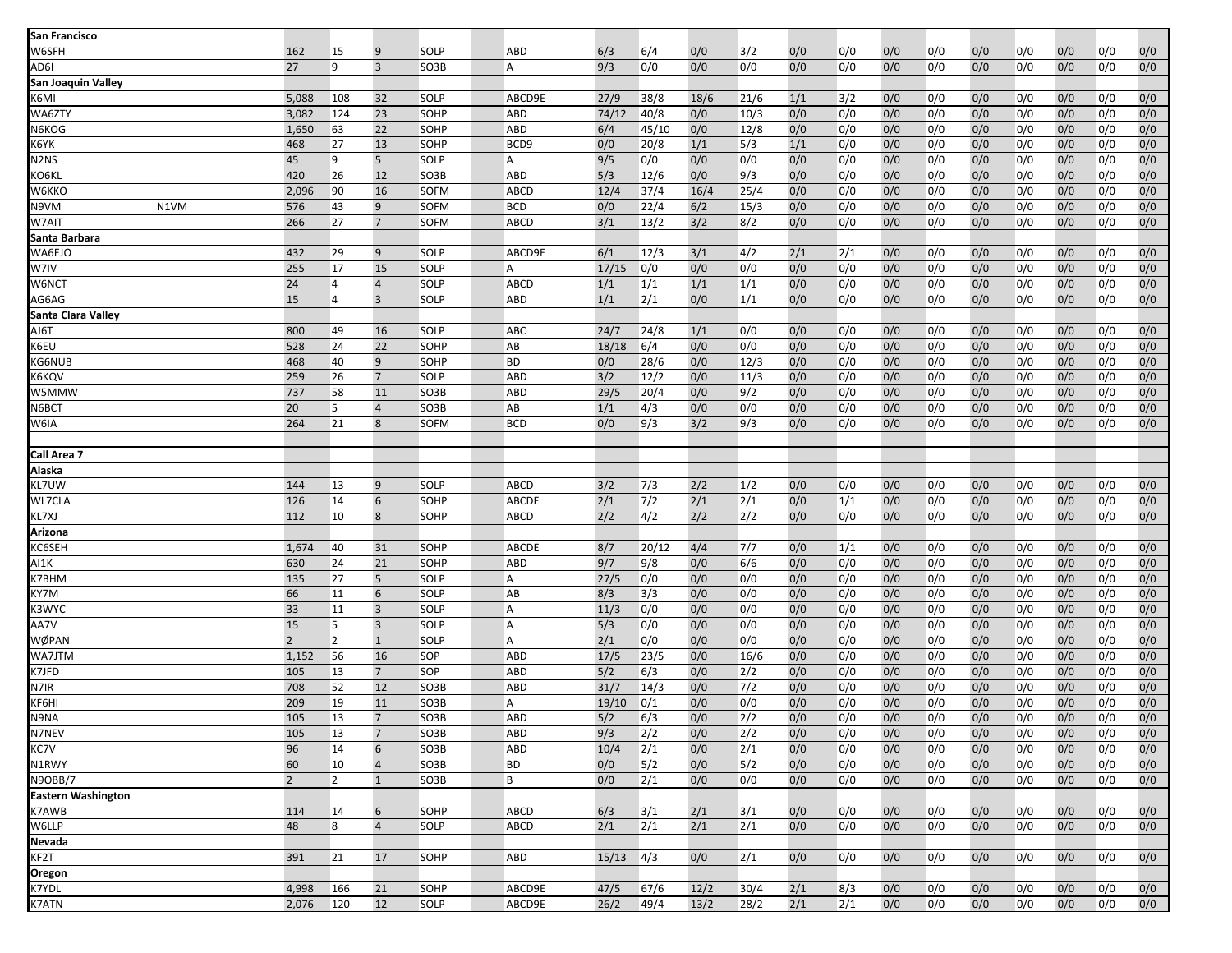| KØJJ                                                                                                                                                                                                                                              | 1,512          | 75             | 14             | SOHP        | ABCDE       | 15/3   | 35/5  | 12/2  | 9/2  | 0/0   | 4/2  | 0/0 | 0/0 | 0/0 | 0/0 | 0/0 | 0/0 | 0/0 |
|---------------------------------------------------------------------------------------------------------------------------------------------------------------------------------------------------------------------------------------------------|----------------|----------------|----------------|-------------|-------------|--------|-------|-------|------|-------|------|-----|-----|-----|-----|-----|-----|-----|
| $\langle 7ZS$                                                                                                                                                                                                                                     | 1,404          | 87             | 13             | <b>SOLP</b> | <b>ABCD</b> | 30/5   | 36/4  | 6/2   | 15/2 | 0/0   | 0/0  | 0/0 | 0/0 | 0/0 | 0/0 | 0/0 | 0/0 | 0/0 |
| <b>&lt;7ALO</b>                                                                                                                                                                                                                                   | 616            | 60             | 8              | SOLP        | ABCD        | 8/1    | 35/5  | 5/1   | 12/1 | 0/0   | 0/0  | 0/0 | 0/0 | 0/0 | 0/0 | 0/0 | 0/0 | 0/0 |
| <7SMA                                                                                                                                                                                                                                             | 350            | 38             | $\overline{7}$ | SOLP        | ABCD        | 11/3   | 15/2  | 4/1   | 8/1  | 0/0   | 0/0  | 0/0 | 0/0 | 0/0 | 0/0 | 0/0 | 0/0 | 0/0 |
| <7HSJ                                                                                                                                                                                                                                             | 154            | $\overline{7}$ | $\overline{7}$ | SOLP        | ABCD9EF     | 1/1    | 1/1   | 1/1   | 1/1  | 1/1   | 1/1  | 1/1 | 0/0 | 0/0 | 0/0 | 0/0 | 0/0 | 0/0 |
| <b>&lt;7NIT</b>                                                                                                                                                                                                                                   | 85             | 8              | 5              | SOLP        | BCD9E       | 0/0    | 3/1   | 1/1   | 2/1  | 1/1   | 1/1  | 0/0 | 0/0 | 0/0 | 0/0 | 0/0 | 0/0 | 0/0 |
| <b><i>KA6BIM</i></b>                                                                                                                                                                                                                              | 24             | $\overline{7}$ | $\overline{3}$ | <b>SOLP</b> | ABD         | 3/1    | 3/1   | 0/0   | 1/1  | 0/0   | 0/0  | 0/0 | 0/0 | 0/0 | 0/0 | 0/0 | 0/0 | 0/0 |
| N7DB                                                                                                                                                                                                                                              | 14             | $\overline{7}$ | $\overline{2}$ | SOLP        | AB          | 4/1    | 3/1   | 0/0   | 0/0  | 0/0   | 0/0  | 0/0 | 0/0 | 0/0 | 0/0 | 0/0 | 0/0 | 0/0 |
| K7KAD                                                                                                                                                                                                                                             | 1,341          | 126            | 9              | SO3B        | <b>ABD</b>  | 34/4   | 69/4  | 0/0   | 23/1 | 0/0   | 0/0  | 0/0 | 0/0 | 0/0 | 0/0 | 0/0 | 0/0 | 0/0 |
| <b><g7vlb< b=""></g7vlb<></b>                                                                                                                                                                                                                     | 511            | 62             | $\overline{7}$ | SO3B        | ABD         | 18/3   | 33/3  | 0/0   | 11/1 | 0/0   | 0/0  | 0/0 | 0/0 | 0/0 | 0/0 | 0/0 | 0/0 | 0/0 |
| K7VIT                                                                                                                                                                                                                                             | 348            | 48             | 6              | SO3B        | <b>ABD</b>  | 17/2   | 21/3  | 0/0   | 10/1 | 0/0   | 0/0  | 0/0 | 0/0 | 0/0 | 0/0 | 0/0 | 0/0 | 0/0 |
| <ØVIZ                                                                                                                                                                                                                                             | 186            | 26             | 6              | SO3B        | <b>ABD</b>  | 6/2    | 15/3  | 0/0   | 5/1  | 0/0   | 0/0  | 0/0 | 0/0 | 0/0 | 0/0 | 0/0 | 0/0 | 0/0 |
| <b><g7gdb< b=""></g7gdb<></b>                                                                                                                                                                                                                     | 126            | 18             | 6              | SO3B        | ABD         | 9/3    | 6/2   | 0/0   | 3/1  | 0/0   | 0/0  | 0/0 | 0/0 | 0/0 | 0/0 | 0/0 | 0/0 | 0/0 |
| W7MTL                                                                                                                                                                                                                                             | 104            | 26             | $\overline{4}$ | SO3B        | AB          | 12/2   | 14/2  | 0/0   | 0/0  | 0/0   | 0/0  | 0/0 | 0/0 | 0/0 | 0/0 | 0/0 | 0/0 | 0/0 |
| N7SNW                                                                                                                                                                                                                                             | 78             | 11             | 6              | SO3B        | <b>ABD</b>  | 3/2    | 6/3   | 0/0   | 2/1  | 0/0   | 0/0  | 0/0 | 0/0 | 0/0 | 0/0 | 0/0 | 0/0 | 0/0 |
| KF7FME                                                                                                                                                                                                                                            | $\overline{7}$ | $\overline{7}$ | $\mathbf{1}$   | <b>SOFM</b> | B           | 0/0    | 7/1   | 0/0   | 0/0  | 0/0   | 0/0  | 0/0 | 0/0 | 0/0 | 0/0 | 0/0 | 0/0 | 0/0 |
| Utah                                                                                                                                                                                                                                              |                |                |                |             |             |        |       |       |      |       |      |     |     |     |     |     |     |     |
| NJ7A                                                                                                                                                                                                                                              | 1,377          | 47             | 17             | SOLP        | ABCD9EI     | 15/5   | 12/3  | 6/3   | 9/3  | 1/1   | 3/1  | 0/0 | 0/0 | 0/0 | 1/1 | 0/0 | 0/0 | 0/0 |
| N7DBW                                                                                                                                                                                                                                             | 702            | 39             | 13             | <b>SOLP</b> | ABCDE       | 13/4   | 13/3  | 4/2   | 8/3  | 0/0   | 1/1  | 0/0 | 0/0 | 0/0 | 0/0 | 0/0 | 0/0 | 0/0 |
| NJ7L                                                                                                                                                                                                                                              | 612            | 22             | 12             | SOLP        | ABCD9EI     | 5/2    | 4/2   | 3/2   | 4/2  | 1/1   | 4/2  | 0/0 | 0/0 | 0/0 | 1/1 | 0/0 | 0/0 | 0/0 |
| KD7VEA                                                                                                                                                                                                                                            | 180            | 14             | 9              | SOHP        | ABCDE       | 6/2    | 4/2   | 1/1   | 2/2  | 0/0   | 1/2  | 0/0 | 0/0 | 0/0 | 0/0 | 0/0 | 0/0 | 0/0 |
| <7PDW                                                                                                                                                                                                                                             | 80             | 10             | 8              | SOLP        | Α           | 10/8   | 0/0   | 0/0   | 0/0  | 0/0   | 0/0  | 0/0 | 0/0 | 0/0 | 0/0 | 0/0 | 0/0 | 0/0 |
| <4UB                                                                                                                                                                                                                                              | 1,152          | 42             | 24             | SO3B        | ABD         | 26/17  | 10/4  | 0/0   | 6/3  | 0/0   | 0/0  | 0/0 | 0/0 | 0/0 | 0/0 | 0/0 | 0/0 | 0/0 |
| <b>Western Washington</b>                                                                                                                                                                                                                         |                |                |                |             |             |        |       |       |      |       |      |     |     |     |     |     |     |     |
| KD7UO                                                                                                                                                                                                                                             | 4,968          | 125            | 27             | SOHP        | ABCD9E      | 46/13  | 42/7  | 10/2  | 16/3 | 3/1   | 8/1  | 0/0 | 0/0 | 0/0 | 0/0 | 0/0 | 0/0 | 0/0 |
| <b>E7SW</b>                                                                                                                                                                                                                                       | 4,368          | 116            | 24             | SOHP        | ABCD9EF     | 36/7   | 40/8  | 13/4  | 16/2 | $5/1$ | 5/1  | 1/1 | 0/0 | 0/0 | 0/0 | 0/0 | 0/0 | 0/0 |
| N7EPD                                                                                                                                                                                                                                             | 4,180          | 104            | 22             | SOHP        | ABCD9EF     | 31/5   | 25/5  | 13/3  | 18/5 | 3/1   | 13/2 | 1/1 | 0/0 | 0/0 | 0/0 | 0/0 | 0/0 | 0/0 |
| W7GLF                                                                                                                                                                                                                                             | 2,900          | 83             | 20             | SOHP        | ABCD9EF     | 15/3   | 36/8  | 11/3  | 8/2  | 4/1   | 8/2  | 1/1 | 0/0 | 0/0 | 0/0 | 0/0 | 0/0 | 0/0 |
| KEØCO                                                                                                                                                                                                                                             | 2,831          | 83             | 19             | SOLP        | ABCD9E      | 17/4   | 26/6  | 10/2  | 17/4 | 1/1   | 12/2 | 0/0 | 0/0 | 0/0 | 0/0 | 0/0 | 0/0 | 0/0 |
| K7ND                                                                                                                                                                                                                                              | 2,716          | 61             | 28             | SOHP        | ABCD9E      | 19/10  | 16/8  | 10/4  | 11/4 | 2/1   | 3/1  | 0/0 | 0/0 | 0/0 | 0/0 | 0/0 | 0/0 | 0/0 |
| <b><d7ts< b=""></d7ts<></b>                                                                                                                                                                                                                       | 1,045          | 48             | 11             | SOLP        | ABCD9EF     | 8/1    | 17/4  | 8/2   | 5/1  | 4/1   | 5/1  | 1/1 | 0/0 | 0/0 | 0/0 | 0/0 | 0/0 | 0/0 |
| <g7p< td=""><td>910</td><td>54</td><td>10</td><td>SOLP</td><td>ABCD9E</td><td>15/2</td><td>14/3</td><td>10/1</td><td>9/2</td><td>1/1</td><td>5/1</td><td>0/0</td><td>0/0</td><td>0/0</td><td>0/0</td><td>0/0</td><td>0/0</td><td>0/0</td></g7p<>  | 910            | 54             | 10             | SOLP        | ABCD9E      | 15/2   | 14/3  | 10/1  | 9/2  | 1/1   | 5/1  | 0/0 | 0/0 | 0/0 | 0/0 | 0/0 | 0/0 | 0/0 |
| N7QOZ                                                                                                                                                                                                                                             | 814            | 61             | 11             | <b>SOLP</b> | ABCD        | 32/6   | 16/3  | 7/1   | 6/1  | 0/0   | 0/0  | 0/0 | 0/0 | 0/0 | 0/0 | 0/0 | 0/0 | 0/0 |
| AC7MD                                                                                                                                                                                                                                             | 682            | 46             | 11             | SOLP        | ABCD9E      | 17/3   | 19/4  | 3/1   | 4/1  | 2/1   | 1/1  | 0/0 | 0/0 | 0/0 | 0/0 | 0/0 | 0/0 | 0/0 |
| WA2BFW                                                                                                                                                                                                                                            | 610            | 50             | 10             | SOLP        | ABCDE       | 21/3   | 20/4  | 1/1   | 7/1  | 0/0   | 1/1  | 0/0 | 0/0 | 0/0 | 0/0 | 0/0 | 0/0 | 0/0 |
| W7PT                                                                                                                                                                                                                                              | 288            | 32             | 9              |             | AB          | 17/4   | 15/5  | 0/0   | 0/0  | 0/0   | 0/0  | 0/0 | 0/0 | 0/0 | 0/0 | 0/0 | 0/0 | 0/0 |
|                                                                                                                                                                                                                                                   | 115            | 23             | 5 <sup>5</sup> | SOLP        | A           | 23/5   | 0/0   | 0/0   |      | 0/0   |      | 0/0 |     |     |     |     |     | 0/0 |
| WC7Q                                                                                                                                                                                                                                              |                |                |                | SOLP        |             |        |       |       | 0/0  |       | 0/0  |     | 0/0 | 0/0 | 0/0 | 0/0 | 0/0 |     |
| AI9Q                                                                                                                                                                                                                                              | 108            | 21             | $\overline{4}$ | SOLP        | ABC         | 12/1   | 3/1   | 6/1   | 0/1  | 0/0   | 0/0  | 0/0 | 0/0 | 0/0 | 0/0 | 0/0 | 0/0 | 0/0 |
| W4DVE                                                                                                                                                                                                                                             | 1,110          | 79             | 10             | SOP         | ABCDE       | 14/1   | 39/4  | 10/2  | 13/1 | 0/0   | 3/2  | 0/0 | 0/0 | 0/0 | 0/0 | 0/0 | 0/0 | 0/0 |
| (X7L                                                                                                                                                                                                                                              | 552            | 40             | 12             | SO3B        | <b>ABD</b>  | 19/6   | 15/3  | 0/0   | 6/3  | 0/0   | 0/0  | 0/0 | 0/0 | 0/0 | 0/0 | 0/0 | 0/0 | 0/0 |
| WB7FJG                                                                                                                                                                                                                                            | 420            | 39             | 10             | SO3B        | <b>ABD</b>  | 20/4   | 16/4  | 0/0   | 3/2  | 0/0   | 0/0  | 0/0 | 0/0 | 0/0 | 0/0 | 0/0 | 0/0 | 0/0 |
| AC7SG                                                                                                                                                                                                                                             | 224            | 27             | 8              | SO3B        | ABD         | 20/4   | 6/3   | 0/0   | 1/1  | 0/0   | 0/0  | 0/0 | 0/0 | 0/0 | 0/0 | 0/0 | 0/0 | 0/0 |
| WA6PX                                                                                                                                                                                                                                             | 70             | 10             | 5              | <b>SOFM</b> | <b>BCD</b>  | 0/0    | 6/3   | 2/1   | 2/1  | 0/0   | 0/0  | 0/0 | 0/0 | 0/0 | 0/0 | 0/0 | 0/0 | 0/0 |
| Wyoming                                                                                                                                                                                                                                           |                |                |                |             |             |        |       |       |      |       |      |     |     |     |     |     |     |     |
| WY7KY                                                                                                                                                                                                                                             | 8              | 4              | $\overline{2}$ | SOLP        | B           | 0/0    | 4/2   | 0/0   | 0/0  | 0/0   | 0/0  | 0/0 | 0/0 | 0/0 | 0/0 | 0/0 | 0/0 | 0/0 |
|                                                                                                                                                                                                                                                   |                |                |                |             |             |        |       |       |      |       |      |     |     |     |     |     |     |     |
| Call Area 8                                                                                                                                                                                                                                       |                |                |                |             |             |        |       |       |      |       |      |     |     |     |     |     |     |     |
| Michigan                                                                                                                                                                                                                                          |                |                |                |             |             |        |       |       |      |       |      |     |     |     |     |     |     |     |
| <8CC                                                                                                                                                                                                                                              | 14,365         | 154            | 65             | SOLP        | ABCDE       | 48/14  | 59/28 | 16/9  | 21/9 | 0/0   | 10/5 | 0/0 | 0/0 | 0/0 | 0/0 | 0/0 | 0/0 | 0/0 |
| N8AIA                                                                                                                                                                                                                                             | 6,080          | 86             | 40             | SOLP        | ABCD9E      | 18/6   | 28/11 | 14/9  | 13/7 | 5/3   | 8/4  | 0/0 | 0/0 | 0/0 | 0/0 | 0/0 | 0/0 | 0/0 |
| N8WNA                                                                                                                                                                                                                                             | 5,967          | 100            | 39             | SOLP        | ABCD9E      | 29/8   | 32/11 | 14/9  | 18/8 | 2/1   | 5/2  | 0/0 | 0/0 | 0/0 | 0/0 | 0/0 | 0/0 | 0/0 |
| (8MM                                                                                                                                                                                                                                              | 5,512          | 81             | 52             | SOHP        | ABCD        | 20/14  | 36/21 | 16/11 | 9/6  | 0/0   | 0/0  | 0/0 | 0/0 | 0/0 | 0/0 | 0/0 | 0/0 | 0/0 |
| W8MIL                                                                                                                                                                                                                                             | 4,704          | 78             | 48             | SOHP        | ABCD        | 12/7   | 46/24 | 10/9  | 10/8 | 0/0   | 0/0  | 0/0 | 0/0 | 0/0 | 0/0 | 0/0 | 0/0 | 0/0 |
| <b8u< td=""><td>2,573</td><td>72</td><td>31</td><td>SOHP</td><td>ABD</td><td>29/12</td><td>32/14</td><td>0/0</td><td>11/5</td><td>0/0</td><td>0/0</td><td>0/0</td><td>0/0</td><td>0/0</td><td>0/0</td><td>0/0</td><td>0/0</td><td>0/0</td></b8u<> | 2,573          | 72             | 31             | SOHP        | ABD         | 29/12  | 32/14 | 0/0   | 11/5 | 0/0   | 0/0  | 0/0 | 0/0 | 0/0 | 0/0 | 0/0 | 0/0 | 0/0 |
| <b>&lt;8VFV</b>                                                                                                                                                                                                                                   | 2,132          | 44             | 41             | SOHP        | ABCD        | 29/26  | $7/7$ | 3/3   | 5/5  | 0/0   | 0/0  | 0/0 | 0/0 | 0/0 | 0/0 | 0/0 | 0/0 | 0/0 |
| <2YAZ                                                                                                                                                                                                                                             | 1,782          | 38             | 33             | SOHP        | ABCD9       | 7/7    | 17/13 | 5/5   | 8/7  | 1/1   | 0/0  | 0/0 | 0/0 | 0/0 | 0/0 | 0/0 | 0/0 | 0/0 |
| <b>CF8QL</b>                                                                                                                                                                                                                                      | 1,081          | 38             | 23             | SOLP        | ABD         | $10/7$ | 19/10 | 0/0   | 9/6  | 0/0   | 0/0  | 0/0 | 0/0 | 0/0 | 0/0 | 0/0 | 0/0 | 0/0 |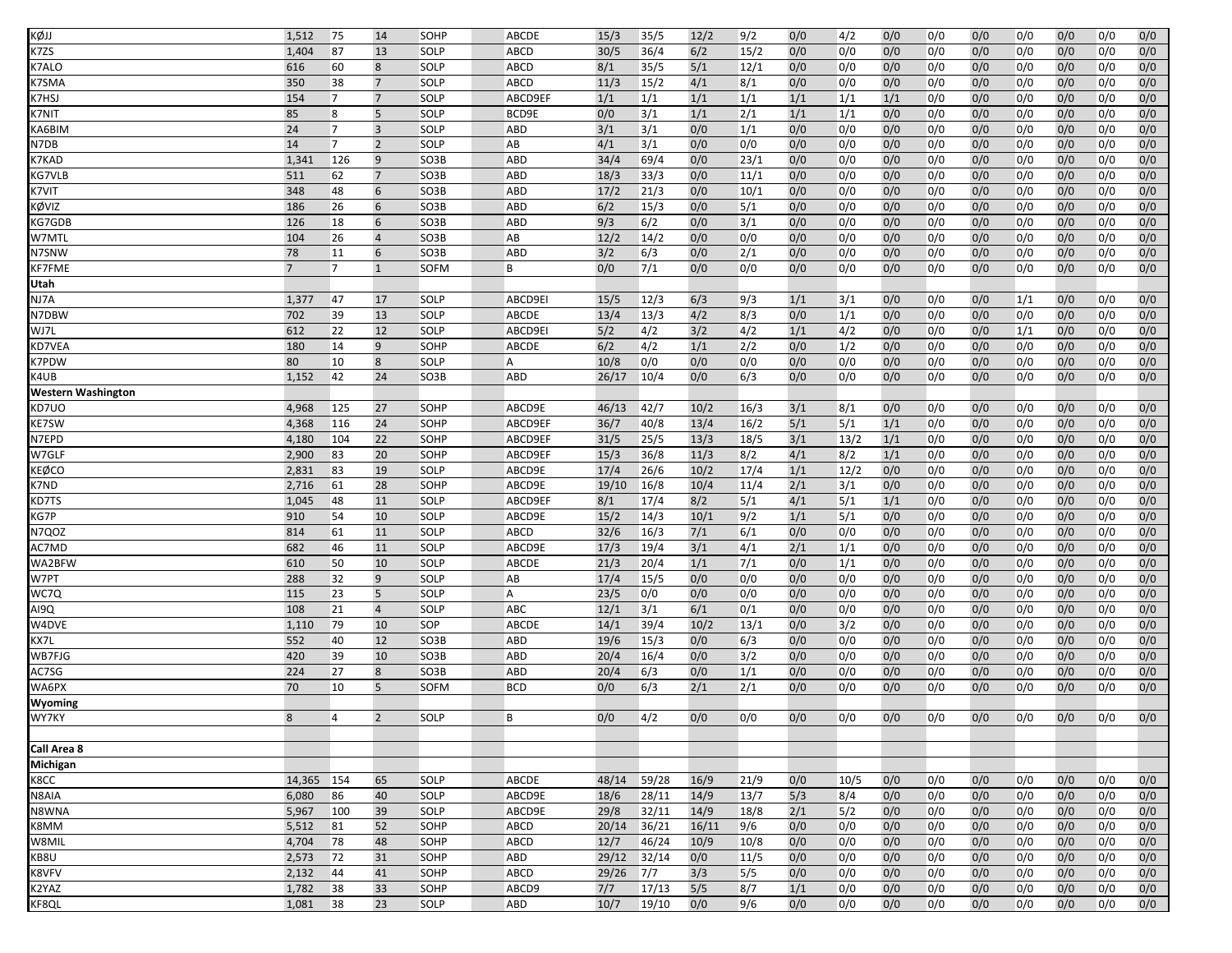| W8IO                          | 1,053          | 39             | 27             | SOLP        | AB             | 13/9   | 26/18         | 0/0   | 0/0   | 0/0   | 0/0  | 0/0 | 0/0 | 0/0 | 0/0 | 0/0 | 0/0 | 0/0 |
|-------------------------------|----------------|----------------|----------------|-------------|----------------|--------|---------------|-------|-------|-------|------|-----|-----|-----|-----|-----|-----|-----|
| WB8AHT                        | 627            | 33             | 19             | <b>SOLP</b> | AB             | 1/1    | 32/18         | 0/0   | 0/0   | 0/0   | 0/0  | 0/0 | 0/0 | 0/0 | 0/0 | 0/0 | 0/0 | 0/0 |
| WB8WKQ                        | 407            | 37             | 11             | SOLP        | AB             | 22/5   | 15/6          | 0/0   | 0/0   | 0/0   | 0/0  | 0/0 | 0/0 | 0/0 | 0/0 | 0/0 | 0/0 | 0/0 |
| KB3EHW                        | 126            | 18             | 6              | SO3B        | <b>ABD</b>     | 8/2    | 7/2           | 0/0   | 3/2   | 0/0   | 0/0  | 0/0 | 0/0 | 0/0 | 0/0 | 0/0 | 0/0 | 0/0 |
| N2CB                          | 16             | 4              | $\overline{4}$ | SO3B        | B              | 0/0    | 4/4           | 0/0   | 0/0   | 0/0   | 0/0  | 0/0 | 0/0 | 0/0 | 0/0 | 0/0 | 0/0 | 0/0 |
| NF8M                          | 4              | $\overline{2}$ | $\overline{2}$ | SO3B        | A              | 2/2    | 0/0           | 0/0   | 0/0   | 0/0   | 0/0  | 0/0 | 0/0 | 0/0 | 0/0 | 0/0 | 0/0 | 0/0 |
| Ohio                          |                |                |                |             |                |        |               |       |       |       |      |     |     |     |     |     |     |     |
| <8TQK                         | 28,140         | 166            | 105            | SOHP        | ABCD9E         | 27/20  | 69/37         | 26/16 | 28/17 | 8/7   | 8/8  | 0/0 | 0/0 | 0/0 | 0/0 | 0/0 | 0/0 | 0/0 |
| K8ZR                          | 13,561         | 128            | 71             | SOHP        | ABCD9          | 46/25  | 35/19         | 19/12 | 20/9  | 8/6   | 0/0  | 0/0 | 0/0 | 0/0 | 0/0 | 0/0 | 0/0 | 0/0 |
| KC8QDQ                        | 1,537          | 53             | 29             | SOHP        | AB             | 39/19  | 14/10         | 0/0   | 0/0   | 0/0   | 0/0  | 0/0 | 0/0 | 0/0 | 0/0 | 0/0 | 0/0 | 0/0 |
| WA8RCN                        | 1,232          | 56             | 22             | SOLP        | AB             | 28/11  | 28/11         | 0/0   | 0/0   | 0/0   | 0/0  | 0/0 | 0/0 | 0/0 | 0/0 | 0/0 | 0/0 | 0/0 |
| K8AB                          | 250            | 22             | 10             | SOLP        | <b>ABD</b>     | 8/3    | 11/6          | 0/0   | 3/1   | 0/0   | 0/0  | 0/0 | 0/0 | 0/0 | 0/0 | 0/0 | 0/0 | 0/0 |
| W8KNO                         | 165            | 15             | 11             | SOLP        | AB             | 7/5    | 8/6           | 0/0   | 0/0   | 0/0   | 0/0  | 0/0 | 0/0 | 0/0 | 0/0 | 0/0 | 0/0 | 0/0 |
| W8DPK                         | 96             | 12             | 8              | SOHP        | A              | 12/8   | 0/0           | 0/0   | 0/0   | 0/0   | 0/0  | 0/0 | 0/0 | 0/0 | 0/0 | 0/0 | 0/0 | 0/0 |
| WB8WUA                        | 24             | 6              | $\overline{4}$ | SOLP        | B              | 0/0    | 6/4           | 0/0   | 0/0   | 0/0   | 0/0  | 0/0 | 0/0 | 0/0 | 0/0 | 0/0 | 0/0 | 0/0 |
| <b>E8EWI</b>                  | 435            | 28             | 15             | SO3B        | <b>ABD</b>     | 5/2    | 22/12         | 0/0   | 1/1   | 0/0   | 0/0  | 0/0 | 0/0 | 0/0 | 0/0 | 0/0 | 0/0 | 0/0 |
| KB8UUZ                        | 160            | 16             | 10             | SO3B        | A              | 16/10  | 0/0           | 0/0   | 0/0   | 0/0   | 0/0  | 0/0 | 0/0 | 0/0 | 0/0 | 0/0 | 0/0 | 0/0 |
| West Virginia                 |                |                |                |             |                |        |               |       |       |       |      |     |     |     |     |     |     |     |
| <b>N4RA</b>                   | 336            | 24             | 14             | SO3B        | AB             | 12/7   | 12/7          | 0/0   | 0/0   | 0/0   | 0/0  | 0/0 | 0/0 | 0/0 | 0/0 | 0/0 | 0/0 | 0/0 |
|                               |                |                |                |             |                |        |               |       |       |       |      |     |     |     |     |     |     |     |
| Call Area 9                   |                |                |                |             |                |        |               |       |       |       |      |     |     |     |     |     |     |     |
| llinois                       |                |                |                |             |                |        |               |       |       |       |      |     |     |     |     |     |     |     |
| <2DRH                         | 123,606 422    |                | 189            | SOLP        | ABCD9EFG       |        | 134/60 134/50 | 39/25 | 80/32 | 19/11 | 14/9 | 1/1 | 1/1 | 0/0 | 0/0 | 0/0 | 0/0 | 0/0 |
| WD9GJK                        | 3,796          | 104            | 26             | SOLP        | <b>ABCDE</b>   | 30/7   | 40/8          | 9/4   | 21/5  | 0/0   | 4/2  | 0/0 | 0/0 | 0/0 | 0/0 | 0/0 | 0/0 | 0/0 |
| <b>NA9FIH</b>                 | 2,480          | 86             | 20             | SOLP        | <b>ABCDE</b>   | 23/5   | 33/6          | 12/4  | 14/4  | 0/0   | 4/1  | 0/0 | 0/0 | 0/0 | 0/0 | 0/0 | 0/0 | 0/0 |
| W9IIX                         | 1,541          | 48             | 23             | SOHP        | ABCD           | 11/10  | 18/6          | $7/2$ | 12/5  | 0/0   | 0/0  | 0/0 | 0/0 | 0/0 | 0/0 | 0/0 | 0/0 | 0/0 |
| <9CT                          | 836            | 27             | 22             | SOHP        | ABCD9E         | 7/7    | 13/8          | 2/2   | 3/3   | 1/1   | 1/1  | 0/0 | 0/0 | 0/0 | 0/0 | 0/0 | 0/0 | 0/0 |
| K9ZM                          | 306            | 18             | 17             | SOHP        | $\overline{A}$ | 18/17  | 0/0           | 0/0   | 0/0   | 0/0   | 0/0  | 0/0 | 0/0 | 0/0 | 0/0 | 0/0 | 0/0 | 0/0 |
| WA9GQK                        | 280            | 28             | 10             | SOLP        | B              | 0/0    | 28/10         | 0/0   | 0/0   | 0/0   | 0/0  | 0/0 | 0/0 | 0/0 | 0/0 | 0/0 | 0/0 | 0/0 |
| WB8BZK                        | 242            | 22             | 11             | SOLP        | AB             | 8/4    | 14/7          | 0/0   | 0/0   | 0/0   | 0/0  | 0/0 | 0/0 | 0/0 | 0/0 | 0/0 | 0/0 | 0/0 |
| NJ9R                          | 112            | 16             | $\overline{7}$ | SOLP        | AB             | 11/4   | 5/3           | 0/0   | 0/0   | 0/0   | 0/0  | 0/0 | 0/0 | 0/0 | 0/0 | 0/0 | 0/0 | 0/0 |
| <b>COKLA</b>                  | 110            | 17             | 5              | SOLP        | ABD            | 3/1    | 9/3           | 0/0   | 5/1   | 0/0   | 0/0  | 0/0 | 0/0 | 0/0 | 0/0 | 0/0 | 0/0 | 0/0 |
| АК9Ү                          | 48             | 16             | $\overline{3}$ | SOLP        | AB             | 3/1    | 13/2          | 0/0   | 0/0   | 0/0   | 0/0  | 0/0 | 0/0 | 0/0 | 0/0 | 0/0 | 0/0 | 0/0 |
| W9SE                          | 16             | $\overline{4}$ | $\overline{4}$ | SOHP        | A              | 4/4    | 0/0           | 0/0   | 0/0   | 0/0   | 0/0  | 0/0 | 0/0 | 0/0 | 0/0 | 0/0 | 0/0 | 0/0 |
| W9SZ                          | 493            | 20             | 17             | SOP         | <b>BCD</b>     | 0/0    | 11/8          | 2/2   | 7/7   | 0/0   | 0/0  | 0/0 | 0/0 | 0/0 | 0/0 | 0/0 | 0/0 | 0/0 |
| <b>KO9A</b>                   | 19,602         | 207            | 81             | SO3B        | <b>ABD</b>     | 100/47 | 72/23         | 0/0   | 35/11 | 0/0   | 0/0  | 0/0 | 0/0 | 0/0 | 0/0 | 0/0 | 0/0 | 0/0 |
| N9TUQ                         | 204            | 28             | 6              | SO3B        | ABD            | 8/2    | 14/3          | 0/0   | 6/1   | 0/0   | 0/0  | 0/0 | 0/0 | 0/0 | 0/0 | 0/0 | 0/0 | 0/0 |
| N9VPV                         | 20             | $\overline{4}$ | $\overline{4}$ | SO3B        | ABD            | 2/2    | 1/1           | 0/0   | 1/1   | 0/0   | 0/0  | 0/0 | 0/0 | 0/0 | 0/0 | 0/0 | 0/0 | 0/0 |
| WB9HFK                        | $\overline{2}$ | $\overline{2}$ | $\mathbf{1}$   | SO3B        | A              | 2/1    | 0/0           | 0/0   | 0/0   | 0/0   | 0/0  | 0/0 | 0/0 | 0/0 | 0/0 | 0/0 | 0/0 | 0/0 |
| <b><c9pcp< b=""></c9pcp<></b> | 567            | 40             | 9              | SOFM        | <b>BCD</b>     | 0/0    | 17/3          | 13/3  | 10/3  | 0/0   | 0/0  | 0/0 | 0/0 | 0/0 | 0/0 | 0/0 | 0/0 | 0/0 |
| WB9WOZ                        | 301            | 28             | $\overline{7}$ | <b>SOFM</b> | <b>BCD</b>     | 0/0    | 13/3          | 7/2   | 8/2   | 0/0   | 0/0  | 0/0 | 0/0 | 0/0 | 0/0 | 0/0 | 0/0 | 0/0 |
| ndiana                        |                |                |                |             |                |        |               |       |       |       |      |     |     |     |     |     |     |     |
| <9EA                          | 9,984          | 111            | 64             | SOHP        | ABCD9          | 36/18  | 40/20         | 12/9  | 18/13 | 5/4   | 0/0  | 0/0 | 0/0 | 0/0 | 0/0 | 0/0 | 0/0 | 0/0 |
| N9YK                          | 1,242          | 45             | 23             | SOLP        | ABD            | 16/6   | 20/11         | 0/0   | 9/6   | 0/0   | 0/0  | 0/0 | 0/0 | 0/0 | 0/0 | 0/0 | 0/0 | 0/0 |
| <b>C9ELU</b>                  | 594            | 22             | 22             | SOLP        | <b>ABD</b>     | 9/10   | 8/7           | 0/0   | 5/5   | 0/0   | 0/0  | 0/0 | 0/0 | 0/0 | 0/0 | 0/0 | 0/0 | 0/0 |
| KB2PBR                        | 6              | $\overline{2}$ | $\overline{2}$ | SOP         | <b>BD</b>      | 0/0    | 1/1           | 0/0   | 1/1   | 0/0   | 0/0  | 0/0 | 0/0 | 0/0 | 0/0 | 0/0 | 0/0 | 0/0 |
| N2XDO                         | 6              | $\overline{2}$ | $\overline{2}$ | SOP         | <b>BD</b>      | 0/0    | 1/1           | 0/0   | 1/1   | 0/0   | 0/0  | 0/0 | 0/0 | 0/0 | 0/0 | 0/0 | 0/0 | 0/0 |
| W9ZB                          | 288            | 19             | 12             | SO3B        | ABD            | 6/5    | 8/4           | 0/0   | 5/3   | 0/0   | 0/0  | 0/0 | 0/0 | 0/0 | 0/0 | 0/0 | 0/0 | 0/0 |
| AC9EZ                         | 27             | 9              | $\overline{3}$ | SO3B        | A              | 9/3    | 0/0           | 0/0   | 0/0   | 0/0   | 0/0  | 0/0 | 0/0 | 0/0 | 0/0 | 0/0 | 0/0 | 0/0 |
| Wisconsin                     |                |                |                |             |                |        |               |       |       |       |      |     |     |     |     |     |     |     |
| WØUC                          | 51,253 267     |                | 107            | SOHP        | ABCD9EFGHI     | 70/25  | 75/26         | 37/20 | 48/18 | 21/8  | 12/6 | 1/1 | 1/1 | 1/1 | 1/1 | 0/0 | 0/0 | 0/0 |
| N9LB                          | 11,395         | 126            | 53             | SOLP        | ABCD9EF        | 22/9   | 45/15         | 17/9  | 29/12 | 10/5  | 2/2  | 1/1 | 0/0 | 0/0 | 0/0 | 0/0 | 0/0 | 0/0 |
| W9GA                          | 10,640         | 130            | 56             | SOLP        | ABCD9E         | 26/9   | 62/21         | 23/13 | 10/6  | 7/5   | 2/2  | 0/0 | 0/0 | 0/0 | 0/0 | 0/0 | 0/0 | 0/0 |
| N9ISN                         | 1,102          | 38             | 19             | SOLP        | ABCD           | 6/3    | 12/6          | 10/5  | 10/5  | 0/0   | 0/0  | 0/0 | 0/0 | 0/0 | 0/0 | 0/0 | 0/0 | 0/0 |
| KA9VDU                        | 2,580          | 66             | 30             | SO3B        | ABD            | 19/8   | 27/12         | 0/0   | 20/10 | 0/0   | 0/0  | 0/0 | 0/0 | 0/0 | 0/0 | 0/0 | 0/0 | 0/0 |
| WB9TFH                        | 1,820          | 53             | 28             | SO3B        | ABD            | 15/8   | 26/13         | 0/0   | 12/7  | 0/0   | 0/0  | 0/0 | 0/0 | 0/0 | 0/0 | 0/0 | 0/0 | 0/0 |
| N9UX                          | 8              | 5              | $\overline{2}$ | SO3B        | ABC            | 3/1    | 1/1           | 1/0   | 0/0   | 0/0   | 0/0  | 0/0 | 0/0 | 0/0 | 0/0 | 0/0 | 0/0 | 0/0 |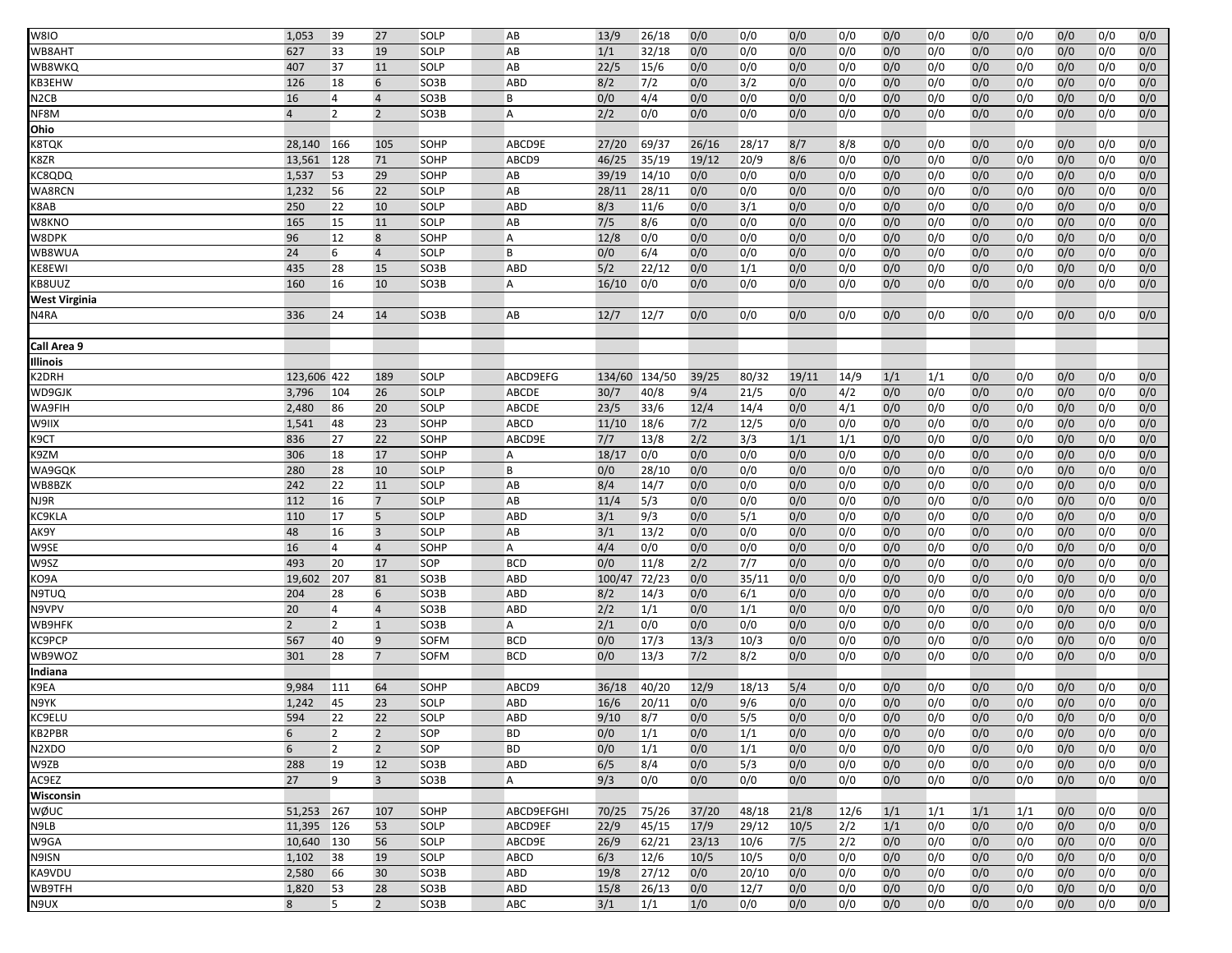| Canada                      |                |                |                         |              |              |            |            |            |            |            |            |            |            |            |            |            |            |            |
|-----------------------------|----------------|----------------|-------------------------|--------------|--------------|------------|------------|------------|------------|------------|------------|------------|------------|------------|------------|------------|------------|------------|
| Alberta                     |                |                |                         |              |              |            |            |            |            |            |            |            |            |            |            |            |            |            |
| /E6MB                       | 1,080          | 52             | 15                      | SOLP         | ABCD         | 12/4       | 20/4       | 6/3        | 14/4       | 0/0        | 0/0        | 0/0        | 0/0        | 0/0        | 0/0        | 0/0        | 0/0        | 0/0        |
| ∕Е6КС                       | 816            | 39             | 16                      | SOLP         | ABCD         | 9/4        | 18/5       | 4/3        | 8/4        | 0/0        | 0/0        | 0/0        | 0/0        | 0/0        | 0/0        | 0/0        | 0/0        | 0/0        |
| CF6TDG                      | 407            | 28             | 11                      | SO3B         | ABD          | 5/3        | 14/4       | 0/0        | 9/4        | 0/0        | 0/0        | 0/0        | 0/0        | 0/0        | 0/0        | 0/0        | 0/0        | 0/0        |
| British Columbia            |                |                |                         |              |              |            |            |            |            |            |            |            |            |            |            |            |            |            |
| /E7DAY                      | 1,025          | 38             | 25                      | SOHP         | ABD          | 31/20      | 4/3        | 0/0        | 3/2        | 0/0        | 0/0        | 0/0        | 0/0        | 0/0        | 0/0        | 0/0        | 0/0        | 0/0        |
| /E7HR                       | 812            | 41             | 14                      | SOLP         | <b>ABCDE</b> | 14/5       | 12/4       | 7/2        | 7/2        | 0/0        | 1/1        | 0/0        | 0/0        | 0/0        | 0/0        | 0/0        | 0/0        | 0/0        |
| /A7FC                       | 392            | 25             | 14                      | SOHP         | <b>ABD</b>   | 14/8       | 8/4        | 0/0        | 3/2        | 0/0        | 0/0        | 0/0        | 0/0        | 0/0        | 0/0        | 0/0        | 0/0        | 0/0        |
| /A7MM                       | 189            | 22             | $7\overline{ }$         | SO3B         | ABD          | 8/2        | 9/3        | 0/0        | 5/2        | 0/0        | 0/0        | 0/0        | 0/0        | 0/0        | 0/0        | 0/0        | 0/0        | 0/0        |
| <b>Greater Toronto Area</b> |                |                |                         |              |              |            |            |            |            |            |            |            |            |            |            |            |            |            |
| /E3DS                       | 13,213         | 115            | 73                      | SOLP         | ABCD9E       | 25/17      | 40/21      | 17/12      | 25/16      | 4/4        | 4/3        | 0/0        | 0/0        | 0/0        | 0/0        | 0/0        | 0/0        | 0/0        |
| /E3FHM                      | 3,914          | 69             | 38                      | SOLP         | <b>ABDEI</b> | 18/7       | 29/15      | 0/0        | 18/13      | 0/0        | 3/2        | 0/0        | 0/0        | 0/0        | 1/1        | 0/0        | 0/0        | 0/0        |
| /E3WJ                       | 1,455          | 24             | 15                      | SOLP         | ABCD9EFHIP   | 2/1        | 3/2        | 3/2        | 3/2        | 3/2        | 3/2        | 2/1        | 0/0        | 2/1        | 2/1        | 0/0        | 0/0        | 1/1        |
| VE3RZ                       | 100            | 17             | 5                       | SOLP         | <b>ABD</b>   | 4/1        | 10/3       | 0/0        | 3/1        | 0/0        | 0/0        | 0/0        | 0/0        | 0/0        | 0/0        | 0/0        | 0/0        | 0/0        |
| /E3MSC                      | 28             | 5              | $\overline{4}$          | SOLP         | <b>BCD</b>   | 0/0        | 3/2        | 1/1        | 1/1        | 0/0        | 0/0        | 0/0        | 0/0        | 0/0        | 0/0        | 0/0        | 0/0        | 0/0        |
| <b>/E3SST</b>               | 48             | 10             | $\overline{4}$          | SO3B         | ABD          | 4/1        | 4/2        | 0/0        | 2/1        | 0/0        | 0/0        | 0/0        | 0/0        | 0/0        | 0/0        | 0/0        | 0/0        | 0/0        |
| /E3PYJ                      | $\mathbf{1}$   | $\mathbf{1}$   | $\mathbf{1}$            | <b>SOFM</b>  | B            | 0/0        | 1/1        | 0/0        | 0/0        | 0/0        | 0/0        | 0/0        | 0/0        | 0/0        | 0/0        | 0/0        | 0/0        | 0/0        |
| Maritime                    |                |                |                         |              |              |            |            |            |            |            |            |            |            |            |            |            |            |            |
| VE1SKY                      | 713            | 31             | 23                      | SOLP         | Α            | 31/23      | 0/0        | 0/0        | 0/0        | 0/0        | 0/0        | 0/0        | 0/0        | 0/0        | 0/0        | 0/0        | 0/0        | 0/0        |
| <b>VE9CB</b>                | 513            | 27             | 19                      | <b>SOLP</b>  | AB           | 14/9       | 13/10      | 0/0        | 0/0        | 0/0        | 0/0        | 0/0        | 0/0        | 0/0        | 0/0        | 0/0        | 0/0        | 0/0        |
| <b>JE9AA</b>                | 12             | 4              | $\overline{3}$          | SOLP         | A            | 4/3        | 0/0        | 0/0        | 0/0        | 0/0        | 0/0        | 0/0        | 0/0        | 0/0        | 0/0        | 0/0        | 0/0        | 0/0        |
| <b>Ontario East</b>         |                |                |                         |              |              |            |            |            |            |            |            |            |            |            |            |            |            |            |
| <b>JA3KA</b>                | 924            | 29             | 21                      | SOLP         | ABCDE        | 4/3        | 12/9       | 7/5        | 5/3        | 0/0        | 1/1        | 0/0        | 0/0        | 0/0        | 0/0        | 0/0        | 0/0        | 0/0        |
| <b>A3SY</b>                 | 24             | 8              | $\overline{3}$          | SOLP         | A            | 8/3        | 0/0        | 0/0        | 0/0        | 0/0        | 0/0        | 0/0        | 0/0        | 0/0        | 0/0        | 0/0        | 0/0        | 0/0        |
| <b>VE3ZY</b>                | 18             | 6              | $\overline{3}$          | <b>SOLP</b>  | AB           | 4/2        | 2/1        | 0/0        | 0/0        | 0/0        | 0/0        | 0/0        | 0/0        | 0/0        | 0/0        | 0/0        | 0/0        | 0/0        |
| VE3IQZ                      | 990            | 41             | 22                      | SO3B         | <b>ABD</b>   | 12/7       | 25/12      | 0/0        | 4/3        | 0/0        | 0/0        | 0/0        | 0/0        | 0/0        | 0/0        | 0/0        | 0/0        | 0/0        |
| /A3NW                       | 396            | 26             | 12                      | SO3B         | <b>ABD</b>   | 1/1        | 18/8       | 0/0        | 7/3        | 0/0        | 0/0        | 0/0        | 0/0        | 0/0        | 0/0        | 0/0        | 0/0        | 0/0        |
| VE3MT                       | 20             | 4              | 5                       | SO3B         | B            | 0/0        | 4/4        | 0/0        | 0/1        | 0/0        | 0/0        | 0/0        | 0/0        | 0/0        | 0/0        | 0/0        | 0/0        | 0/0        |
| Ontario North               |                |                |                         |              |              |            |            |            |            |            |            |            |            |            |            |            |            |            |
| <b>JE3CX</b>                | $\overline{4}$ | $\overline{2}$ | $\overline{2}$          | SOLP         | A            | 2/2        | 0/0        | 0/0        | 0/0        | 0/0        | 0/0        | 0/0        | 0/0        | 0/0        | 0/0        | 0/0        | 0/0        | 0/0        |
| <b>Ontario South</b>        |                |                |                         |              |              |            |            |            |            |            |            |            |            |            |            |            |            |            |
| <b>VE3ZV</b>                | 38,016         | 193            | 99                      | SOHP         | ABCD9EFG     | 34/16      | 62/25      | 31/16      | 35/17      | 11/9       | 12/8       | 5/5        | 3/3        | 0/0        | 0/0        | 0/0        | 0/0        | 0/0        |
| <b>A3ZV</b>                 | 11,286         | 138            | 57                      | <b>SOLP</b>  | ABCDE        | 50/22      | 46/13      | 15/8       | 18/9       | 0/0        | 9/5        | 0/0        | 0/0        | 0/0        | 0/0        | 0/0        | 0/0        | 0/0        |
| VE3PCW                      | 1,984          | 64             | 31                      | SOLP         | AB           | 14/8       | 50/23      | 0/0        | 0/0        | 0/0        | 0/0        | 0/0        | 0/0        | 0/0        | 0/0        | 0/0        | 0/0        | 0/0        |
| /E3EJ                       | 1,508          | 58             | 26                      | SOHP         | AB           | 37/14      | 21/12      | 0/0        | 0/0        | 0/0        | 0/0        | 0/0        | 0/0        | 0/0        | 0/0        | 0/0        | 0/0        | 0/0        |
| <b>JE3RCN</b>               | 77             | 10             | $7\overline{ }$         | <b>SOLP</b>  | <b>ABD</b>   | 6/4        | 3/2        | 0/0        | 1/1        | 0/0        | 0/0        | 0/0        | 0/0        | 0/0        | 0/0        | 0/0        | 0/0        | 0/0        |
| VE3EG                       | 1,386          | 46             | 22                      | SOP          | ABCD         | 11/4       | 18/9       | 8/5        | 9/4        | 0/0        | 0/0        | 0/0        | 0/0        | 0/0        | 0/0        | 0/0        | 0/0        | 0/0        |
| /A3WU                       | 126            | 14             | 9                       | SO3B         | AB           | 3/2        | 11/7       | 0/0        | 0/0        | 0/0        | 0/0        | 0/0        | 0/0        | 0/0        | 0/0        | 0/0        | 0/0        | 0/0        |
| Quebec                      |                |                |                         |              |              |            |            |            |            |            |            |            |            |            |            |            |            |            |
| VE2HAY                      | 1,290          | 60             | 15                      | SOLP         | <b>ABCD</b>  | 12/4       | 22/5       | 10/3       | 16/3       | 0/0        | 0/0        | 0/0        | 0/0        | 0/0        | 0/0        | 0/0        | 0/0        | 0/0        |
| /A2NQ                       | 1,104          | 46             | 16                      | <b>SOLP</b>  | <b>ABCDE</b> | 10/4       | 17/4       | 8/3        | 9/3        | 0/0        | 2/2        | 0/0        | 0/0        | 0/0        | 0/0        | 0/0        | 0/0        | 0/0        |
| VE2TUA                      | 918            | 34             | 17                      | SOLP         | <b>ABCDE</b> | 8/5        | 12/5       | 4/2        | 7/2        | 0/0        | 3/3        | 0/0        | 0/0        | 0/0        | 0/0        | 0/0        | 0/0        | 0/0        |
| <b>/E2ASL</b>               | 324            | 19             | 12                      | SOLP         | ABCD         | 2/3        | 9/5        | 3/2        | 5/2        | 0/0        | 0/0        | 0/0        | 0/0        | 0/0        | 0/0        | 0/0        | 0/0        | 0/0        |
| /A2BN                       | 66             | 11             | 6                       | SOLP         | AB           | 3/3        | 8/3        | 0/0        | 0/0        | 0/0        | 0/0        | 0/0        | 0/0        | 0/0        | 0/0        | 0/0        | 0/0        | 0/0        |
| VE <sub>2</sub> GT          | 50<br>182      | 9              | 5<br>$\overline{7}$     | SOHP         | <b>ABD</b>   | 4/2        | 4/2        | 0/0        | 1/1        | 0/0        | 0/0        | 0/0        | 0/0        | 0/0        | 0/0        | 0/0        | 0/0        | 0/0        |
| VA2MO                       | 9              | 21<br>3        | $\overline{\mathbf{3}}$ | SO3B<br>SO3B | ABD<br>AB    | 4/2        | 12/3       | 0/0        | 5/2        | 0/0        | 0/0        | 0/0        | 0/0        | 0/0        | 0/0        | 0/0        | 0/0        | 0/0<br>0/0 |
| /E2NCG<br>/E2DDZ            | 6              | $\overline{2}$ | $\overline{2}$          | SO3B         | <b>BD</b>    | 2/2<br>0/0 | 1/1<br>1/1 | 0/0<br>0/0 | 0/0<br>1/1 | 0/0<br>0/0 | 0/0<br>0/0 | 0/0<br>0/0 | 0/0<br>0/0 | 0/0<br>0/0 | 0/0<br>0/0 | 0/0<br>0/0 | 0/0<br>0/0 | 0/0        |
| /E2YMV                      | $\overline{3}$ | $\overline{3}$ | $\mathbf{1}$            | SO3B         | AB           | 0/0        | 4/1        | 0/0        | 0/0        | 0/0        | 0/0        | 0/0        | 0/0        | 0/0        | 0/0        | 0/0        | 0/0        | 0/0        |
| VA2DG                       | 60             | 12             | $\overline{3}$          | SOFM         | <b>BCD</b>   | 0/0        | 4/1        | 2/1        | 6/1        | 0/0        | 0/0        | 0/0        | 0/0        | 0/0        | 0/0        | 0/0        | 0/0        | 0/0        |
| Saskatchewan                |                |                |                         |              |              |            |            |            |            |            |            |            |            |            |            |            |            |            |
| /E5UF                       | 306            | 17             | 18                      | SOHP         | A            | 17/18      | 0/0        | 0/0        | 0/0        | 0/0        | 0/0        | 0/0        | 0/0        | 0/0        | 0/0        | 0/0        | 0/0        | 0/0        |
|                             |                |                |                         |              |              |            |            |            |            |            |            |            |            |            |            |            |            |            |
| North America               |                |                |                         |              |              |            |            |            |            |            |            |            |            |            |            |            |            |            |
| Mexico                      |                |                |                         |              |              |            |            |            |            |            |            |            |            |            |            |            |            |            |
|                             |                |                |                         |              |              |            |            |            |            |            |            |            |            |            |            |            |            |            |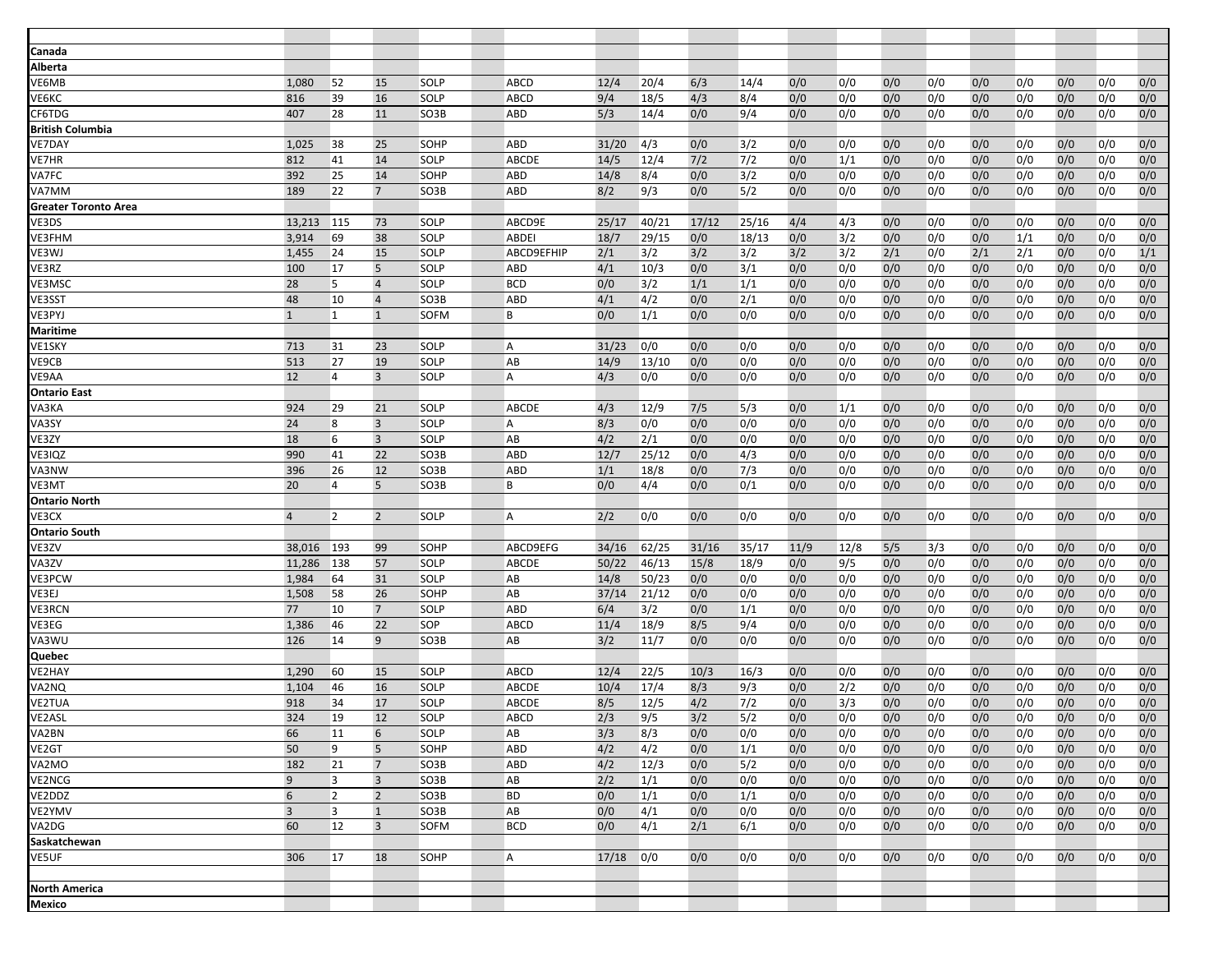| XE2HWB                              |                               | 90            | 10  | 9                               | SOLP      | Α                                                                                                                | 9/10       | 0/0                | 0/0                         | 0/0    | 0/0  | 0/0        | 0/0 | 0/0  | 0/0  | 0/0  | 0/0 | 0/0 | 0/0 |
|-------------------------------------|-------------------------------|---------------|-----|---------------------------------|-----------|------------------------------------------------------------------------------------------------------------------|------------|--------------------|-----------------------------|--------|------|------------|-----|------|------|------|-----|-----|-----|
| XE2JS                               |                               | 25            | 5   | 5                               | SOHP      | A                                                                                                                | 5/5        | 0/0                | 0/0                         | 0/0    | 0/0  | 0/0        | 0/0 | 0/0  | 0/0  | 0/0  | 0/0 | 0/0 | 0/0 |
|                                     |                               |               |     |                                 |           |                                                                                                                  |            |                    |                             |        |      |            |     |      |      |      |     |     |     |
| <b>Operating Category:</b>          |                               |               |     |                                 |           |                                                                                                                  |            |                    |                             |        |      |            |     |      |      |      |     |     |     |
| <b>LM = Limited Multioperator</b>   |                               |               |     |                                 |           |                                                                                                                  |            |                    |                             |        |      |            |     |      |      |      |     |     |     |
| <b>UM = Unlimited Multioperator</b> |                               |               |     |                                 |           |                                                                                                                  |            |                    |                             |        |      |            |     |      |      |      |     |     |     |
|                                     |                               |               |     |                                 |           |                                                                                                                  |            |                    |                             |        |      |            |     |      |      |      |     |     |     |
|                                     |                               |               |     |                                 |           |                                                                                                                  |            |                    |                             |        |      |            |     |      |      |      |     |     |     |
|                                     |                               |               |     |                                 |           |                                                                                                                  |            |                    |                             |        |      |            |     |      |      |      |     |     |     |
| Call                                | Operator(s) and/or Host Score |               |     | <b>Total Q Total M Category</b> |           | Bands Operated 50 MHz 144 MHz 222 MHz 432 MHz 902 MHz 1.2 GHz 2.3 GHz 3.4 GHz 5.7 GHz 10 GHz 24 GHz 47 GHz Light |            |                    |                             |        |      |            |     |      |      |      |     |     |     |
|                                     |                               |               |     |                                 |           |                                                                                                                  |            |                    |                             |        |      |            |     |      |      |      |     |     |     |
| Call Area Ø                         |                               |               |     |                                 |           |                                                                                                                  |            |                    |                             |        |      |            |     |      |      |      |     |     |     |
| Minnesota                           |                               |               |     |                                 |           |                                                                                                                  |            |                    |                             |        |      |            |     |      |      |      |     |     |     |
| WØVB                                | WØVB WØSHL                    | 3,280         | 80  | 41                              | <b>LM</b> | AB                                                                                                               | 31/18      | 49/23              | 0/0                         | 0/0    | 0/0  | 0/0        | 0/0 | 0/0  | 0/0  | 0/0  | 0/0 | 0/0 | 0/0 |
|                                     |                               |               |     |                                 |           |                                                                                                                  |            |                    |                             |        |      |            |     |      |      |      |     |     |     |
| WCØAAA                              | AEØEE KCØRKH ABØYQ 10         |               | 4   | $\overline{2}$                  | LM        | <b>BD</b>                                                                                                        | 0/0        | 3/1                | 0/0                         | 1/1    | 0/0  | 0/0        | 0/0 | 0/0  | 0/0  | 0/0  | 0/0 | 0/0 | 0/0 |
|                                     |                               |               |     |                                 |           |                                                                                                                  |            |                    |                             |        |      |            |     |      |      |      |     |     |     |
| Call Area 1<br>Connecticut          |                               |               |     |                                 |           |                                                                                                                  |            |                    |                             |        |      |            |     |      |      |      |     |     |     |
|                                     | NG1R W1QK W1QH                |               |     |                                 |           |                                                                                                                  |            |                    |                             |        |      |            |     |      |      |      |     |     |     |
| W1QK                                | W1MAT N1ABY                   | 17,738 312    |     | 49                              | LM        | ABCD                                                                                                             |            | 158/15 104/17      | 23/9                        | 27/8   | 0/0  | 0/0        | 0/0 | 0/0  | 0/0  | 0/0  | 0/0 | 0/0 | 0/0 |
|                                     | KE1LI KB1ORX N1ROZ            |               |     |                                 |           |                                                                                                                  |            |                    |                             |        |      |            |     |      |      |      |     |     |     |
|                                     | K1ZE KB1TIM KB1NFZ            |               |     |                                 |           |                                                                                                                  |            |                    |                             |        |      |            |     |      |      |      |     |     |     |
| KE1LI                               | W1YFF                         | 16,698 302    |     | 46                              | UM        | ABCD                                                                                                             |            | 124/13 117/18 26/7 |                             | 35/8   | 0/0  | 0/0        | 0/0 | 0/0  | 0/0  | 0/0  | 0/0 | 0/0 | 0/0 |
| <b>Eastern Massachusetts</b>        |                               |               |     |                                 |           |                                                                                                                  |            |                    |                             |        |      |            |     |      |      |      |     |     |     |
| W1FM                                | W1FM N1SOH                    | 736           | 92  | 8                               | LM        | A                                                                                                                | 92/8       | 0/0                | 0/0                         | 0/0    | 0/0  | 0/0        | 0/0 | 0/0  | 0/0  | 0/0  | 0/0 | 0/0 | 0/0 |
|                                     | KC1EPN KB1CGZ W1GSL           |               |     |                                 |           |                                                                                                                  |            |                    |                             |        |      |            |     |      |      |      |     |     |     |
| W1XM                                | AB1IZ WG1Z                    | 15,288        | 230 | 42                              | UM        | ABCD9EF                                                                                                          | 77/7       | 81/13              | 21/5                        | 30/6   | 6/4  | 10/4       | 5/3 | 0/0  | 0/0  | 0/0  | 0/0 | 0/0 | 0/0 |
| <b>New Hampshire</b>                |                               |               |     |                                 |           |                                                                                                                  |            |                    |                             |        |      |            |     |      |      |      |     |     |     |
| K1SIG                               | WA1TE KG6CIH                  | 1,372         | 85  | 14                              | LM        | ABCD                                                                                                             | 45/5       | 27/5               | 5/2                         | 8/2    | 0/0  | 0/0        | 0/0 | 0/0  | 0/0  | 0/0  | 0/0 | 0/0 | 0/0 |
| Vermont                             |                               |               |     |                                 |           |                                                                                                                  |            |                    |                             |        |      |            |     |      |      |      |     |     |     |
| N1JEZ                               | N1JEZ N5WVR                   | 15,600        | 151 | 60                              | <b>UM</b> | ABCD9EF                                                                                                          | 49/14      | 45/16              | 20/10                       | 19/8   | 5/4  | 9/4        | 4/4 | 0/0  | 0/0  | 0/0  | 0/0 | 0/0 | 0/0 |
| Western Massachusetts               |                               |               |     |                                 |           |                                                                                                                  |            |                    |                             |        |      |            |     |      |      |      |     |     |     |
| NE1C                                | NT1K K1NZ KX1X                | 846           | 45  | 18                              | LM        | ABD                                                                                                              | 32/9       | 11/7               | 0/0                         | 2/2    | 0/0  | 0/0        | 0/0 | 0/0  | 0/0  | 0/0  | 0/0 | 0/0 | 0/0 |
|                                     |                               |               |     |                                 |           |                                                                                                                  |            |                    |                             |        |      |            |     |      |      |      |     |     |     |
| Call Area 2                         |                               |               |     |                                 |           |                                                                                                                  |            |                    |                             |        |      |            |     |      |      |      |     |     |     |
| <b>Eastern New York</b>             | WA3AFS                        |               |     |                                 |           |                                                                                                                  |            |                    |                             |        |      |            |     |      |      |      |     |     |     |
| WA3AFS<br>New York City-Long Island |                               | 70            | 9   | $\overline{7}$                  | <b>UM</b> | <b>ABD</b>                                                                                                       | 2/3        | 6/3                | 0/0                         | 1/1    | 0/0  | 0/0        | 0/0 | 0/0  | 0/0  | 0/0  | 0/0 | 0/0 | 0/0 |
| NY2NY                               | NY2NY                         | 9,588         | 125 | 51                              | <b>UM</b> | ABCDE                                                                                                            | 39/17      | 37/14              | 21/8                        | 21/8   | 0/0  | 7/4        | 0/0 | 0/0  | 0/0  | 0/0  | 0/0 | 0/0 | 0/0 |
| <b>Northern New Jersey</b>          |                               |               |     |                                 |           |                                                                                                                  |            |                    |                             |        |      |            |     |      |      |      |     |     |     |
| N <sub>2</sub> NT                   | N2NT N2NC WW2Y                | 127,650 735   |     | 138                             | LM        | <b>ABCD</b>                                                                                                      |            | 225/43 320/46      | 82/25                       | 108/24 | 0/0  | 0/0        | 0/0 | 0/0  | 0/0  | 0/0  | 0/0 | 0/0 | 0/0 |
|                                     | KD2GKA WX2R KO2OK             |               |     |                                 |           |                                                                                                                  |            |                    |                             |        |      |            |     |      |      |      |     |     |     |
| W2NPT                               | W2DLT                         | 2,052         | 108 | 19                              | LM        | AB                                                                                                               | 55/9       | 53/10              | 0/0                         | 0/0    | 0/0  | 0/0        | 0/0 | 0/0  | 0/0  | 0/0  | 0/0 | 0/0 | 0/0 |
|                                     | K2AMI W2SE WI2W               |               |     |                                 |           |                                                                                                                  |            |                    |                             |        |      |            |     |      |      |      |     |     |     |
| K2BAR                               | KO2OK                         | 8,925         | 199 | 35                              | UM        | ABCD                                                                                                             | 75/12 68/9 |                    | 30/7                        | 26/7   | 0/0  | 0/0        | 0/0 | 0/0  | 0/0  | 0/0  | 0/0 | 0/0 | 0/0 |
| <b>Western New York</b>             |                               |               |     |                                 |           |                                                                                                                  |            |                    |                             |        |      |            |     |      |      |      |     |     |     |
|                                     | KA2LIM W9KXI KB2YCC           |               |     |                                 |           |                                                                                                                  |            |                    |                             |        |      |            |     |      |      |      |     |     |     |
| K2LIM                               | NX2W N2IK                     | 147,576 727   |     | 156                             | LM        | <b>ABCD</b>                                                                                                      |            | 221/43 287/49      | 106/33                      | 113/31 | 0/0  | 0/0        | 0/0 | 0/0  | 0/0  | 0/0  | 0/0 | 0/0 | 0/0 |
| N2UIO                               | KD2DKB KD2KOP                 | 2,412         | 108 | 18                              | <b>UM</b> | <b>ABCD</b>                                                                                                      | 16/4       | 62/8               | 5/2                         | 25/4   | 0/0  | 0/0        | 0/0 | 0/0  | 0/0  | 0/0  | 0/0 | 0/0 | 0/0 |
|                                     |                               |               |     |                                 |           |                                                                                                                  |            |                    |                             |        |      |            |     |      |      |      |     |     |     |
| Call Area 3                         |                               |               |     |                                 |           |                                                                                                                  |            |                    |                             |        |      |            |     |      |      |      |     |     |     |
| Eastern Pennsylvania                |                               |               |     |                                 |           |                                                                                                                  |            |                    |                             |        |      |            |     |      |      |      |     |     |     |
| W3ARO                               | W3ARO                         | 3,210         | 107 | 30                              | LM        | AB                                                                                                               | 64/16      | 43/14              | 0/0                         | 0/0    | 0/0  | 0/0        | 0/0 | 0/0  | 0/0  | 0/0  | 0/0 | 0/0 | 0/0 |
| W3MEL                               | W3MEL                         | 750           | 49  | 15                              | LM        | <b>ABD</b>                                                                                                       | 30/7       | 18/7               | 0/0                         | 1/1    | 0/0  | 0/0        | 0/0 | 0/0  | 0/0  | 0/0  | 0/0 | 0/0 | 0/0 |
|                                     | N3NGE K9PW KB2AYU             |               |     |                                 |           |                                                                                                                  |            |                    |                             |        |      |            |     |      |      |      |     |     |     |
| N3NGE                               | K3EGE NE3I N3EXA              | 430,066 1,185 |     | 182                             | UM        | ABCD9EFGHI                                                                                                       |            |                    | 358/42 339/44 127/25 190/30 |        | 39/9 | 45/10 31/7 |     | 23/5 | 18/5 | 10/4 | 0/0 | 0/0 | 5/1 |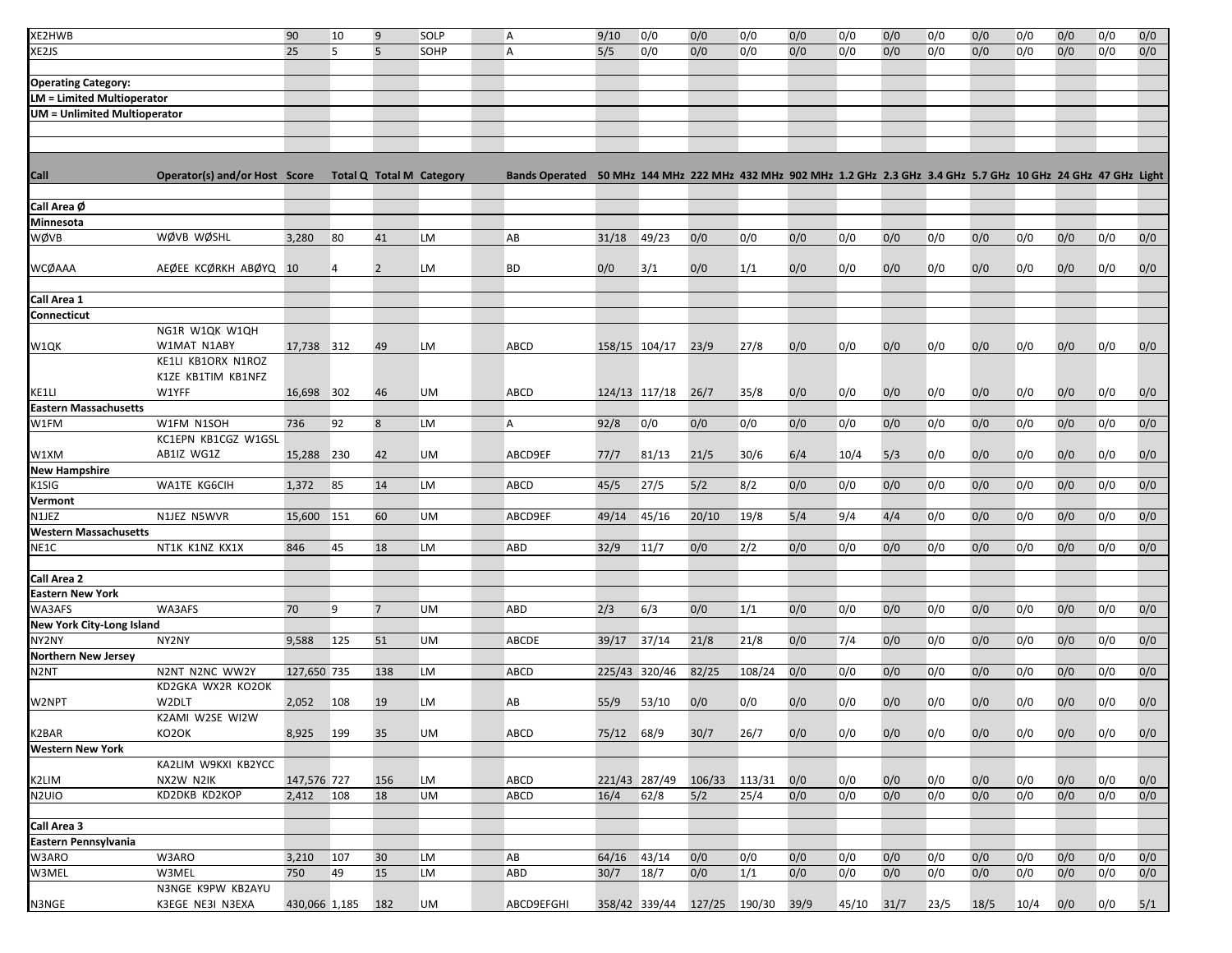| WA3EHD                    | WA3EHD K3DMA KB3SIG 39,928    |            | 364 | 56             | UM        | ABCD9EFGIP | 87/10          | 118/16        | 47/8  | 59/9  | 17/3 | 15/3 | 11/3 | 7/2 | 0/0 | 1/1 | 0/0 | 0/0 | 2/1 |
|---------------------------|-------------------------------|------------|-----|----------------|-----------|------------|----------------|---------------|-------|-------|------|------|------|-----|-----|-----|-----|-----|-----|
| W3LP                      | KB3SBC KA3RMM                 | 960        | 69  | 12             | <b>UM</b> | ABD        | 6/2            | 52/7          | 0/0   | 11/3  | 0/0  | 0/0  | 0/0  | 0/0 | 0/0 | 0/0 | 0/0 | 0/0 | 0/0 |
| Maryland-DC               |                               |            |     |                |           |            |                |               |       |       |      |      |      |     |     |     |     |     |     |
|                           | W3RFC K3OQ WA3OFF             |            |     |                |           |            |                |               |       |       |      |      |      |     |     |     |     |     |     |
| W3RFC                     | KØOO                          | 6,771      | 133 | 37             | UM        | ABCD9E     | 54/10          | 43/13         | 15/5  | 14/6  | 3/1  | 4/2  | 0/0  | 0/0 | 0/0 | 0/0 | 0/0 | 0/0 | 0/0 |
| Western Pennsylvania      |                               |            |     |                |           |            |                |               |       |       |      |      |      |     |     |     |     |     |     |
|                           |                               |            |     |                |           |            |                |               |       |       |      |      |      |     |     |     |     |     |     |
| W3SO                      | W3IDT WA3TTS W3YOZ 80,172 473 |            |     | 131            | LM        | ABCD       |                | 130/34 204/46 | 53/24 | 86/27 | 0/0  | 0/0  | 0/0  | 0/0 | 0/0 | 0/0 | 0/0 | 0/0 | 0/0 |
|                           |                               |            |     |                |           |            |                |               |       |       |      |      |      |     |     |     |     |     |     |
| Call Area 4               |                               |            |     |                |           |            |                |               |       |       |      |      |      |     |     |     |     |     |     |
| Alabama                   |                               |            |     |                |           |            |                |               |       |       |      |      |      |     |     |     |     |     |     |
| WB4WXE                    | WB4WXE KB4ZFA                 | 4,455      | 81  | 45             | LM        | ABCD       | 38/19          | 25/13         | 13/9  | 5/4   | 0/0  | 0/0  | 0/0  | 0/0 | 0/0 | 0/0 | 0/0 | 0/0 | 0/0 |
| Georgia                   |                               |            |     |                |           |            |                |               |       |       |      |      |      |     |     |     |     |     |     |
|                           | K4SQC N4NIA W4ZST             |            |     |                |           |            |                |               |       |       |      |      |      |     |     |     |     |     |     |
|                           | WW8RR KI4US W5TDY             |            |     |                |           |            |                |               |       |       |      |      |      |     |     |     |     |     |     |
| W4NH                      | W4ATL WG8S                    | 11,842 159 |     | 62             | UM        | ABCD       | 82/27          | 45/16         | 12/7  | 20/12 | 0/0  | 0/0  | 0/0  | 0/0 | 0/0 | 0/0 | 0/0 | 0/0 | 0/0 |
| Northern Florida          |                               |            |     |                |           |            |                |               |       |       |      |      |      |     |     |     |     |     |     |
| N9LHS                     | N9LHS N9HF                    | 152        | 19  | 8              | LM        | AB         | 16/7           | 3/1           | 0/0   | 0/0   | 0/0  | 0/0  | 0/0  | 0/0 | 0/0 | 0/0 | 0/0 | 0/0 | 0/0 |
| <b>Tennessee</b>          |                               |            |     |                |           |            |                |               |       |       |      |      |      |     |     |     |     |     |     |
|                           | AJ4AT AK4BD K4DXF             |            |     |                |           |            |                |               |       |       |      |      |      |     |     |     |     |     |     |
|                           | N4GMT WA4NVM                  |            |     |                |           |            |                |               |       |       |      |      |      |     |     |     |     |     |     |
|                           | WA4OVO WB4NWE                 |            |     |                |           |            |                |               |       |       |      |      |      |     |     |     |     |     |     |
| NE5BO                     | WC9S WD4GXI                   | 800        | 38  | 16             | LM        | ABCD       | 11/5           | 15/5          | 7/3   | 5/3   | 0/0  | 0/0  | 0/0  | 0/0 | 0/0 | 0/0 | 0/0 | 0/0 | 0/0 |
|                           |                               |            |     |                |           |            |                |               |       |       |      |      |      |     |     |     |     |     |     |
| Call Area 5               |                               |            |     |                |           |            |                |               |       |       |      |      |      |     |     |     |     |     |     |
| <b>South Texas</b>        |                               |            |     |                |           |            |                |               |       |       |      |      |      |     |     |     |     |     |     |
|                           | K5QE N5YA AE5VB               |            |     |                |           |            |                |               |       |       |      |      |      |     |     |     |     |     |     |
|                           | N5CMI K5MQ K5IH               |            |     |                |           |            |                |               |       |       |      |      |      |     |     |     |     |     |     |
|                           | W5RP N5KDA K7RSM              |            |     |                |           |            |                |               |       |       |      |      |      |     |     |     |     |     |     |
| K5QE                      | AA5PK VE3WY                   | 61,766     | 288 | 178            | LM        | ABCD       | 118/74 111/69  |               | 18/12 | 41/23 | 0/0  | 0/0  | 0/0  | 0/0 | 0/0 | 0/0 | 0/0 | 0/0 | 0/0 |
| K5TR                      | <b>K5TR SARA</b>              | 19,344     | 198 | 62             | <b>UM</b> | ABCD9EI    | 65/19          | 65/15         | 17/7  | 36/12 | 4/3  | 7/4  | 0/0  | 0/0 | 0/0 | 4/2 | 0/0 | 0/0 | 0/0 |
| <b>West Texas</b>         |                               |            |     |                |           |            |                |               |       |       |      |      |      |     |     |     |     |     |     |
| KC5MVZ                    | KC5MVZ KE5BZO                 | 583        | 34  | 11             | UM        | ABCDE      | 4/1            | 15/4          | 1/1   | 12/3  | 0/0  | 2/2  | 0/0  | 0/0 | 0/0 | 0/0 | 0/0 | 0/0 | 0/0 |
|                           |                               |            |     |                |           |            |                |               |       |       |      |      |      |     |     |     |     |     |     |
| Call Area 6               |                               |            |     |                |           |            |                |               |       |       |      |      |      |     |     |     |     |     |     |
| <b>East Bay</b>           |                               |            |     |                |           |            |                |               |       |       |      |      |      |     |     |     |     |     |     |
| N6SPP                     | N6SPP K6CLS                   | 935        | 42  | 17             | UM        | ABCD9      | 13/5           | 18/6          | 3/2   | 7/3   | 1/1  | 0/0  | 0/0  | 0/0 | 0/0 | 0/0 | 0/0 | 0/0 | 0/0 |
| San Joaquin Valley        |                               |            |     |                |           |            |                |               |       |       |      |      |      |     |     |     |     |     |     |
| WA6OIB                    | WA6OIB KF2VM                  |            | 117 | 46             | UM        |            |                | 52/16         | 12/6  | 24/11 | 0/0  | 3/2  | 0/0  |     | 0/0 |     |     |     | 0/0 |
|                           |                               | 7,452      |     |                |           | ABCDE      | 26/11          |               |       |       |      |      |      | 0/0 |     | 0/0 | 0/0 | 0/0 |     |
| Call Area 7               |                               |            |     |                |           |            |                |               |       |       |      |      |      |     |     |     |     |     |     |
| Oregon                    |                               |            |     |                |           |            |                |               |       |       |      |      |      |     |     |     |     |     |     |
| K7CPU                     | AF7MD KI7HYF                  | 427        | 50  | $\overline{7}$ | LM        | ABD        | 19/3           |               | 0/0   |       | 0/0  |      | 0/0  | 0/0 | 0/0 | 0/0 | 0/0 | 0/0 | 0/0 |
| <b>Western Washington</b> |                               |            |     |                |           |            |                | 20/3          |       | 11/1  |      | 0/0  |      |     |     |     |     |     |     |
|                           |                               |            |     |                |           |            |                |               |       |       |      |      |      |     |     |     |     |     |     |
| KB7ME                     | KB7ME                         | 3,480 95   |     | 29             | LM        | ABCD       | $34/14$ $36/6$ |               | 11/5  | 14/4  | 0/0  | 0/0  | 0/0  | 0/0 | 0/0 | 0/0 | 0/0 | 0/0 | 0/0 |
| Call Area 8               |                               |            |     |                |           |            |                |               |       |       |      |      |      |     |     |     |     |     |     |
|                           |                               |            |     |                |           |            |                |               |       |       |      |      |      |     |     |     |     |     |     |
| <b>Michigan</b>           |                               |            |     |                |           |            |                |               |       |       |      |      |      |     |     |     |     |     |     |
|                           |                               |            |     |                |           |            |                |               |       |       |      |      |      |     |     |     |     |     |     |
| W8RU<br>Ohio              | W8RU WA9WIX KC8VGG 1,026 35   |            |     | 19             | UM        | ABCD9E     | 12/5           | 12/6          | 3/2   | 4/3   | 2/2  | 2/1  | 0/0  | 0/0 | 0/0 | 0/0 | 0/0 | 0/0 | 0/0 |
|                           |                               |            |     |                |           |            |                |               |       |       |      |      |      |     |     |     |     |     |     |
|                           | N8ZM K8DZ WB8TDG              |            |     |                |           |            |                |               |       |       |      |      |      |     |     |     |     |     |     |
| N8ZM                      | W8BFT KB8ZR K8PAR             | 19,359 186 |     | 81             | UM        | ABCD9E     | 86/38          | $57/20$       | 19/10 | 19/9  | 2/2  | 3/2  | 0/0  | 0/0 | 0/0 | 0/0 | 0/0 | 0/0 | 0/0 |
|                           |                               |            |     |                |           |            |                |               |       |       |      |      |      |     |     |     |     |     |     |
| Call Area 9<br>Illinois   |                               |            |     |                |           |            |                |               |       |       |      |      |      |     |     |     |     |     |     |
|                           |                               |            |     |                |           |            |                |               |       |       |      |      |      |     |     |     |     |     |     |